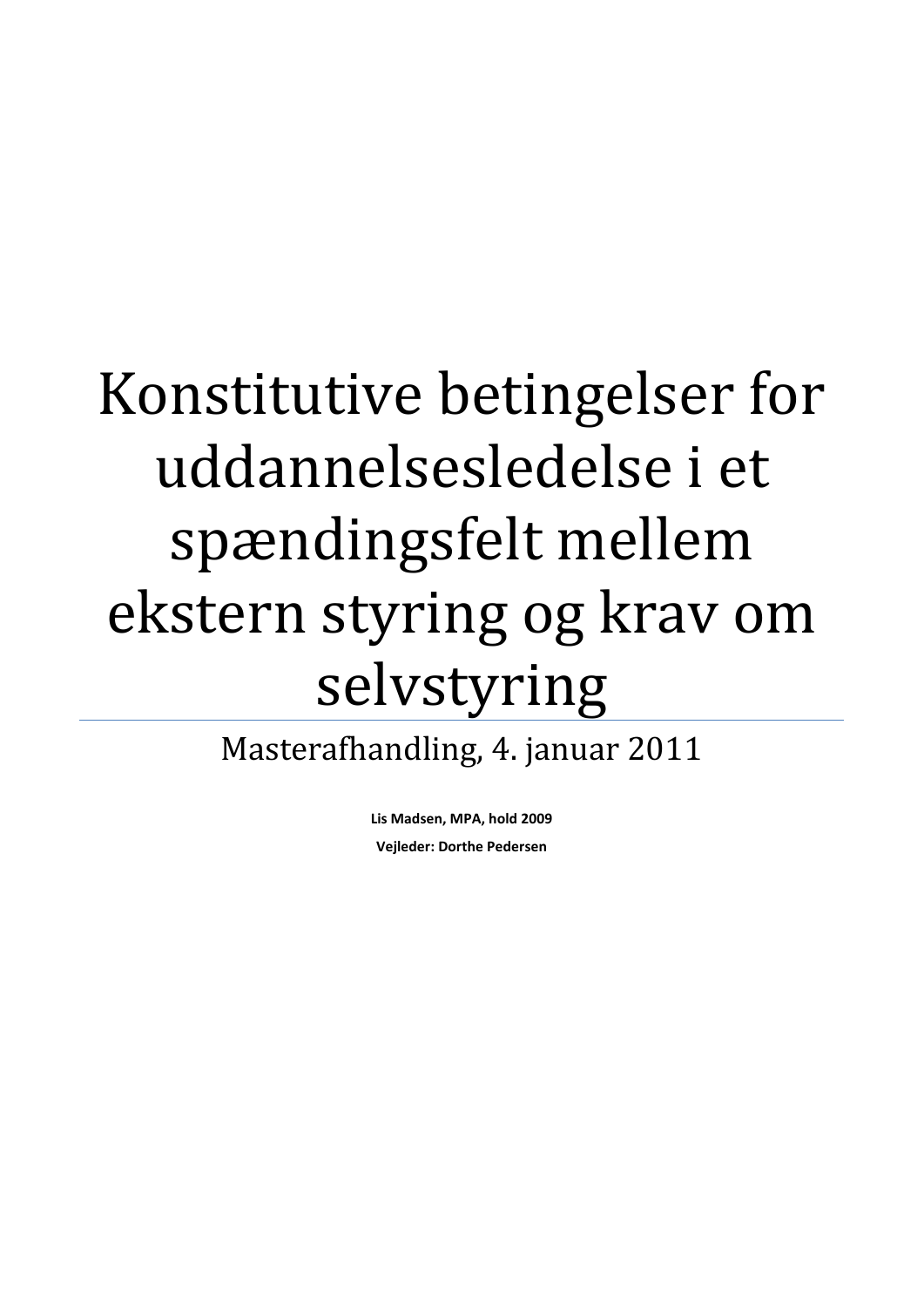# INDHOLD

| Analyse af, hvordan der tales om kvalitet og kvalitetssikring i uddannelsespolitiske dokumenter  15                     |  |
|-------------------------------------------------------------------------------------------------------------------------|--|
|                                                                                                                         |  |
|                                                                                                                         |  |
| Den sproglige form: Hvordan tales der om kvalitet, kvalitetssikring og akkreditering i de politiske dokumenter  20      |  |
|                                                                                                                         |  |
|                                                                                                                         |  |
| Analyse 2: Analyse af de institutionelle udfordringer for uddannelsesledelse i en tid med central styring og decentralt |  |
|                                                                                                                         |  |
|                                                                                                                         |  |
|                                                                                                                         |  |
|                                                                                                                         |  |
|                                                                                                                         |  |
|                                                                                                                         |  |
| Konklusion på analyse af læreruddannelsens ledernetværks oversættelse af den eksterne styring 38                        |  |
|                                                                                                                         |  |
|                                                                                                                         |  |
|                                                                                                                         |  |
|                                                                                                                         |  |
| Konklusion: De konstitutive betingelser for uddannelsesledelse set i lyset af ekstern styring og decentralt ansvar  47  |  |
|                                                                                                                         |  |
|                                                                                                                         |  |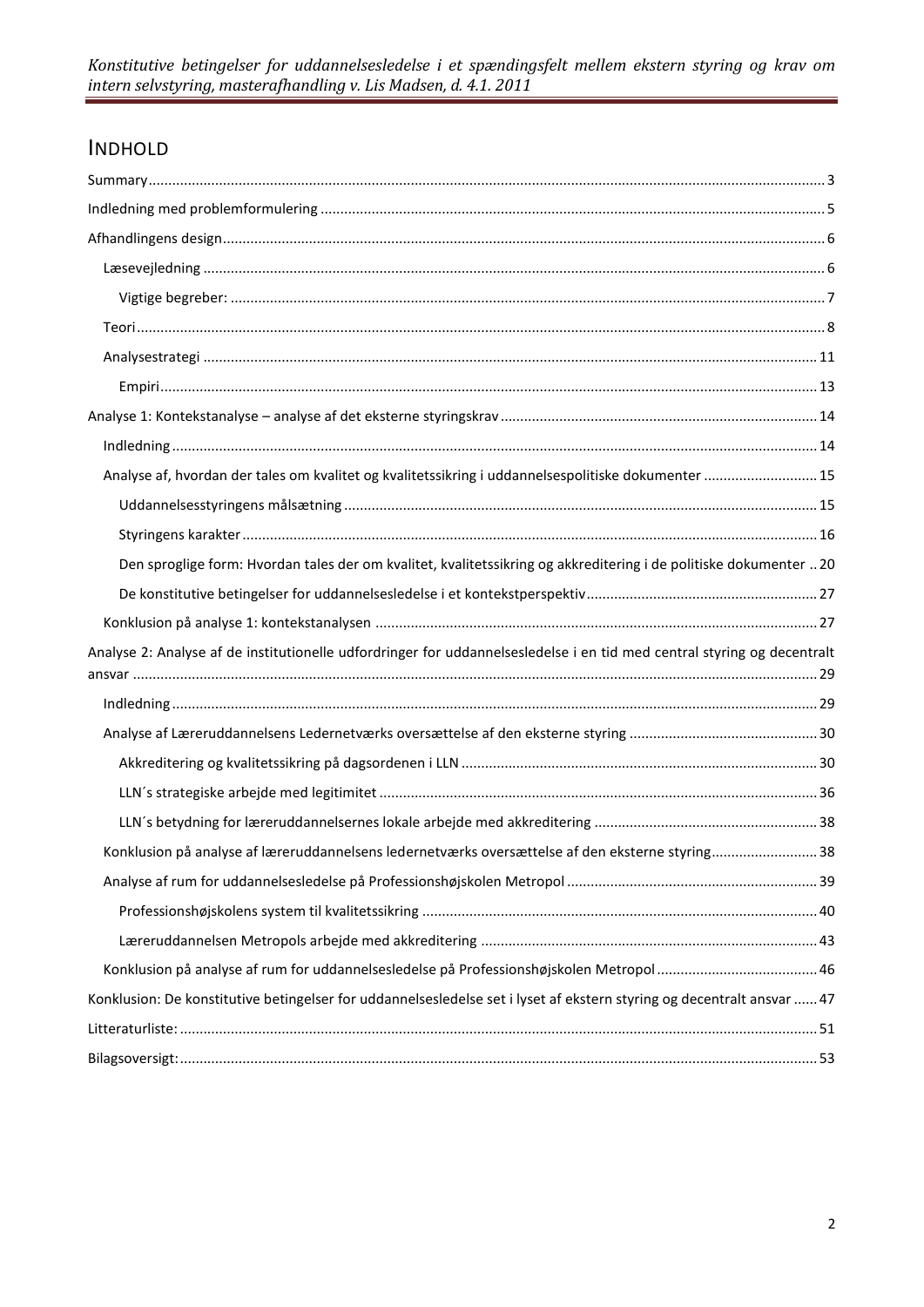# <span id="page-2-0"></span>SUMMARY

During the past 30 years the public sector has undergone an extensive process of modernization focusing on management of the economy, efficiency and results orientation. My thesis analyzes the reform process of the education system. This process has among other things lead to a merging of many small monoprofessional institutions of education into big multiprofessional independent university colleges acting on the market conditions. But the specific challenge of the university colleges is that they are addressed as independent "business enterprises" and at the same time micromanaged by the state (e.g. through performance and framework management, introduction of performance pay and quality assurance requirements. These conditions – with decentralization and recentralization – set a new agenda for management of education.

In this thesis I have performed research of the constitutive conditions for education management by the university colleges' vice principals. I have investigated how education management can be carried out in the tension between central management – including requirements for quality assurance and accreditation – and a decentralized structure in which the conditions for education management are negotiated constantly. I have a constructivist approach – I see the changes in the education field as an expression of a social construction and will deal with how a changed discourse will construct education and education management in a new way.

The conversion of the educational system into a corporate structure is followed by a new discourse of education. I have analyzed the political discourse of education and management as it is expressed in the Danish government's action plan "*Bedre uddannelse*" (Better Education) from 2002, the strategy of globalization "*Fremgang, fornyelse og tryghed*" (Prosperity, innovation and security) from 2006 and other governance documents. The government articulates its visions on education and extrapolates education as an important competitive parameter. Therefore quality assurance and control are needed. In 2006 the government formulated a demand for accreditation of all educations. Quality is projected as something that can be put into a formula in a qualification framework and which can be measured through an accreditation. The new discourse of education can be regarded as a neoliberal discourse of competition and control. This discourse focuses on the comparability of the educations and output. It does not focus on outcome – the quality of the content of the educations. This is a discourse of mistrust – there is no confidence that the educations produce the requested product.

In a new institutional analysis of *Læreruddannelsernes Ledernetværk* (The network of vice principals in the teacher education) I examine how this network puts the demand for accreditation on the agenda. My analysis shows how the network through the agenda and discussion interprets and edits the political discourse and the rationalized myths that this discourse represents, and presents a vision of how the requirement for accreditation can be presented locally so that it (also) appears as a tool for development and thus meaningful to employees at a teacher education. It also shows that the network articulates the rationalized myths of the teacher education and "the culture of the former teacher-training colleges" (as I conceptualize it).

Further on I analyze how the vice principal of *Læreruddannelserne på Metropol* (Teacher Educations at the Metropol) works towards securing quality and accreditation. This analysis gives me an empirical insight into how the space for education management is construed at the Metropol. It becomes clear that the task and the space of the educations management is not a foregone conclusion, but they are created through negotiation or fight by every single vice principal.

Based on my analyses I discuss the constitutive conditions for education management, and my conclusion is that modern, public education management is characterized by the fact that management is carried out in a hyper complex context including many external and internal demands for control and many different opinions on what education management is. The vice principal must be able to navigate between many – often conflicting – rationales and cultures and must construe his/her own identity of management among the many possible management styles.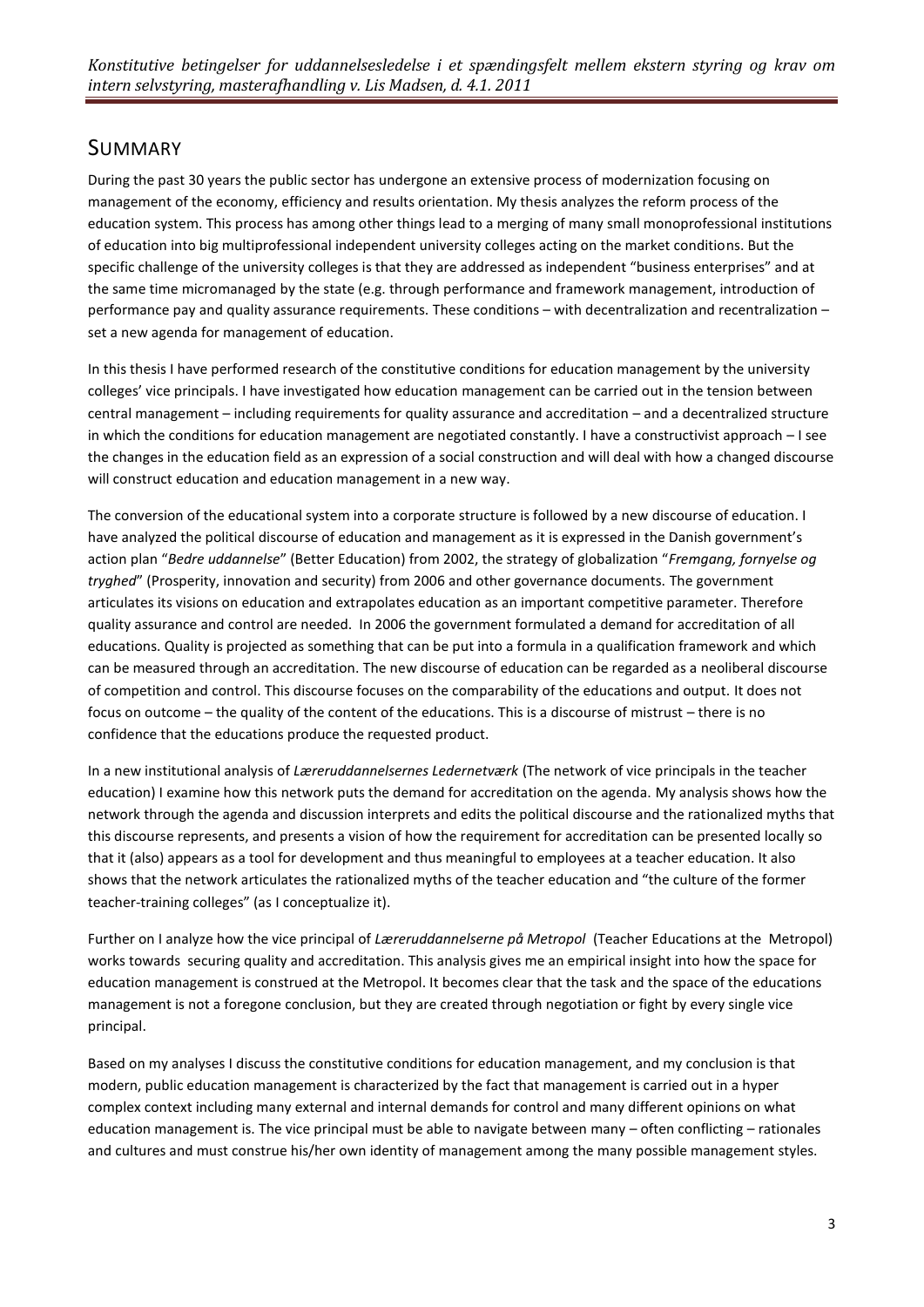The vice principal must find his/her own fixed placed from where (s)he can act as a creative force to construe collectively binding decisions in the actual teacher education - decisions that reflect the logics and paradoxes by which the institution is determined.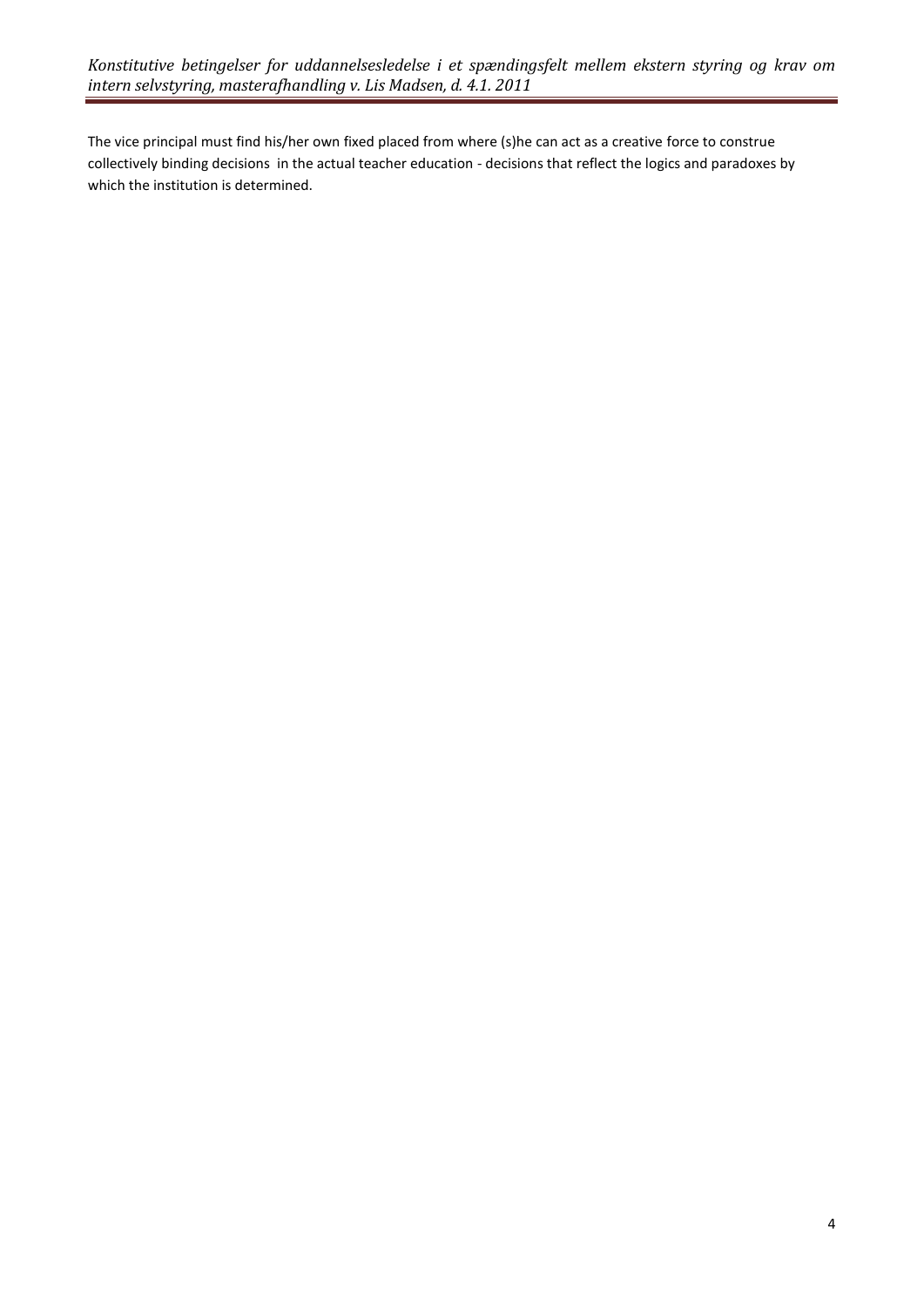## <span id="page-4-0"></span>INDLEDNING MED PROBLEMFORMULERING

Det offentlige Danmark har siden 2001 været igennem omfattende reformer på en lang række centrale områder. Det gælder også uddannelsessektoren, hvor der inden for de seneste 10 år er sket store forandringer bl.a. på området for mellemlange videregående uddannelser. Organisatorisk har vi set en udvikling fra mange små institutioner, fx 18 lærerseminarier og 32 pædagogsemiarier, over en samling af de mellemlange videregående uddannelser i 22 centre for videregående uddannelse (CVU´er) i 2002 til etableringen af 8 store professionshøjskoler pr. 1.1. 2008 $^1$ . Etableringen af de nye professionshøjskoler kan iagttages som et led i en virksomhedsgørelse af uddannelsesområdet med indføring af kontraktstyring, resultatmåling, konkurrenceudsættelse og ledelsesudvikling (Pedersen 2008). Ændringerne på uddannelsesområdet kan ses som et led i den reformering, der siden 2001 har omformet den offentlige sektor (Pedersen, Greve og Højlund, 2008). Baggrunden for reformerne, herunder dannelsen af store professionshøjskoler, kan ifølge Dorthe Pedersen forstås som italesættelsen af tre overordnede problemer inden for det offentlige: Et udgiftspolitisk problem, et effektivitetsproblem og et konkurrenceproblem (Pedersen 2008).

De organisatoriske forandringer kan iagttages som en udløber af den New Public Management-tænkning, der er det ideologiske grundlag for moderniseringen af hele den offentlige sektor. Moderniseringen blev påbegyndt i 80´erne og har fokus på økonomisk styring, effektivitet og resultatorientering. Som Pedersen påpeger, fører det til en række neoliberale styringsprincipper, der *er karakteriseret af en dobbelthed og en tiltagende spænding mellem nye former for regulering, ofte betegnet re-regulering i governancelitteraturen (mål- og rammestyring, kodeks, evaluering og overvågning etc.) og nye krav om selvstyring (decentralisering, bæredygtighed, lokalt råderum, organisations- og lederudvikling etc.)* (Pedersen, 2008: s.32). Den særlige udfordring for de offentlige organisationer er, at de både opfattes som autonome enheder, der selv skal formulere strategi og vision/mission, men samtidig kan de ses som detailstyrede af staten. Dette særlige paradoks er en af de ledelsesudfordringer, der kendetegner offentlig ledelse i dag. Jeg tager hermed afsæt i Pedersens analyse af den offentlige sektor som en sektor, der på den ene side har frihed til selvstyring, men på den anden side er styret gennem selvevaluering og refleksiv kontrol (Pedersen, 2008). Den moderne stat hviler ifølge Villadsen på en spidsfindig kombination af totaliserende procedurer og individualiserende teknikker. (Villadsen: 2006, side 158). Det er en interesse for at undersøge dette spændingsforhold, som er det overordnede udgangspunkt for min afhandling.

Ifølge Vibeke Normann Andersen har globaliseringen fremkaldt et andet syn på uddannelse. I regeringens Handlingsplan *Bedre Uddannelser* er målsætningen *…at de danske uddannelsestilbud skal stå mål med de bedste i verden, også når der gennemføres evalueringer og benchmarking på tværs af landende* (Regeringen: 2002, s. 8). Den uddannelsesbureaukratiske styring i mange vestlige lande afløses i disse år en anden form for styring, hvor det er marked, responsivitet over for brugerne, kvalitetsmålinger og central kontrol, der sættes i stedet (Andersen:2004, Jacobs: 2000). Den moderne styring har flyttet fokus til output: til uddannelsernes resultater.

Som et konkret eksempel på en ny form for statslig styring af uddannelserne i Danmark ruller et krav om, at alle uddannelser skal akkrediteres<sup>2</sup>, ind over uddannelsessektoren i disse år og binder meget energi og mange arbejdstimer. Der er truffet politisk beslutning om, at alle uddannelse i Danmark skal akkrediteres, både eksisterende og nye uddannelser. Kravet om akkreditering kan iagttages som et konkret eksempel på en recentralisering i forlængelse af decentraliseringen af de videregående uddannelser. Med decentralisering følger et behov for politisk styring og kontrol.

Kravet om akkreditering har sat en forandringsproces i gang i uddannelsessystemet: Nye procedurer indføres, og et nyt sprog har fundet vej til uddannelsessystemet. Indførelsen af nye teknologier som fx akkreditering sætter sine

**.** 

<sup>&</sup>lt;sup>1</sup> I dag er der 7 professionshøjskoler. Allerede ved professionshøjskoledannelsen blev det besluttet, at de to i Syddanmark skulle lægges sammen til en senest 1.1. 2012 (LBK nr. 1091 af 18/11/2008).

<sup>&</sup>lt;sup>2</sup> Akkreditering er et fænomen, der ruller ind over Europa i øjeblikket og indgår som et led i Bologna-processen om at skabe sammenlignelige uddannelser inden for EU.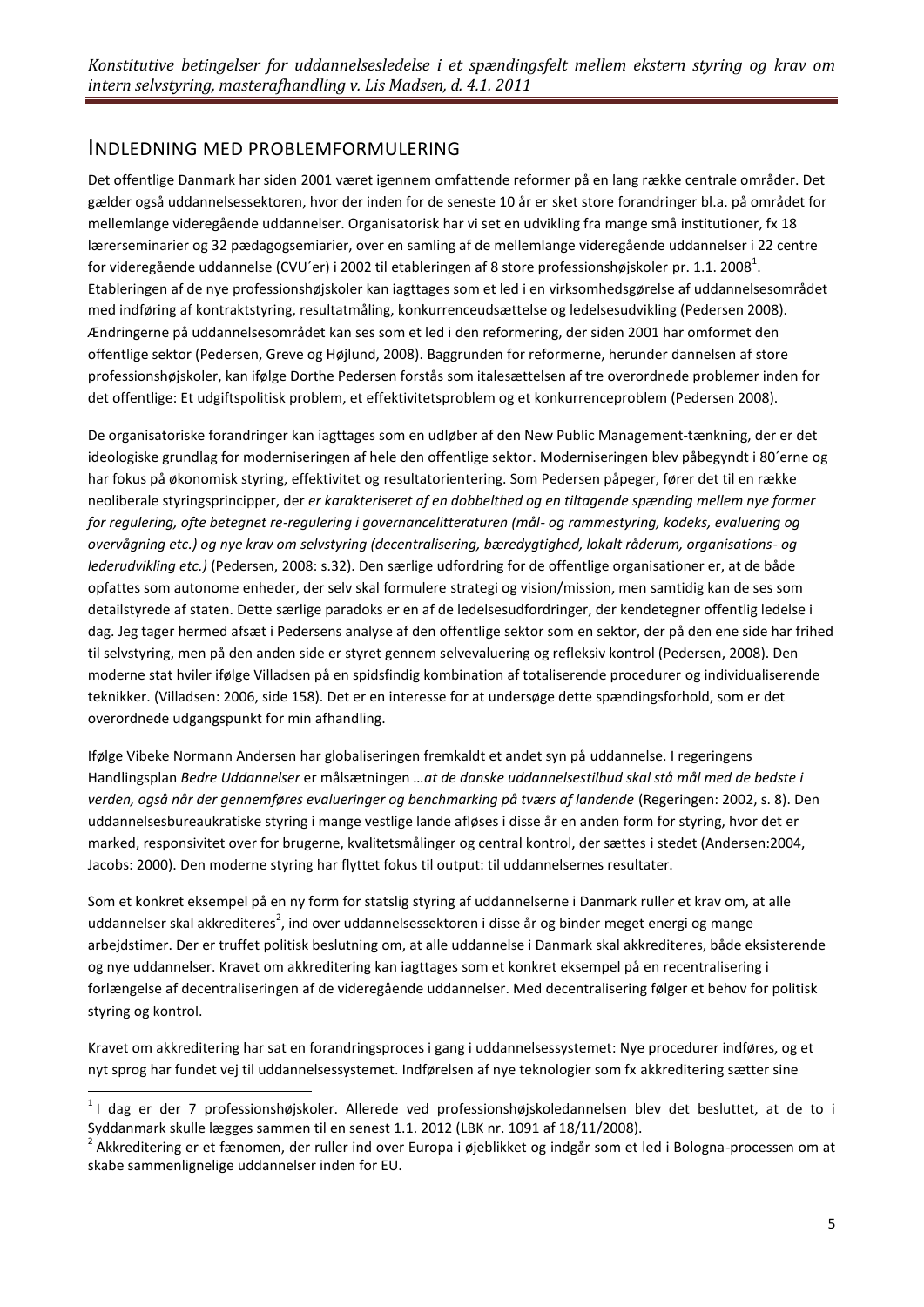tydelige spor i uddannelserne. Målinger, indikatorer og evalueringer overvåger ikke passivt en institutions præstationer, men er med til at skabe standarder for præstationer og definere, hvad der er god kvalitet (Andersen og Dahl: 2007). Jeg er i min afhandling interesseret i at undersøge, hvordan kvalitetsstyringen påvirker uddannelsessektoren. Jeg iagttager kravet om akkreditering igennem et governmentality-perspektiv som et eksempel på styring på institutioners selvstyring. Jeg er i forlængelse heraf optaget af at undersøge dialektikken mellem at styre og at blive styret gennem teknologier som akkreditering.

Mit udgangspunkt er en interesse for at undersøge, hvordan fokus på kvalitetssikring og krav om akkreditering påvirker/sætter rammer for uddannelsesledelse. Min erkendelsesinteresse udspringer af mit job som uddannelsesleder i en stor professionshøjskole i København, University College Capital (UCC), hvor jeg til dagligt udfordres af at skulle navigere mellem forskellige og ofte modsatrettede krav og rationaler. En konkret og aktuel udfordring er den forestående akkreditering af læreruddannelsen i foråret 2011. Akkreditering italesættes som kvalitetssikring, men hvad er det for et kvalitetsbegreb, der træder frem i styredokumenterne, og på hvilken måde påvirker kravet om akkreditering og akkrediterings- og kvalitetsdiskursen professionsuddannelserne og den lokale uddannelsesledelse.

Med etableringen af store professionshøjskoler, der styres gennem udviklingskontrakter, og hvor bestyrelse og leder tildeles det fulde ansvar (Regeringen 2006), skabes der nye betingelser for (uddannelses)ledelse. De nye heterofone organisationer tæller mange forskellige mellemlange videregående uddannelser, og selvstændiggørelsen medfører, at der opstår nye arbejdsopgaver, nye ledelsesopgaver og nye lag af ledelse. Dorthe Pedersen betegner moderne offentlig ledelse som *public governance.* Kendetegnet ved public governance er, at styring og ledelse foregår i *selvrefererende, selvorganiserede og flydende enheder i en polycentrisk struktur* (Pedersen: 2008, s. 120). Ledelsesrummet hviler således ikke længere på en formel autoritet*.* 

Mens rektor for en læreruddannelse tidligere havde en af staten tildelt autoritet som uddannelsens pædagogiske overhoved, er rektor for en professionshøjskole leder af en koncern, der forventes at fungerer på markedsvilkår. Betingelserne for ledelsen af en læreruddannelse i en professionshøjskole er med professionshøjskoledannelsen således ændret radikalt. En analyse af, hvordan kravet om akkreditering og kvalitetssikring sætter rammen for uddannelsesledelse, kan i lyset af ovenstående ikke ses isoleret, men må iagttages i sammenhæng med de ændrede betingelser for professionshøjskolerne og deres ledere.

#### **Jeg når hermed frem til min problemformulering:**

- **Hvilke konstitutive betingelser for uddannelsesledelse skabes med etablering af nye store professionshøjskoler?**
- **Hvordan skabes der rum for uddannelsesledelse i et spændingsfelt mellem central politisk styring med krav om kvalitetssikring og akkreditering og en decentral struktur, hvor ledelsesrummet ikke er defineret og afgrænset på forhånd?**

# <span id="page-5-0"></span>AFHANDLINGENS DESIGN

#### <span id="page-5-1"></span>LÆSEVEJLEDNING

Fokus i min afhandling er de konstitutive betingelser for uddannelsesledelse i en heterofon organisation, der på en gang anråbes som selvstyrende og som styret af eksterne krav. Et sådant fokus kalder på flere delanalyser. For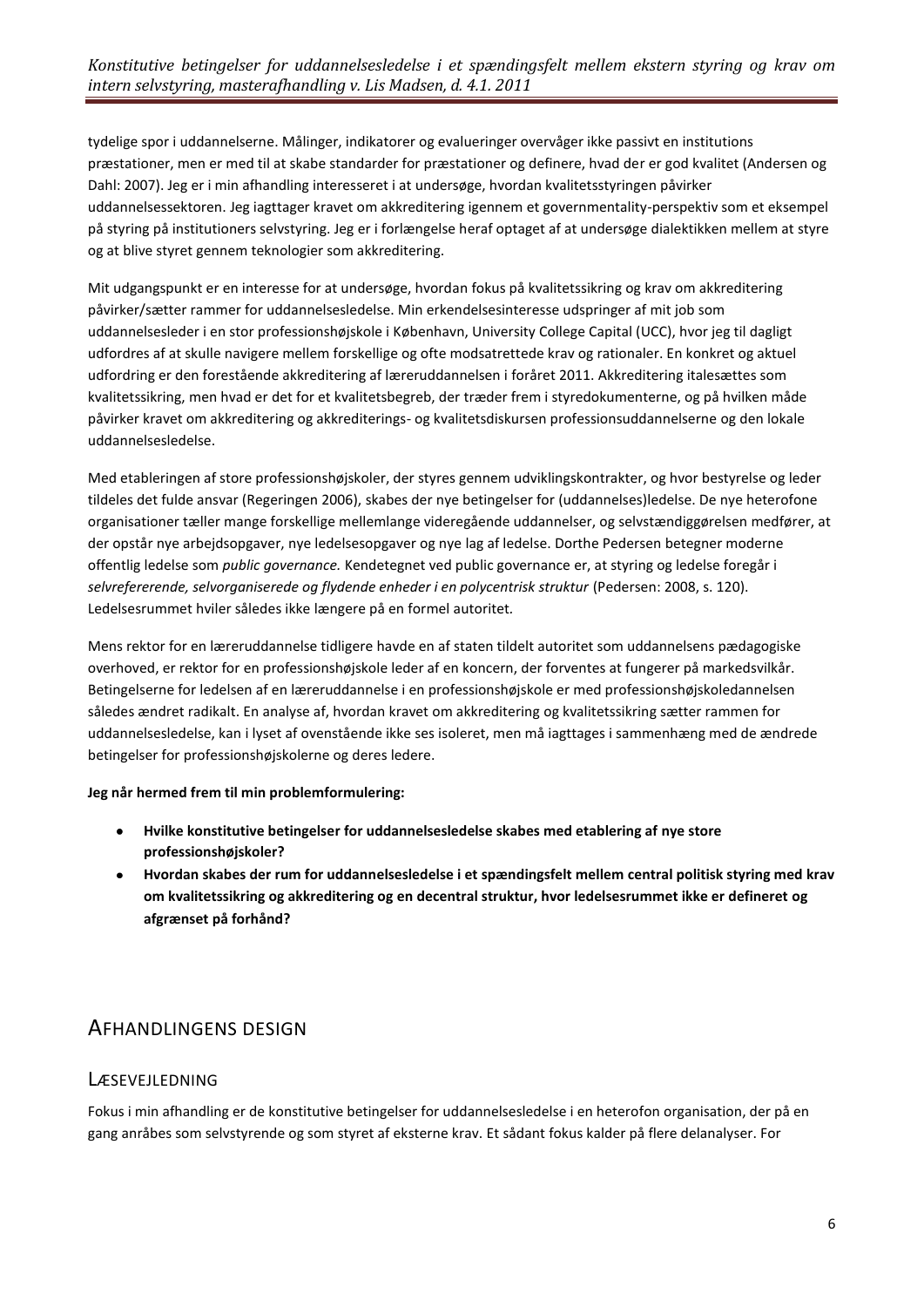overskuelighedens skyld har jeg valgt at dele analysen op, så de eksterne krav analyseres i Analyse 1, mens genstanden for den eksterne styring behandles i Analyse 2.

Efter læsevejledningen indleder jeg min afhandling med at redegøre for mit teoretiske afsæt. I forlængelse heraf præsenterer jeg mine overordnede analysestrategiske overvejelser og de analysebegreber, jeg anvender i analyserne. Ved indledningen til mine analyser operationaliserer jeg den konkrete analyse. Analysestrategiafsnittet afsluttes med en præsentation og min empiri. Analysedelen i min masterafhandling falder som sagt i to hoveddele. I Analyse 1undersøger jeg den politiske kontekst for uddannelsesledelse, her konkretiseret i krav om akkreditering og kvalitetssikring. Denne analysedel rummer dels en diskursanalyse af, hvordan kvalitet italesættes politisk, og hvad det er for en forestilling om kvalitet, der dukker op i de politiske dokumenter, dels en analyse af styringens karakter – konkretiseret i den danske kvalifikationsramme og de 17 kriterier, som bl.a. læreruddannelsen skal akkrediteres efter. Min analyse af den eksterne styring munder ud i en analyse og diskussion af, hvordan uddannelserne konstrueres i de eksterne styringsdokumenter.

I Analyse 2 vender jeg blikket mod genstanden for styring. For at få indblik i, hvordan uddannelsessektoren, i mit tilfælde læreruddannelsen, responderer på den eksterne styring, har jeg dels valgt at undersøge, hvordan Læreruddannelsens Ledernetværk som institution møder og oversætter de udefrakommende krav, dels hvordan der skabes rum for uddannelsesledelse på professionshøjskolerne, konkret på Læreruddannelserne Metropol<sup>3</sup>.

Under overskriften *De konstitutive betingelser for uddannelsesledelse* sammenfatter og diskuterer jeg på baggrund af de centrale pointer fra Analyse 1 og Analyse 2 de konstitutive betingelser for uddannelsesledelse i de nye selvstyrende professionshøjskoler. Denne sammenfatning betragter jeg som en konklusion på min afhandling og dermed som en udfoldelse af de spørgsmål, jeg rejser i min problemformulering.

#### <span id="page-6-0"></span>VIGTIGE BEGREBER:

1

Min afhandling har fokus på ledelse, styring, ledelsesrum. Jeg har valgt at definere disse begreber her i læsevejledningen, så det fra starten fremgår, hvad jeg forstår ved begreberne.

Med Foucault opfatter jeg ledelse som en social konstruktion og praksis; ledelse er ikke noget på forhånd fastlagt, men noget der konstrueres i en given kontekst. Pedersen definerer ledelse som *det at skabe forestillinger på helhedens vegne og dermed sikre, at der kan træffes kollektivt bindende beslutninger for en given enhed* (Pedersen: 2008). Jeg tilslutter mig denne definition, men udvider den med Klaus Majgaards pointe om, at moderne ledelse på grund af krydspres ikke er i stand til at repræsentere helheden og foretage overordnede prioriteringer: *Ledelse er præget af det grundlæggende paradoks, at helhed altid kun kan formuleres lokalt – fra et partielt synspunkt. Dog kan ledelse fra et lokalt synspunkt forsøge at skabe refleksion over forskelle mellem kommunikationslogikker og deres blinde pletter* (Majgaard: 2008/2009, side 273). Ledelse bliver i denne optik den kreative kraft, der skal skabe kollektivt bindende beslutninger for en given enhed på baggrund af refleksioner over de logikker og paradokser, en given enhed er underlagt.

Jeg definerer i tråd med governmentality-litteraturen styring som "conduct of conduct". Styring forstås som en aktivitet, der former aktørers handlingsfelt (Dean: 2008), en nærmere indkredsning af begrebet og dets betydning for min analyse tages op i teoriafsnittet nedenfor.

Med ledelsesrum forstår jeg de diskursive og institutionelle mulighedsbetingelser for offentlig ledelse (Pedersen 2008).

 $^3$  Læreruddannelserne Metropol er betegnelsen for den ordinære læreruddannelse og meritlæreruddannelsen i Professionshøjskolen Metropol.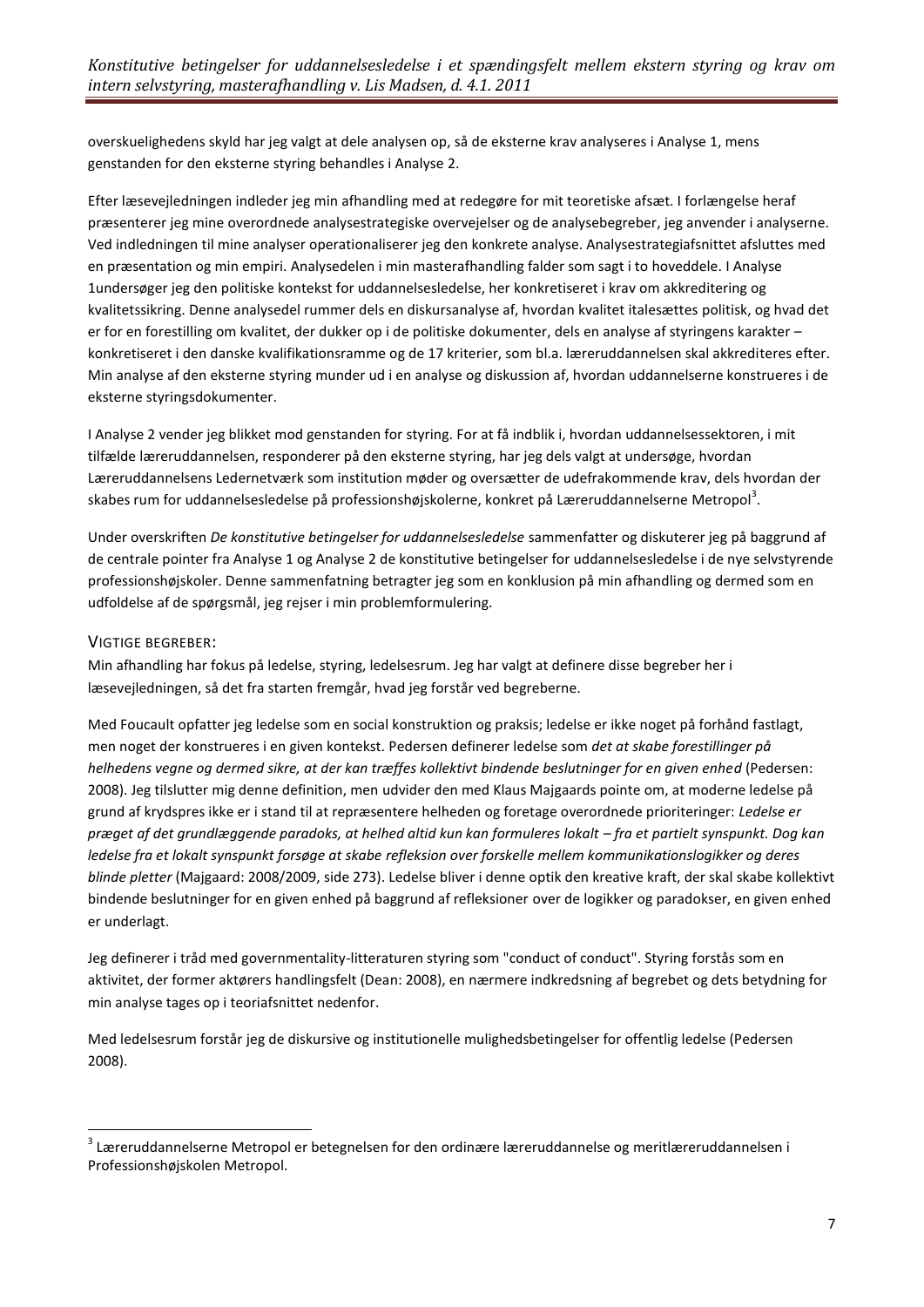I afhandlingen bruger jeg begrebet institutioner i betydningen meningsdannende strukturer (kognitive, normative og regulative), der muliggør og begrænser aktørers handling. (Pedersen, Greve og Højlund 2008). I citater forekommer *institutioner* og *uddannelsesinstitutioner* dog i betydningen konkrete uddannelser og uddannelsessteder.

## <span id="page-7-0"></span>**TEORI**

Som det allerede er fremgået implicit af indledningen, er mit videnskabsteoretiske udgangspunkt socialkonstruktivistisk. Jeg ser såvel staten som andre offentlige organisationer som sociale konstruktioner. Jeg trækker på en sociologisk samfundsdiagnose af det moderne samfund. Det overordnede teoretiske afsæt er dels Foucaults diskursanalyse (og hans magtbegreb og governmentalitybegreb), dels den sociologisk nyinstitutionelle teori og en række af denne teoris centrale begreber.

Diskurs definerer jeg som en regularitet i spredning af udsagn over tid. Diskursen er indskrevet i det sociale, den bringer noget til eksistens. Den følger visse "taleregler" og afgør, hvad der kan siges på et givet tidspunkt, og hvordan der kan tales om bestemte forhold. Man kan med Foucault sige, at der kan iagttages en bestemt diskursiv praksis inden for bestemte regimer. Diskursen skaber objekter og subjekter. Udsagn er seriøse talehandlinger, der skaber objekter og positioner, hvorfra subjekter kan tale. Diskursen konstruerer personer, territorier eller zoner som objekter, der kan styres og reguleres. Diskursanalysen sætter ifølge Villadsen fokus på den knowhow, der muliggøre, at styringsobjekter kan opstå (Villadsen: 2006, s. 99).

Foucaults begreb governmentality er et centralt udgangspunkt for min forståelse af styring. Governmentality kan beskrives som en magttænkning og ledelsestænkning, der er indlejret i liberale retsstater. Der er ifølge Foucault tale om en ny form for styringstænkning og styringsudøvelse, der opstår i Vesteuropa i *den tidlige moderne periode* (Dean: 2008). Ifølge Dean interesserer governmentality-analytikken sig for en tænkning, der er indlejret i de programmer, der har til formål at styre eller reformere adfærd. En governmentalityanalyse er optaget af, hvordan denne tænkning er indlejret i de tekniske redskaber, praksisser og institutioner, der anvendes for at forme og omforme adfærd (Dean: 2008). Disse praksisser producerer sandheder og viden. Jeg anvender Foucaults governmentality-begreb til at undersøge, hvordan kvalitetsdiskursen og indførelse af akkreditering af uddannelser fører til nye institutionelle praksisser.

Governmentality –begrebet interesserer sig for, hvordan vi tænker styring. Styring defineres af Dean med en reference til Foucault som *conduct of conduct* (Dean: 2008). Styring kan betragtes som en kalkuleret og rationel aktivitet, der forsøger at lede menneskers adfærd. De, der søger at styre, ser menneskelig adfærd som noget, der kan kontrolleres og formes. Rationel udtrykker, at der er tale om et forsøg på at indføre en eller anden form for rationalitet i overvejelserne over, hvordan der kan styres (Dean: 2008). Foucault peger på, at der findes mange forskellige former for rationaliteter. Styring anses for et moralsk anliggende, fordi den hævder at vide, hvad der er en god og ansvarlig adfærd. Endelig søger styring at indvirke på, hvordan de styrende og de styrede leder sig selv. Styring dækker med denne definition ikke blot over, hvordan vi udøver autoritet over andre, men også over, hvordan vi styrer os selv.Dean fremhæver, at liberale styreformer ser *de styredes frihed som et teknisk middel til at realisere styringens mål (Dean: 2008 s. )*. Sammenfattende, kan man sige, at dette styringsbegreb *conduct of conduct* forudsætter, at de styrede besidder en grundlæggende frihed til at tænke og handle anderledes.

Jeg iagttager kravet om akkreditering som et praksisregime og vil i forlængelse af min diskursanalyse af, hvordan der tales om kvalitet og kvalitetssikring, og hvad det er for et kvalitetsbegreb, der fremskrives i de analyserede dokumenter, undersøge opkomsten af dette praksisregime, og se på, hvad det er for vidensformer, det trækker på. Disse vidensformer definerer praksisregimernes objekter, udstikker retningslinjer for, hvordan der skal handles, fastsætter mål og ønskede resultater og definerer de professionelle og institutionelle domæner, hvorfra ekspertisen kan hentes (Dean: 2008). Med en governmentality-inspireret analyse ønsker jeg at forstå, hvordan institutionen omkring kvalitetssikring i form af akkreditering konstitueres som myndighedshavende og magtfuld, hvordan de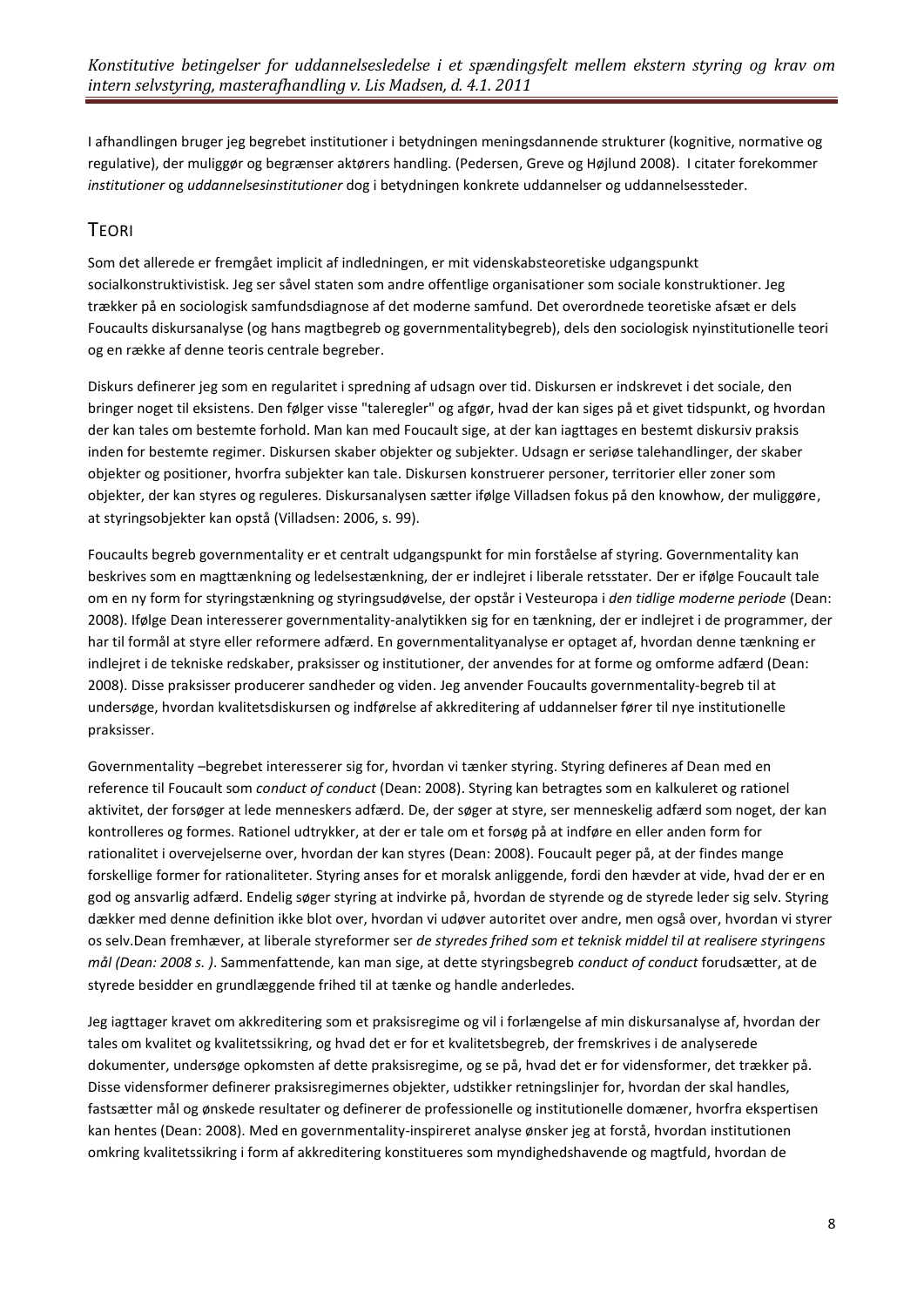forskellige aktører tildeles bestemte former for magt, og hvordan de forskellige domæner konstitueres som objekt for styring og administration. Jeg ønsker at afdække akkrediteringspraksissens logik. Jeg vil i denne del af analysen forfølge vejen fra italesættelsen af kvalitetssikring og akkreditering som et anliggende for statslig styring til etableringen af en akkrediteringsinstitution i Danmark.

Tæt forbundet med - eller snarere indlejret i - governmentalitybegrebet er Foucaults magtbegreb. Foucault ser magtens som en skabende magt, der søger *at fremelske, opdyrke og stimulere bestemte evner hos borgerne* (Mik-Meyer og Villadsen: 2007, s. 17). Det er en magt, der er bange for at styre for meget. Jeg arbejder altså inspireret af Foucault med et *magt til* begreb, i stedet for et *magt over* begreb. Foucault fremhæver magtens produktive karakter. Den virker ved at gøre individer til og få individer til at gøre sig til bestemte subjekter (ibid. s. 172). Ifølge Foucault er magten i relationerne. Der styres på andres selvstyring, og ledes på andres selvledelse. Med et *magt til* begreb får jeg mulighed for at undersøge, *hvordan ledelse får "magt til" at lede, hvilken ledelsesautoritet der skabes, og hvordan beslutninger bliver kollektivt bindende* (Pedersen: 2008, s.203). Denne magtteori er et interessant perspektiv til en analyse af dialektikken mellem styring og selvstyring og vil blive anvendt i mine analyser.

Niels Thyge Thygesen påpeger, at ledelse ikke styrer gennem teknologier, men at det er teknologierne, der styrer ledelse. Styringsteknologier skaber mulighed for bestemte ledelsesroller. De afsætter bestemte betingelser for at være styrende og er ikke uskyldige redskaber(Thygesen: 2008). Jeg iagttager krav om kvalitetssikring og akkreditering som styringsteknologier og undersøger i min analyse, hvordan det, jeg vil betegne som kvalitetsteknologier, skaber nye betingelser for at bedrive uddannnelsesledelse. Med afsæt i Foucaults magtbegreb producerer teknologierne mulighed for magt, magten til at være leder. Som det fremgår ovenfor forstår jeg magt som produktiv – en ledelses magt bygger på friheden til at træffe bindende beslutninger. Magten virker ved *forventningen* om sanktioner. I det øjeblik sanktionen indtræder, er der ikke længere tale om magt, men om tvang. Kravet om akkreditering indeholder mulighed for sanktion: Et uddannelsessted kan få en betinget eller negativ akkreditering, uddannelsesstedet vil derfor forsøge at undgå sanktion, men de har friheden til at beslutte, hvordan der skal arbejdes med kvalitetssikring, så man undgår sanktion. Ledelse kan i denne optik iagttages som en forlængelse af styringsteknologien: ledelsen kan ikke undsige sig teknologien, men teknologien skaber nye muligheder for at bedrive uddannelsesledelse.

Ifølge Foucault ser den moderne stat på en gang borgerne som en totalitet og som enkeltindivider. Den moderne stat er totaliserende, når den gør alle borgere til genstand for en bestemt form for styring og fx opdeler dem i bestemte kategorier, men individualiserende når den interesserer sig for den enkelte borgers personlighed og selvopfattelse. Med en reference til Foucault formulerer Villadsen det således: *den moderne stat hviler på en i historien hidtil uset*  spidsfindig kombinaion af totaliserende procedurer og individualiserende teknikker (Foucault 1982, her citeret efter Mik-Meyer og Villadsen: 2007, s.17). Foucaults fokus på dobbeltheden af totaliserende procedurer og individualiserede teknikker giver et godt afsæt for en analyse af, konsekvenserne af akkreditering.

Den sociologisk nyinstitutionelle teori er et godt afsæt for en analyse af offentlige velfærdsorganisationer, der leverer svært målbare ydelser som fx undervisning (Mik-Meyer og Villadsen: 2007). Teorien betoner kulturen og socialt konstruerede normer som afgørende for organisationers måde at fungere på. Organisatorisk adfærd og beslutninger kan ud fra et sociologisk nyinstitutionelt perspektiv ses som udtryk for socialt konstruerede kulturelle myter om rationalitet (Kjær: 2003). Begrebet rationalitetsmyte kan defineres som selvfølgeliggjorte praksisser, organisationsmodeller, teknologier og værdier (Mik-Meyer og Villadsen: 2007). Overlevelse i omgivelser præget af rationaliserede myter sætter organisationer under et dobbelt pres. Organisationerne skal på en gang leve op til omgivelsernes dominerende forestillinger og forsøge at fastholde effektivitet og legitimitet indadtil for at undgå konflikt.

Et sociologisk nyinstitutionelt perspektiv giver mig redskaber til at undersøge, hvordan reformer af uddannelsespolitikken sker i et samspil med uddannelsesinstitutionerne og deres omgivelser. Reformer gennemføres lettest, hvis de er i overensstemmelse med de herskende forestillinger på uddannelsesområdet. Den lokale kultur har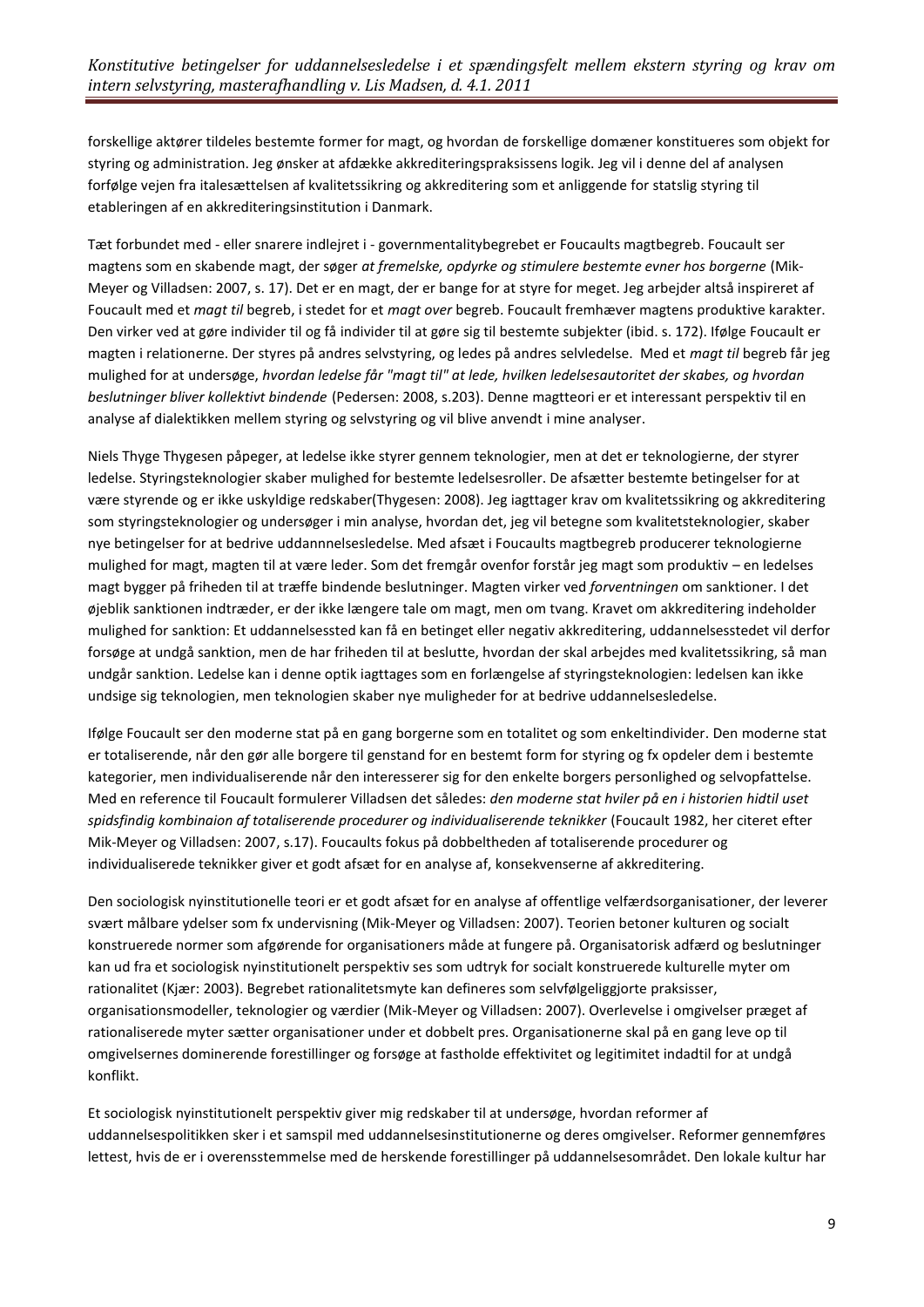ifølge et nyinstitutionelt perspektiv betydning for, hvordan en overordnet kultur opfattes. Der sker en oversættelse til egen kontekst, og oversættelsen vil ske i et spændingsfelt mellem tradition og fornyelse (Andersen: 2004). I min analyse interesserer jeg mig for mødet mellem de institutionelle omgivelsers rationaliserede myter, som de kommer til udtryk i de krav om kvalitetssikring og akkreditering, som stilles til uddannelsessektoren, og uddannelsessektorens egne rationaliserede myter om kvalitet og kvalitetssikring.

Set gennem den nyinstitutionelle teoris briller kan de forestillinger, der knytter sig til akkrediteringsinstitutionen, iagttages som myter om, hvordan man sikrer høj kvalitet inden for uddannelsessektoren. Teorien taler om, at organisationer opfører ceremonielle handlinger, hvis formål er at skabe legitimitet. Den betjener sig af en sprogbrug, som vi kender fra det religiøse drama. Teorien gør herved brug af begreber med stærke konnotationer, som har en helt særlig udsigelseskraft. Ved at tale om organisationers praksis som udtryk for rationaliserede myter, ved at tildele teknologier en mytisk status og ved at iagttage organisationers adfærd som ritualer og ceremonier, som må udøves af symbolske årsager, punkterer teorien en rationel forståelse af organisationer og deres adfærd og konstruerer i stedet organisationer som kulisser for rituelle dramaer, der skal hindre "gudernes" vrede. Jeg er nysgerrig efter at undersøge, hvordan uddannelsessektoren, i dette tilfælde læreruddannelsessektoren, tager akkrediteringen til sig, og om deres tiltag i forbindelse med akkreditering kan iagttages som ydre ceremonielle handlinger - som *teatralske opvisninger af de rationalitetsmyter, som gennemtrænger moderne samfund* (Meyer og Rowan: 1977, s. 346, her citeret efter Mik-Meye og Villadsenr: 2007 ,s. 121) uden andet formål end at skabe legitimitet, eller om kvalitetssikring kan forstås som en integreret del af organisationernes praksis.

Der er ifølge den nyinstitutionelle teori socialt definerede og sanktionerede normer for, hvordan en rationel og effektiv organisation bør se ud (Mik-Meyer og Villadsen: 2007). For at leve op til disse normer må en organisation fremstå legitim i den institutionelle omverden. I det konkrete tilfælde må uddannelserne ikke blot leve op til kravene i akkrediteringen for fortsat at modtage statsstøtte, de må også sørge for at tilpasse sig de institutionelle normer for at fremstå som legitime i omverdenen. I forhold til akkreditering er de institutionelle omgivelser både de nære omgivelser og EU jf. analysen de politiske dokumenter ovenfor.

Suchman er en oplagt indgang til at arbejde med organisationers legitimitet. Suchman gør opmærksom på, at der er to vigtige traditioner inden for organisatorisk legitimitet: strukturel og institutionel legitimitet og kondenserer det til et spørgsmål om perspektiv. Den strategiske traditions perspektiv er rettet udad og ser legitimitet som en offensiv strategi – en manipulerbar ressource, mens det institutionelle perspektiv modsat er rettet indad og i højere grad ser legitimitet som en tilpasning til omgivelsernes socialt konstruerede kultur. Suchman påpeger, at organisationer normalt anvender begge perspektiver, men understreger *I consider cultural environments to be fundamentally constitutive of organizational life, and I adopt a somewhat skeptical attitude towards the autonomy, objectivity, and potency of managers* (Suchmann: 1995, s. 577). Suchman sondrer mellem at vinde legitimitet, at opretholde legitimitet og at reparere legitimitet. I forhold til læreruddannelsen kan man selvfølgelig diskutere, i hvilken udstrækning læreruddannelsen som uddannelse anses for legitim af omverdenen – pressens hetz kan så tvivl om det spørgsmål, og universiteternes bestræbelser på at få ret til at udbyde læreruddannelse presser professionshøjskolerne, der pt. har monopol på at udbyde læreruddannelse – jeg vil dog argumentere for, at uddannelsen overvejende nyder respekt, og at det i denne sammenhæng giver god mening at anse legitimitetsarbejdet i forhold til læreruddannelsen primært som et spørgsmål om at opretholde legitimitet.

Suchman sondrer mellem tre typer af legitimitet: Pragmatisk legitimitet, moralsk legitimitet og kognitiv legitimitet.

#### **Pragmatisk legitimitet**

Pragmatisk legitimitet definerer Suchman på følgende måde: *Thus, at the simplest level pragmatic legitimacy boils down to a sort of exchange legitimacy* (ibid. s. 578). Han opererer dog med to varianter mere, nemlig *influenze legitimacy* og *dispositional legitimacy* (ibid. s. 578). Pragmatisk legitimitet har fokus på interesse. Begrebet sammenfatter, at der er tale om et "bytteforhold".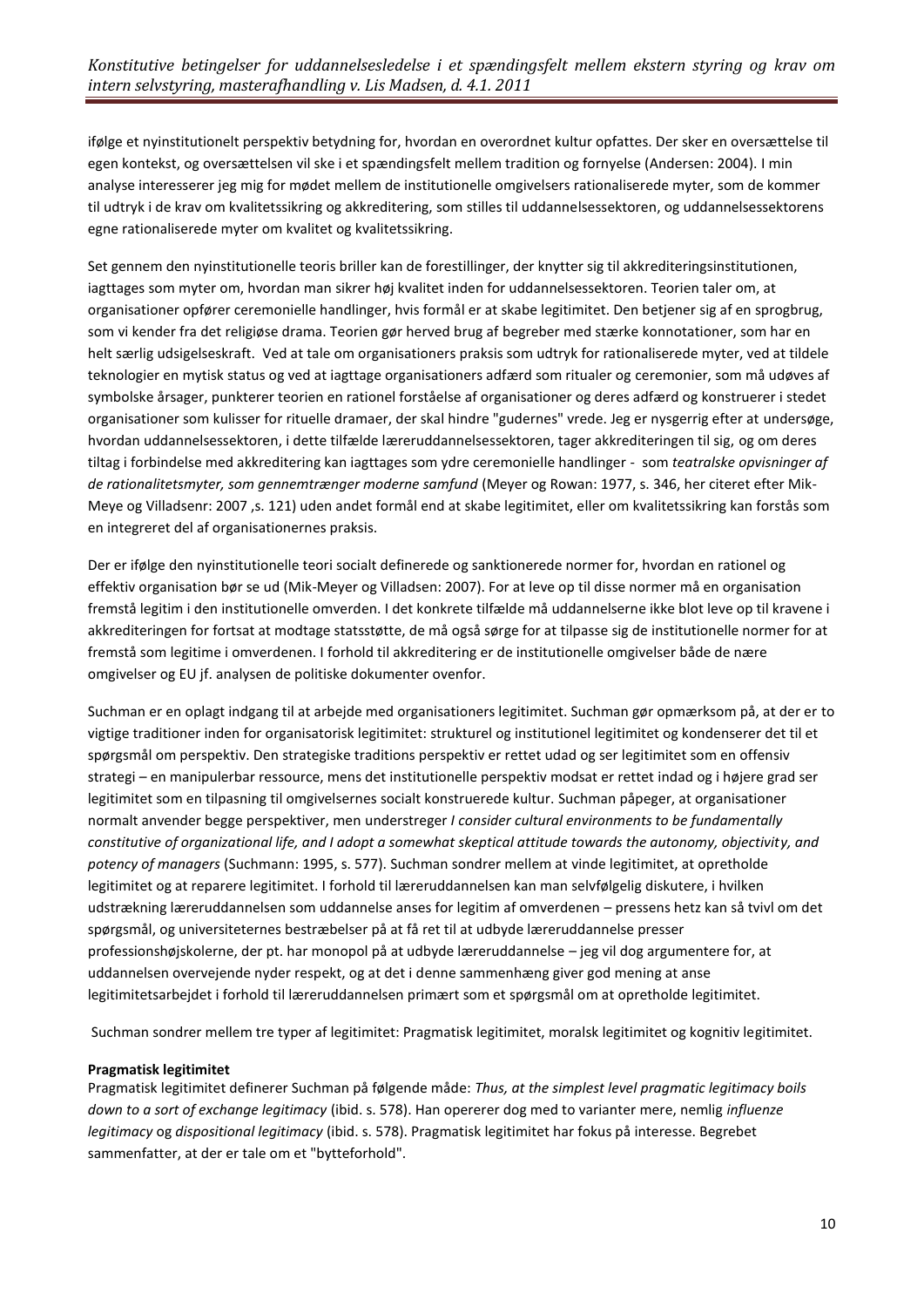#### **Moralsk legitimitet**

Organisationer opnår moralsk legitimitet, når de handler i overensstemmelse med omgivelsernes socialt konstruerede værdisystem. Moralsk legitimitet har fokus på evaluering. Suchman sondrer mellem fire former for moralsk legitimitet: *evaluations of outputs and consequences, evaluations of techniques and procedures, and evaluations of categories and structures … personal legitimacy* (ibid, s. 579). Legitimitet kan således opnås ved at levere det forventede output, ved at anvende socialt accepterede teknikker og procedurer i organisationen, ved at have udviklet mere overordnede strategier og endelig ved at have en karismatisk leder.

#### **Kognitiv legitimitet**

Organisationer kan opnå legitimitet ved at fremstå som meningsfulde eller selvfølgelige. Suchman sondrer mellem to underformer *legitimacy based on comprehensibility and legitimacy based on taken- for-grantedness* (ibid. s. 582). Kognitiv legitimitet har focus på erkendelse.

Akkreditering iagttagessom et konkret eksempel på et pres fra de institutionelle omgivelser, som uddannelserne må forholde sig til. Den nyinstitutionelle teori betoner betydningen af relationerne inden for et felt for at bruge et Bourdieu-udtryk, som den nyinstitutionelle teori abonnerer på. Uddannelsessektoren i Danmark kan under et iagttages som et felt, men de enkelte uddannelsesområder kan også iagttages som særlige felter. Det kendetegnende for feltet – uanset om det er det samlede uddannelsesfelt eller fx læreruddannelsen - er i denne sammenhæng, at det er udsat for et legitimitetspres i forhold til krav om kvalitetssikring og akkreditering. Jeg iagttager læreruddannelsen som et felt, og når jeg nedenfor taler om feltet, er det læreruddannelsen, jeg henviser til. De organisatoriske forandringsprocesser er styret af relationerne inden for feltet. Det er derfor oplagt at undersøge, hvordan LLN som repræsentant for feltet dagsordensætter problemerne.

#### <span id="page-10-0"></span>ANALYSESTRATEGI

Til min analyse af de politiske dokumenter henter jeg som sagt min primære inspiration hos Foucault. Jeg tager afsæt i, at betydningen ikke skal søges bag sproget, men i de sproglige udsagn. Analysens formål er at iagttage, hvordan der tales om kvalitet og kvalitetssikring, hvorfra der tales, og hvem der kan tale hvornår. Mine analyser er således en iagttagelse af anden orden.

Diskursanalysen arbejder med alt foreliggende materiale og er opmærksom på sin egen rolle: At den selv er med til at konstruere fortællingerne. Det er imidlertid inden for denne afhandlings rammer ikke muligt at arbejde med alt foreliggende materiale, jeg tillader mig derfor at afgrænse mit arkiv. Inden for dette arkiv er jeg interesseret i at aflæse de faktisk fremsatte udsagn om kvalitet og kvalitetssikring, og hvordan der diskursivt etableres talepositioner/udsagnsmuligheder, og hvordan der skabes objekter gennem aktualisering af konkrete begreber, strategiske afgrænsninger og udelukkelser (Villadsen: 2002, s.83).

Politiske rationaliteter defineres som en særlig type diskurs hos Miller og Rose (Villadsen: 2002). Deres begreb *politiske rationaliteter* giver mit et redskab til at undersøge den politiske diskurs nærmere. Handleplan og globaliseringsstrategi er eksplicit formulerede regeringsprogrammer, hvor regeringen formulerer sine mål og sine begrundelser. De politiske rationaler lader sig derfor direkte aflæse som diskurs i disse materialer (Villadsen: 2002).

Villadsen påpeger i en diskussion af governmentality-studiernes styrker og svagheder, at Foucault ikke selv brugte begrebet politisk rationalitet systematisk, men på baggrund af en analyse af Foucaults beskrivelse af overgangen fra feudalstaten til moderne territorialstater når Villadsen frem til, at politisk rationalitet hos Foucault fremstår som *en særlig type diskursivering af, hvad der er styringens målsætninger, dens objekter og dens medier* (ibid., s. 80). Villadsen henviser til Miller & Rose, der på linje med denne definition argumenterer for, at det er muligt at udlæse regulariteter af den politiske diskurs. *Ifølge dette skal rationaliteten i politiske strategier ikke anskues som et resultat af forskellige*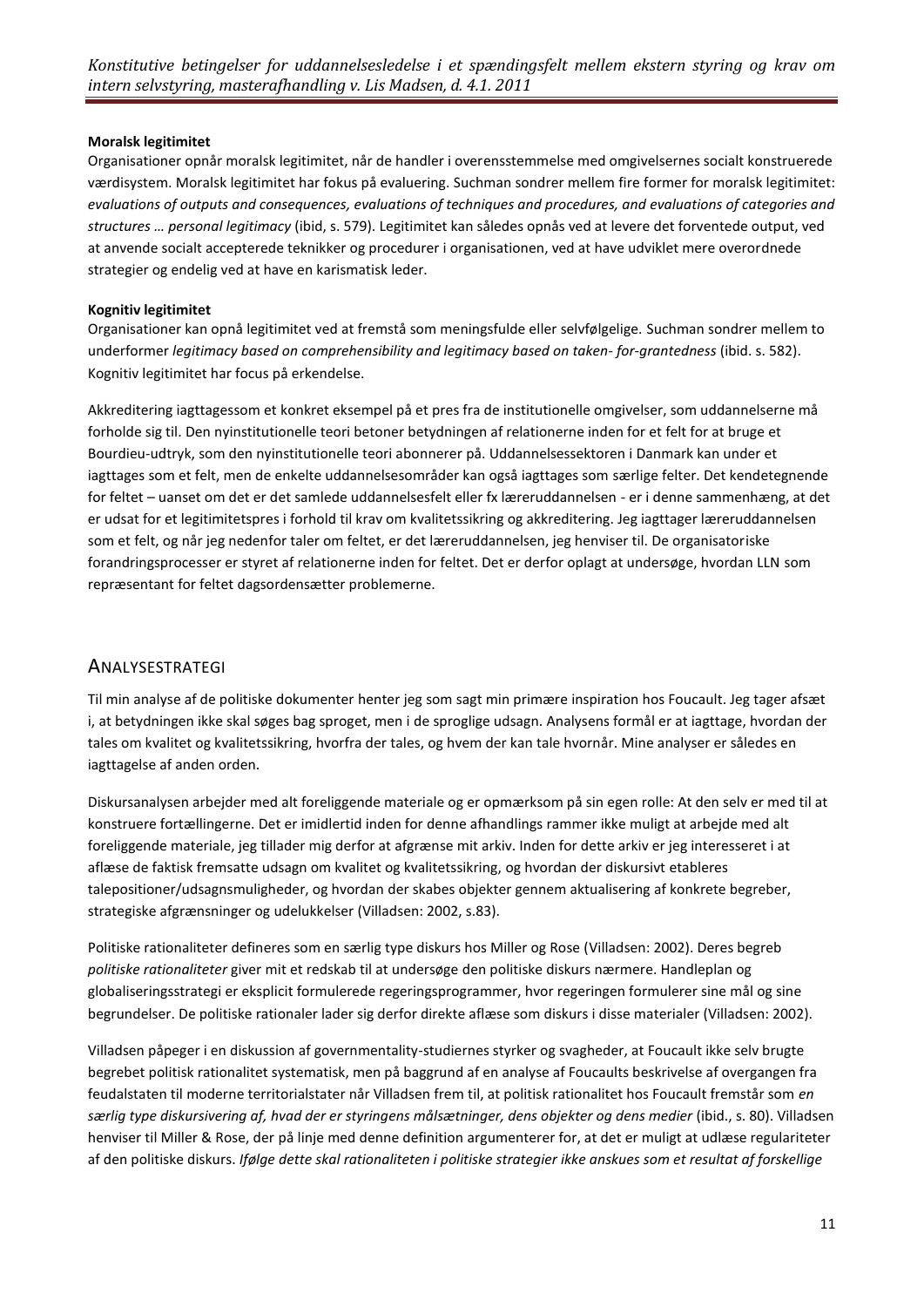*partier eller sociale gruppers forsøg på at forfølge deres interesser, men snarere som indlejret i historisk betingede rationalitetsformer* (ibid., side 81). Med inspiration fra Miller og Rose har jeg valgt at indkredse den politiske diskurs – eller de politiske rationaliteter for at tale med Miller og Rose ved at se på:

- **Uddannelsesstyringens målsætning**, som den fremskrives i de politiske dokumenter: Hvad italesættes som  $\bullet$ legitime og hensigtsmæssige opgaver for forskellige autoriteter
- **Hvad det er, der skal styres**. Under dette punkt undersøger jeg, hvordan genstanden for styring italesættes,  $\bullet$ hvem/hvad styringen rettes imod
- **Den sproglige form**. Hvordan virkeligheden begrebsliggøres i dokumenterne, så den bliver tilgængelig for den  $\bullet$ politiske styringsambition. Det sprog, der anvendes, er ikke et neutralt redskab til at beskrive realiteten med, men et maskineri der skaber objekter, som kan reguleres og styres. Under dette punkt har jeg særligt fokus på, hvordan kvalitet og kvalitetssikring italesættes i dokumenterne.

Med et sociologisk nyinstitutionelt blik ser jeg institutioner som sociale konstruktioner, der fungerer efter en række samfundsskabte strukturer og mønstre, der påvirker vores adfærd gennem:

- Regulative strukturer i form af ydre regler, der kan føre til sanktioner
- $\bullet$ Normative strukturer i form af værdier og normer, der udstikker retningslinjer for, hvordan der bør handles
- Kognitive strukturer i form af fælles forestillinger, der udgør det filter, verden ses igennem  $\bullet$

De tre begreber vil jeg anvende som analytiske begreber til at undersøge, hvordan akkrediteringsinstitutionen påvirker uddannelsernes adfærd, hvordan de institutionelle omgivelsers rationaliserede myter oversættes, og hvordan akkrediteringsinstitutionen som regulerende instans *skaber orden, tildeler roller og reducerer usikkerhed* (Mik-Meyer og Villadsen: 2007, s. 123).

Suchmans tre begreber om legitimitet anvender jeg som et redskab til en analyse og diskussion af, hvordan LLN´s tiltag kan anskues som bestræbelser på at opnå legitimitet i omgivelserne.

Et centralt begreb inden for den nyinstitutionelle teori er begrebet isomorfi. Powell og DiMaggio skelner mellem forskellige former for isomorfi: Mimisk, tvangsmæssig og normativ isomorfi (Mik-Meyer og Villadsen: 2007). Isomorfi som begreb kan give mig et redskab til at analysere og forstå, hvordan uddannelsessektoren og det enkelte uddannelsessted tackler akkrediteringsudfordringen.

Dorthe Pedersen introducerer *koncern*, *virksomhed* og *arbejdsplads* som tre dynamiske enheder, der er eksemplariske for ledelsesbetingelserne i managementstaten (Pedersen: 2008b). Koncernen er *den enhed, der skal fastlægge mål og*  rammer for den decentrale udvikling af organisation, styringsteknologi og ledelse (ibid. s. 114). Koncernen kan iagttages som den professionelle ledelse, der formulerer fælles ledelsesværdier, og som indgår i ledelsesrelationer til den politiske ledelse på den ene side og til underliggende ledelsesenheder på den anden (ibid.).

For at afdække de konstitutive betingelser for uddannelsesledelse vil jeg med afsæt i de tre begreber undersøge, hvordan Professionshøjskolen Metropol arbejder med kvalitetssikring, og hvordan uddannelsesledelsen på Læreruddannelserne Metropol indgår i dette arbejde, herunder hvordan rummet for lokal uddannelsesledelse konstrueres i Metropol. For at få indblik i ledelsesrummet på læreruddannelsen vil jeg analysere, hvordan Metropols kvalitetssikringsafdeling, som jeg iagttager som en koncernafdeling, der formulerer koncernens fælles ledelsesværdier i forhold til kvalitetssikring, i dokumentet *Beskrivelse af Metropols kvalitetssikringssystem for grunduddannelserne*  (Metropol 2010) fremskriver professionshøjskolens kvalitetssikringspolitik og dermed afgrænser koncernen udadtil og skaber et fælles værdigrundlag indadtil. I forlængelse heraf vil jeg gennem en analyse af det lokale politikpapir *Første udkast til opdateret evaluerings- og udviklingsdokument* (Læreruddannelserne Metropol: 2010) undersøge, hvordan den lokale uddannelsesledelse navigerer i forhold til koncernens officielle kvalitetssikringspolitik og dermed skaber sig et rum for lokal uddannelsesledelse.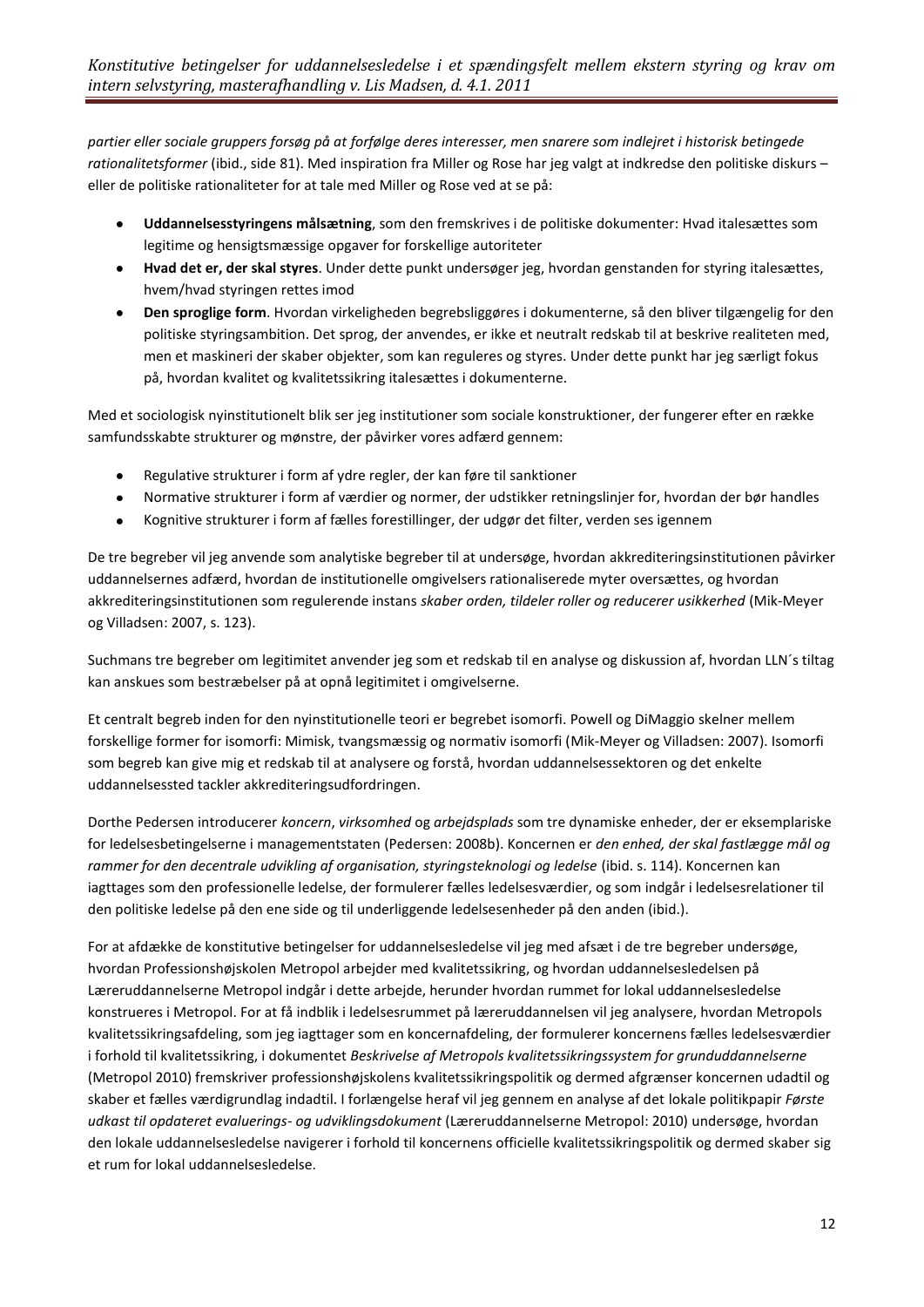Med begrebet virksomhed træder professionshøjskolen frem som en virksomhed snarere end som en uddannelsesorganisation. Med dette blik konstrueres uddannelsesledelse som det at sætte mål og prioritere fagligt forsvarligt og driftsøkonomisk rationelt frem for at bedrive pædagogisk ledelse. Ledelsen indgår i ledelsesrelationer til det politiske niveau gennem mål- og rammestyring og kontrakt- og resultatstyring og til de lokale afdelinger gennem virksomhedsbaserede ledelsesteknologier (Pedersen: 2008b). I forhold til min afhandling giver virksomhedsblikket mig et redskab til at få øje på de modsætningsfulde rationaler, som uddannelsesledelsen må forholde sig til.

Det tredje begreb, *arbejdspladsen*, sætter fokus på personaleledelse. Ifølge Pedersen skabes der med den moderniserede og decentraliserede offentlige sektor *rum for en selvstændig og professionel personaleledelse med ansvar for arbejdets organisering og personalet udvikling og motivation* (Pedersen: 2008b, s. 119). Dette blik giver mig anledning til at undersøge, hvordan den lokale uddannelsesledelse i sit arbejde med kvalitetssikring skaber rum for personaleudvikling og sikrer fortsat motivation blandt medarbejderne.

Den anvendte teori og de den deraf afledte analysestrategi får bestemte forhold til at træde frem, som jeg har argumenteret for i mit designafsnit. Jeg er selvfølgelig opmærksom på, at de teorier, jeg anvender, har blinde pletter. Jeg kunne have iagttaget mit empiriske materiale ud fra andre perspektiver og have fået øje på andre forhold, fx kunne et økonomisk institutionelt blik have givet mig indsigt i de økonomiske betingelser for de virksomhedsgjorte uddannelsesorganisationer, men det er ikke det ærinde, jeg er ude i i denne afhandling.

#### <span id="page-12-0"></span>EMPIRI

Mit empiriske materiale er valgt ud fra min problemformulering, så det giver mig mulighed for at foretage de analyser, som problemformuleringen lægger op til. Som nævnt ovenfor kræver en diskursanalyse, at alt tilgængeligt materiale indgår i analysen. Jeg har valgt at afvige fra dette krav og har i stedet udvalgt centrale tekster, der på engang er repræsentative og eksemplariske i forhold til det, jeg gerne vil undersøge. Jeg vil argumentere for, at jeg på trods af denne afgrænsning alligevel kan udlæse en regularitet i materialet. Min primære empiri består af skriftlige dokumenter, da det er mere oplagt at lave diskursanalyse på et tekstmateriale. Der indgår et enkelt interview med uddannelsesleder AH i min empiri. Formålet med interviewet var at få uddannelseslederen til med egne ord at tale om sin rolle som uddannelsesleder. Min egen rolle under interviewet var at stimulere AH til at fortælle om sit arbejde med kvalitetssikring og akkreditering.

Min empiri til Analyse 1består af et bredt tekstudvalg i flere forskellige genrer: Styredokumenter (love og bekendtgørelser), akkrediteringsvejledning, handleplan, regeringsoplæg, informationstekster fra UVM´s og EVA´s hjemmesider og konferencemateriale. Jeg har valgt at inddele empirien til første del af analysen i 2 kategorier: politiske dokumenter vedr. kvalitetssikring og akkreditering og dokumenter fra den selvstændige, men statslige akkrediteringsinstitution EVA.

Analyse 2 indeholder 2 delanalyser. Empirien til analysen af, hvordan Læreruddannelsens Ledernetværk dagsordensætter kvalitetssikring og akkreditering består af dagsordener og referater fra møder i ledernetværket, konferenceprogrammer og handouts og power-pointpræsentationer fra oplæg. Derudover indgår notater og mailkorrespondance med Undervisningsministeriet i forbindelse med udarbejdelse af udkast til mål for læringsudbytte og det udkast til mål for læringsudbytte, som LLN har fremsendt til Undervisningsministeriet. Empirien til anden del af analysen består dels af et interview med en uddannelsesleder (AH) på Professionshøjskolen Metropols læreruddannelsesafdeling, dels af interne skriftlige dokumenter og en mail fra AH til undertegnede. De interne dokumenter er udvalgt at uddannelseslederen og består af følgende: Et dokument, der præsenterer Metropols officielle kvalitetssikringspolitik; et dokument, der er under udarbejdelse, og som præsenterer læreruddannelsens egen kvalitetssikringspolitik; referater fra møder på læreruddannelsen, hvor den det lokale dokument har været på dagsordenen.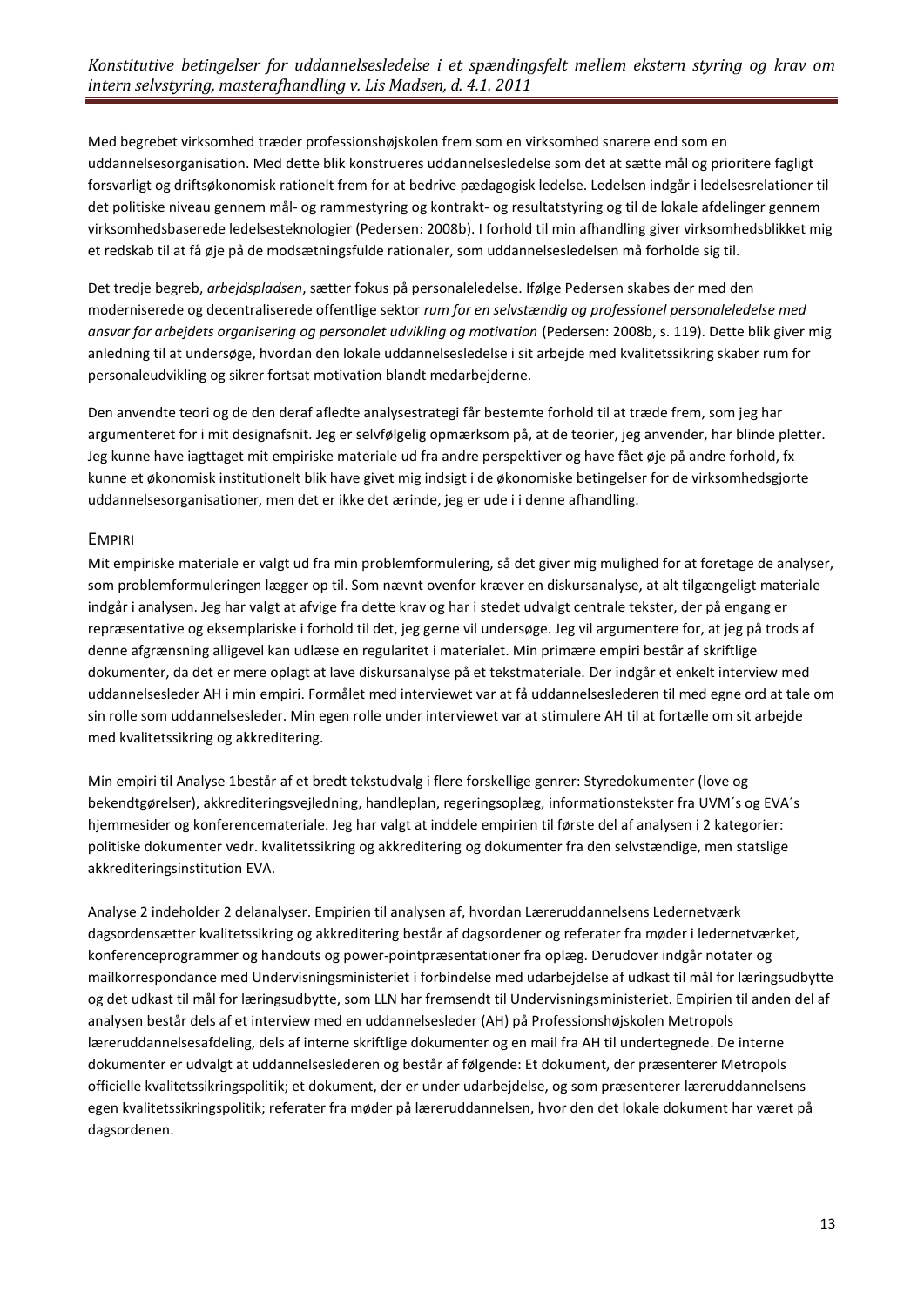# <span id="page-13-0"></span>ANALYSE 1: KONTEKSTANALYSE – ANALYSE AF DET EKSTERNE STYRINGSKRAV

#### <span id="page-13-1"></span>INDLEDNING

Analyse 1 består af en række delanalyser, der fra lidt forskellige vinkler giver mig et indblik i karakteren af den eksterne kvalitetsstyring, som den kommer til udtryk i de analyserede dokumenter. For at få øje på de politiske rationaler om kvalitet og kvalitetssikring vil jeg dels undersøge, **hvordan der politisk tales om kvalitet**, og hvad der forbindes med kvalitet, og dels **hvad det er for kvalitetsstyringsformer, der træder frem i dokumenterne**, og **hvilke konstitutive betingelser det skaber for uddannelsesledelse**. Med afsæt i Foucaults diskursbegreb søger jeg at udlæse regulariteten i mængden af fremsatte udsagn om kvalitet og kvalitetssikring (Villadsen 2006).

Politiske rationaliteter opfatter jeg med afsæt i Villadsens læsning af Foucault, som jeg har redegjort for i afsnittet *analysestrategi*, som en særlig type diskursivering af, hvad der er styringens målsætninger, dens objekter og dens medium. Jeg strukturerer i forlængelse af denne forståelse min diskursanalyse i tre overordnede foki (Villadsen: 2002, s.80):

- **Uddannelsesstyringens målsætning**, som den fremskrives i de politiske dokumenter  $\bullet$
- **Styringens karakter** og genstanden for styring
- **Den sproglige form**. Hvordan kvalitet og kvalitetssikring begrebsliggøres i dokumenterne, så den  $\bullet$ bliver tilgængelig for politiske styringsambitioner. Det sprog, som anvendes, ser jeg som et maskineri der skaber objekter, som kan reguleres og styres.

For at få indblik i, hvordan de politiske målsætninger og den politiske diskurs operationaliseres, indgår der under overskriften *Styringens karakter* en delanalyse af akkrediteringsinstitutionen, der med EVA som operatør er den institution, der fører de politiske styringsintentioner ud i livet. Det tredje niveau i min diskursanalyse har fokus på den sproglige form. Her har jeg valgt at næranalysere to vigtige bilag til akkrediteringsbekendtgørelsen: *Bilag 3, kriterier for relevans og kvalitet af godkendte udbud af erhvervsakademiuddannelser og professionsbacheloruddannelser* og *bilag 4, Kvalifikationsrammen for videregående uddannelser*, da disse tekster kan iagttages som styringsteknologier, der konstruerer uddannelserne, så de bliver styrbare. Med afsæt i de tre delanalyser diskuterer jeg i et opsamlende afsnit de konstitutive konsekvenser for uddannelsesledelse.

Med afsæt i Foucaults magtforståelse producerer teknologierne mulighed for magt, magten til at være leder. Som det fremgår ovenfor forstår jeg magt som produktiv – ledelsens magt bygger på friheden til at træffe beslutninger. Magten virker ved *forventningen* om sanktioner. I det øjeblik sanktionen indtræder, er der ikke længere tale om magt, men om tvang. Krav om akkreditering af uddannelser ser jeg som et konkret og overgribende eksempel på en ny styringsteknologi, der introduceres som et vigtigt redskab til kvalitetssikring. Niels Thyge Thygesen påpeger, at ledelse ikke styrer gennem teknologier, men at det er teknologierne, der styrer ledelse. Styringsteknologier skaber mulighed for bestemte ledelsesroller. De afsætter bestemte betingelser for at være styrende og er ikke uskyldige redskaber(Thygesen: 2008).

Akkreditering indeholder en mulighed for sanktion: Et uddannelsessted kan få en betinget eller negativ akkreditering, og man må derfor forvente, at uddannelsesstedet vil forsøge at undgå sanktion. Uddannelsesstedets ledelse har friheden til at beslutte, hvordan der skal arbejdes med kvalitetssikring, så man får en positiv akkreditering. Ledelse kan i denne optik iagttages som en forlængelse af styringsteknologien: Ledelsen kan ikke undsige sig teknologien, men teknologien skaber nye muligheder for at bedrive uddannelsesledelse. I mit sammenfattende afsnit om de konstitutive betingelser for uddannelsesledelse diskuterer jeg, hvordan akkreditering som styringsteknologi konstruerer nye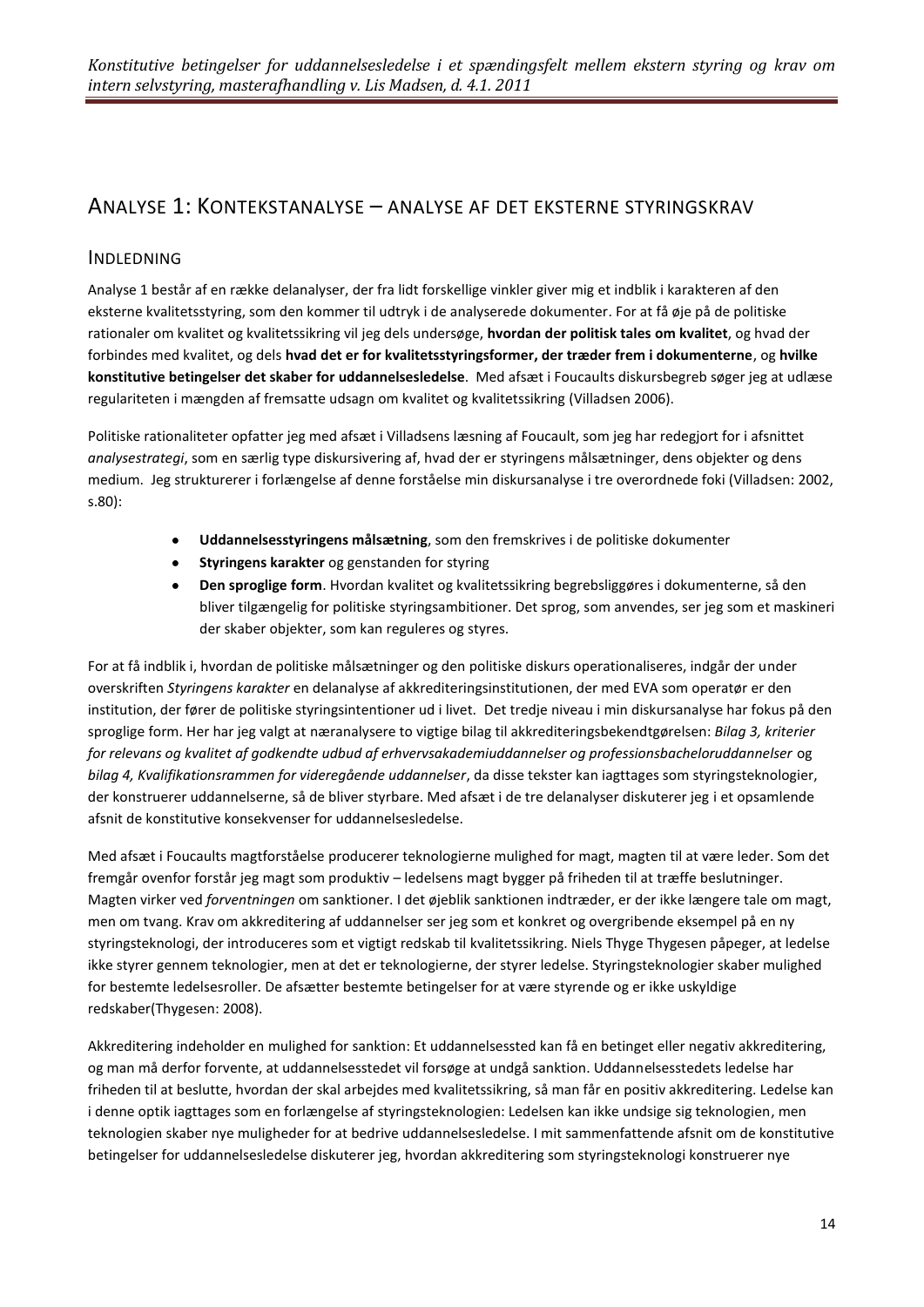ledelsesmuligheder og ledelsesidentiteter. I analyse 2 undersøger jeg, hvordan uddannelsesledelsen på Læreruddannelserne Metropol i spændingsfeltet mellem eksterne og interne krav om kvalitetssikring konstruerer et rum for uddannelsesledelse.

Min analyse har fokus på de mellemlange videregående uddannelser, helt konkret læreruddannelsen. I min analyse vil jeg derfor især koncentrere mig om de dokumenter og afsnit i regeringsprogrammer mv., der handler om de mellemlange videregående uddannelser/læreruddannelsen. I min analyse af, hvordan der tales om kvalitet i politiske dokumenter, inddrager jeg imidlertid også de dele af regeringsprogrammerne, der siger noget generelt om kvalitet og kvalitetssikring. Mit arkiv omfatter politiske dokumenter fra perioden 2002 til i dag, dvs. tekster der er blevet til i den nuværende regerings regeringsperiode. Med den borgerlig-liberale regerings overtagelse af regeringsmagten i december 2001 indvarsles en række nye reformer i Danmark. Det giver derfor god mening at afgrænse mit arkiv til den nuværende regerings tiltræden. Det kunne have været interessant at føre kvalitetsdiskussionen helt tilbage til det paradigmeskifte, der indledtes i 80érne, men det tillader afhandlingens omfang desværre ikke.

#### <span id="page-14-0"></span>ANALYSE AF, HVORDAN DER TALES OM KVALITET OG KVALITETSSIKRING I UDDANNELSESPOLITISKE

#### DOKUMENTER

#### <span id="page-14-1"></span>UDDANNELSESSTYRINGENS MÅLSÆTNING

Jeg indleder min analyse af den politiske diskurs omkring kvalitet og kvalitetssikring med en analyse af, hvordan regeringen i *Bedre Uddannelse, 2002* og *Fremgang, fornyelse og tryghed, 2006* italesætter den politiske målsætning for uddannelsessektoren. Jeg tager, som nævnt i indledningen afsæt i Villadsens diskussion og definition af begrebet politiske rationaliteter som en særlig politisk diskurs og hans påpegning af, at politiske rationaliteter med afsæt i Foucault direkte lader sig iagttage i politiske programmer.

Regeringens målsætning omkring uddannelse formuleres således i 2002: *de danske uddannelsestilbud skal stå mål med de bedste i verden, også når der gennemføres evalueringer og benchmarking på tværs af landende* (Regeringen: 2002, s. 8), og forudsætningen er ifølge regeringen *en markant styrket indsats på fem områder: faglighed, fleksibilitet, innovation, frit valg og outputstyring.* Målsætningen begrundes på følgende måde *Danmarks konkurrenceevne vil i høj grad afhænge af, om uddannelserne kan leve op til kravene om øget faglighed og kvalitet samt faglig progression – målt med internationale og ikke mindst EU-standarder* (ibid. s.9). Høj faglighed og høj kvalitet ses som *en grundlæggende forudsætning for at sikre vækst og velfærd*, og i programmet understreges det igen og igen, at uddannelse er et vigtigt konkurrenceparameter. Ved at italesætte mål om høj faglighed og kvalitet som en forudsætning for Danmarks konkurrenceevne og dermed grundlaget for vækst og velfærd, skaber regeringen et vægtigt argument for øget kvalitetssikring – det skrives frem som en forudsætning for fortsat vækst og velfærd.

*Fremgang, Fornyelse og Tryghed* (også omtalt som regeringens globaliseringsstrategi) har et bredere fokus end *Bedre Uddannelse.* Her formuleres den overordnede målsætning således: *Danmark skal være blandt de lande i verden, hvor det er bedst at bo, leve og arbejde* (Regeringen 2006, s. 4). I forlængelse heraf formuleres målsætningen på uddannelsesområdet således *Danmark (skal) have uddannelser i verdensklasse* (ibid. s. 6) og for at nå det mål, skal *kvaliteten af uddannelserne være i top på alle niveauer* (ibid. s. 6). Målet for kvaliteten af de korte og mellemlange videregående uddannelser er, at de *skal kunne måle sig med de bedste i verden* (ibid s. 54). Regeringens strategi for at sikre det er at samle uddannelserne i *færre og stærkere uddannelsesmiljøer* og at vurdere dem efter internationale standarder, hvorfor der skal indføres *et akkrediteringssystem efter internationalt forbillede* (ibid. s. 58). I *Fremgang, Fornyelse og Tryghed* skærper regeringen diskursen fra 2002. I 2002 skulle Danmark *stå mål med de bedste i verden,* i 2006 skal Danmark have uddannelser i *verdensklasse.* I forhold til kvalitetssikring konkretiseres forventningen om, at Danmark skal kunne leve op til internationale standarder, ved, at der i 2006 varsles indførelse af et akkrediteringssystem efter internationalt forbillede.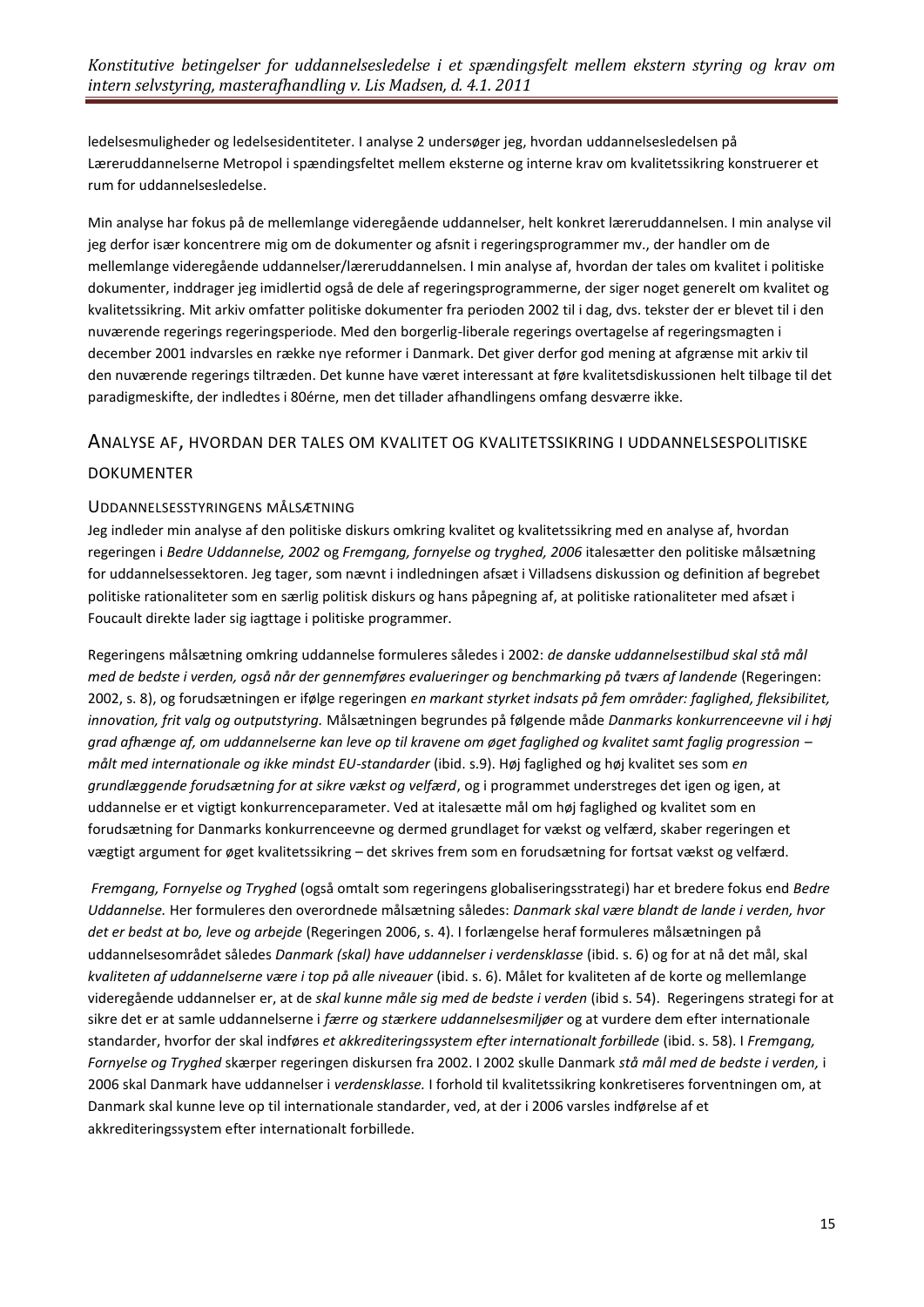De politiske mål for uddannelsesområdet italesættes i begge programmer i en liberal konkurrencediskurs, hvilket kommer til udtryk i udsagn som *Uddannelse er en af vore allervigtigste konkurrenceparametre; vi skal sikre en stærk konkurrencekraft; danske uddannelsestilbud skal kunne måle sig med de bedste i verden; uddannelsessystemet skal kunne indfri aftagernes forventninger* og endelig skal der indføres *frihed i valg af uddannelsesinstitution.* Danmark skal tilhøre eliten, siger regeringen, og det forudsætter uddannelser i verdensklasse. Ved at italesætte mål om høj kvalitet og høj faglighed som en forudsætning for, at Danmark kan klare sig i international konkurrence, konstrueres uddannelsessektoren som en central aktør, som der politisk stilles store forventninger og krav til, og som derfor bliver et oplagt mål for politisk (output)styring. Under overskriften *outputstyring* i *Bedre Uddannelser* præsenterer regeringen sin styringstækning: *Som konsekvens af den decentrale styringsform skal detaljerede regelsæt og efterfølgende kontrol af enkeltinstitutionernes regeloverholdes afløses af et mere resultatorienteret tilsyn, der i højere grad har karakter af overordnet overvågning af resultater* (Regeringen: 2002). I 2006 har den nye styringstækning fået en konkret form: Krav om løbende akkreditering af alle videregående uddannelser i Danmark. I den efterfølende analyse vil jeg se nærmere på, hvordan styringens karakter fremskrives i de politiske dokumenter.

#### <span id="page-15-0"></span>STYRINGENS KARAKTER

I handleplanen "Bedre Uddannelser" udtrykker regeringen sine forventninger til uddannelsesinstitutionerne: *Uddannelsesinstitutionerne er fagligt stærke, har en effektiv og målrettet ressourceanvendelse, er økonomisk bæredygtige samt regionalt tilgængelige* (Bedre Uddannelser: 2002, s.70). Relationen mellem det centrale og det decentrale italestættes som *frihed under ansvar for institutionerne*. Staten skal *give uddannelsesinstitutionerne forudsætninger, redskaber, ansvar og frihedsgrader til at kunne indfri de nye krav om øget kvalitet og faglighed*, og det skal fx ske i form af *incitamenter til outputstyring* (Regeringen: 2002, s. 70).

Handleplanen italesætter et ønske om en *klar opgavefordeling mellem uddannelsesinstitutionerne og den centrale regulering* (Regeringen: 2002, s.16). Regeringens forestilling om sin egen styringsrolle formuleres således i handleplanen *Styringskonceptet skal omlægges til et sammenhængende udviklingsorienteret styringskoncept med afsæt i principper om selvevaluering og baseret på krav til institutionernes samlede kvalitetsarbejde* (ibid.). Der tales om *resultatorienteret tilsyn* og om *overordnet overvågning*.

Udsagn som disse italesætter den neoliberale stats styringskoncept meget præcist: Der skal styres på afstand. Med udsagnet konstrueres uddannelserne som autonome organisationer, der har frihed til selvstyring, men som gennem fx incitamenter til outputstyring magtes til at indfri de eksterne styringskrav, der stilles til dem. Det neoliberale styringskoncept kan med Dean sammenfattes i begrebet *conduct of conduct* (Dean: 2008, s. 43).

Regeringen fremskriver kvalitetssikring som et middel til at sikre målet om uddannelser i verdensklasse. Målet for regeringen er, at Danmark scorer højt, når uddannelserne bliver målt med internationale standarder. Kvalitetssikring og akkreditering fremskrives i det lys som styringsredskaber, der skal sikre, at vi målt med den alen, der anvendes internationalt, klarer os godt. Den politiske styring interesserer sig derfor først og fremmest for at kontrollere, at uddannelserne lever op til de fastsatte standarder, og det sikres bedst gennem outputstyring. Der skal indføres *centrale indikatorer for kvalitet og effektivitet* og *prøver og eksaminer, som matcher de opstillede mål, og som synliggør den enkelte studerendes udbytte af undervisningen*.

I regeringens handleplan har outputstyring sin egen overskrift, hvor der foreskrives en række tiltag, der skal sikre *større gennemsigtighed og åbenhed.* Opsummerende kan jeg konkludere, at den uddannelsespolitiske styring er karakteriseret ved, at der skal styres på output gennem faglige indikatorer, evaluering af kvalitet og akkreditering og responsivitet over for "brugerne" fx gennem *aktiv inddragelse af interessenters vurdering af den kvalitet og de resultater, institutionerne yder*, og at der er tale om en styring på afstand, en centraliseret styring af decentraliserede organisationer. Styring gennem akkreditering er et konkret eksempel på en sådan styreform.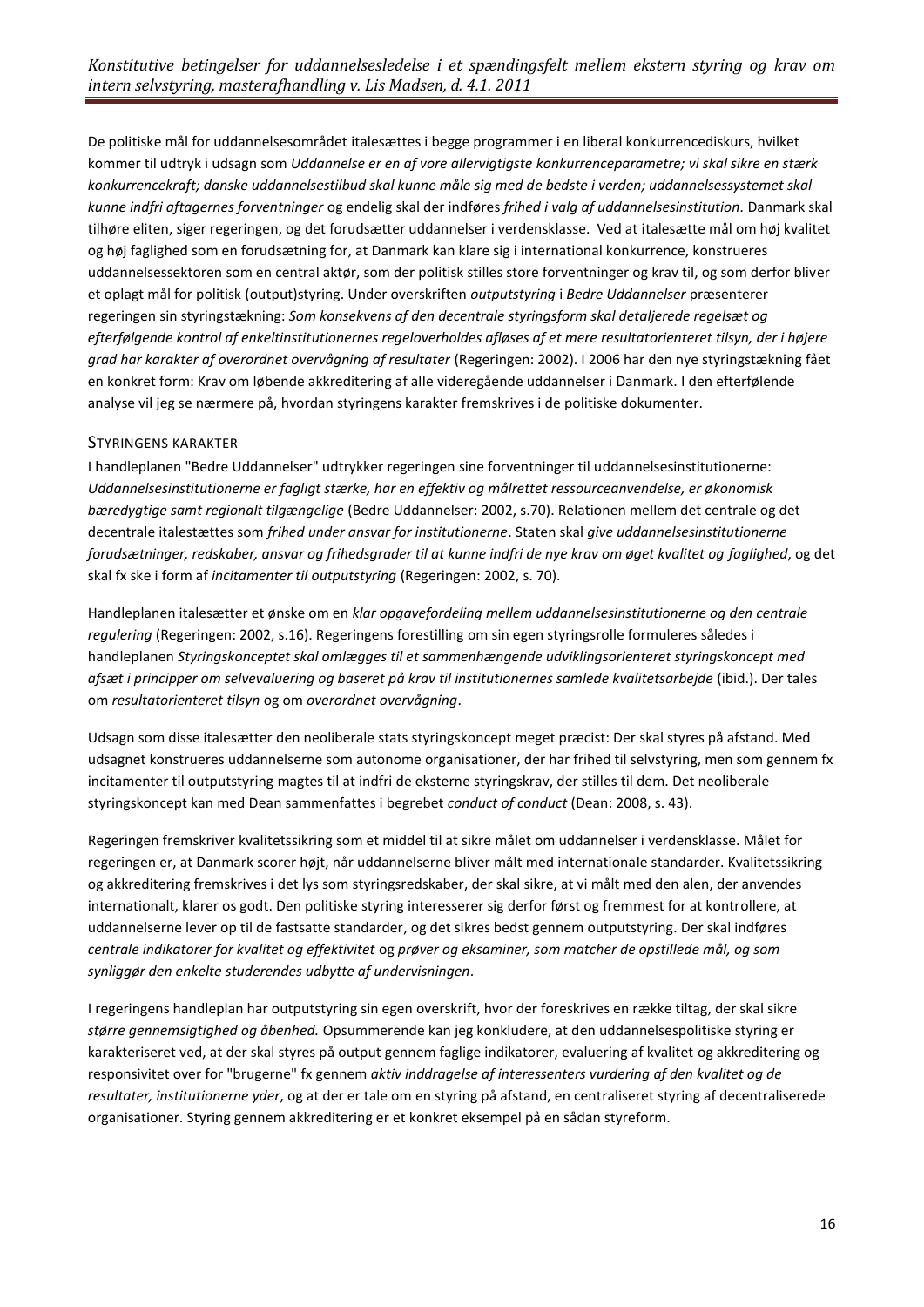Som nævnt ovenfor konkretiseres styringen i 2006 med krav om akkreditering af alle videregående uddannelser. Genstanden for styring, det uddannelsessted, der skal akkrediteres, fremskrives igennem de 17 kriterier i akkrediteringsbekendtgørelsen (BEK nr. 684 af 27/6/2008) som et styringsobjekt, der skal gøres til genstand for kontrol og vurdering. At der er tale om en objektgørelse kommer bl.a. til udtryk ved, at nogen andre – i dette tilfælde akkrediteringsrådet – skal vurdere, om udbudsstedet lever op til de på forhånd definerede kriterier. Under uddybningen til samtlige 17 kriterier gentages det, at *udbuddet skal redegøre for og dokumentere* forskellige forhold, og at målestokken dels er *mål for læringsudbytte*, dels en sammenligning med *resultaterne for det uddannelsesområde, som akkrediteres eller… resultaterne for beslægtede uddannelsesområder.* En akkreditering fremstår igennem disse udsagn som en ekstern kontrol af, om uddannelsesudbuddet lever op til de fastsatte mål for læringsudbytte, og om uddannelsesudbuddet i sammenligning med de øvrige uddannelsesudbud klarer sig tilfredsstillende.

Kriterierne omtaler ikke eksplicit de subjektpositioner, hvorfra der kan tales, men de etableres dels af Bekendtgørelsen, hvor et akkrediteringsråd tildeles magt til at træffe afgørelse om akkreditering, og hvor EVA´s opgaver og position som operatør fastlægges, dels af EVA´s vejledende kommentarer fx i udsagn som *I vurderingen af dette kriterium vil ekspertpanelet inddrage…* (EVA: 2009, s.19).

Jeg vil argumentere for, at uddannelsessektoren tildeles to forskellige positioner i de politiske dokumenter. På den ene side tildeles de i de 17 kriterier en position som objekt for styring, som jeg har vist ovenfor. Kvaliteten er ikke god nok, og det skal der rettes op på gennem kontrol. I Bedre Uddannelser tales om *et mere resultatorienteret tilsyn, der i højere grad har karakter af overordnet overvågning* (Regeringen: 2002, s. 16), og globaliseringsreformens indførelse af en akkreditering hvor *alle uddannelser … vurderes* (Regeringen: 2006, s. 58), og hvor manglende opfyldelse af kriterierne fører til, at de *fratages deres statslige tilskud* (ibid.), tildeler på tilsvarende vis uddannelsesorganisationer en position som objekt for ekstern styring og kontrol. Men på den anden side tildeles uddannelsesinstitutionerne i de samme dokumenter også en position som subjekt for forandringerne. De anråbes som ansvarstagende organisationer, der *skal have det fulde ansvar og den fulde kompetence* (Regeringen: 2006, s. 56). Denne dobbelthed demonstrerer det paradoks, som offentlige organisationer er underlagt i disse år, og som indfanges med begrebsparret deregulering og re-regulering (Pedersen: 2008c). Staten har lagt ansvaret ud til selvstyrende uddannelsesorganisationer, men styrer dem på afstand gennem krav om resultater, kvalitetssikring og akkreditering. Inger Johanne Sand identificerer moderne styring som kontekststyring: *Den overordnede kontekststyring handler om rammer og om at fastsætte bestemte præmisser. Både denne og den decentrale styring handler om at understøtte enhver enheds evne til at håndtere sig selv i sin verden* (Sand 2008).

Med til en analyse af magt og styringsforhold, styringsdiskurs og etablering af subjekt- og objektpositioner hører en nærmere undersøgelse af opkomsten af et nyt praksisregime - en ny institution, der står for akkreditering af uddannelser i Danmark. Med etableringen af *ACE Denmark* i 2007 delegerer Folketingen ansvaret for akkreditering til en uafhængig akkrediteringsinstitution bestående af et akkrediteringsråd og et rådssekretariat, som beskæftiger med akkreditering af videregående uddannelse. Danmarks Evalueringsinstitut EVA indgår i akkrediteringsinstitutionen som operatør på Undervisningsministeriets område. Som et led i min analyse af karakteren af den eksterne styring vil jeg i det følgende se nærmere på, hvilken rolle den uafhængige akkrediteringsinstitution – i dette tilfælde EVA – spiller i forhold til den konkrete udformning af kvalitetsstyring og akkreditering.

#### AKKREDITERINGSINSITUTIONEN OG EVA´S ROLLE SET GENNEM ET STYRINGSPERSPEKTIV

Akkrediteringsinstitutionen kan iagttages som et nyt praksisregime, der etableres i forbindelse med indføring af akkreditering af store dele af den offentlige sektor. Jeg vil argumentere for, at det giver god mening at betragte akkrediteringsinstitutionen for uddannelser som et selvstændigt praksisregime, da der er etableret særlige operatører (ACE Denmark og Danmarks Evalueringsinstitut), og et særligt akkrediteringsråd, der står for akkreditering af alle videregående uddannelser i Danmark.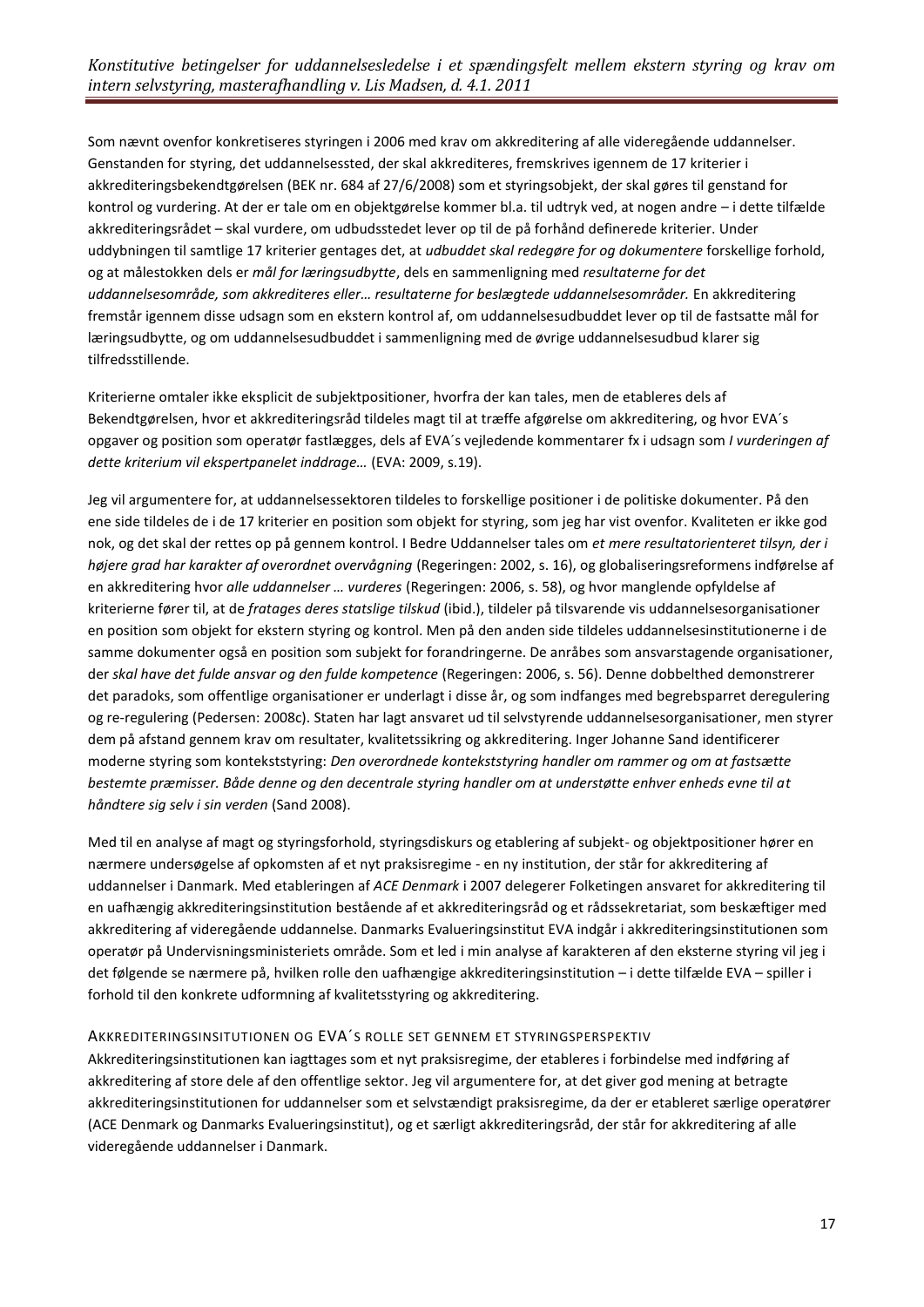Akkreditering står på den politiske dagsorden i hele Europa i disse år og indgår som et vigtigt element i Bolognaprocessen med at skabe sammenlignelighed inden for uddannelsessystemet i EU. Der er således mange lande, der indfører akkreditering og kvalitetssikring i disse år, men det betyder ikke, at akkreditering opfattes på samme måde og har samme udtryk i EU. *Etablering af eksempelvis evalueringsinstitutter, som led i en outputstyring på tværs af lande på nogenlunde samme tid, får sit eget udtryk i hvert enkelt land qua oversættelsen* (Andersen: 2004, s. 235). Der vil ifølge Andersen altid ske en kulturel og institutionel tilpasning til lokale forhold. Nedenfor undersøger jeg, hvordan akkrediteringsinstitutionen kommer til at se ud i en dansk kontekst.

Som det fremgår ovenfor, satte globaliseringsreformen for alvor akkreditering af alle uddannelser på den politiske dagsorden i Danmark. Det førte til vedtagelse af Lov om akkrediteringsinstitution for videregående uddannelser i marts 2007, og denne lov blev i 2008 og 2009 efterfulgt af bekendtgørelser for de forskellige uddannelsesområder, bl.a. Bekendtgørelse om akkreditering og godkendelse af erhvervsakademiuddannelser og professionsbacheloruddannelser mv. i juni 2008.

Undervisningsministeriet definerer akkreditering på følgende måde på deres hjemmeside*: En akkreditering bygger på evaluering i forhold til eksterne og foruddefinerede kriterier for kvalitet. Samtidig vil en akkreditering resultere i et udsagn om, hvorvidt de evaluerede uddannelser eller institutioner lever op til kriterierne (*[http://www.uvm.dk/Uddannelse/De%20videregaaende%20uddannelser/Akkreditering%20](http://www.uvm.dk/Uddannelse/De%20videregaaende%20uddannelser/Akkreditering%20og%20godkendelse.aspx) og%20godkendelse.aspx). Med denne begrebsdefinition har det politiske system lagt sig fast på en forståelse af akkreditering som et autoritativt nationalt styringssystem, der vurderer uddannelser efter fastlagte kvalitetskriterier, og hvor udfaldet af en akkreditering får konsekvenser for uddannelsen.

Lov om Danmarks Evalueringsinstitut blev vedtaget af folketinget i maj 1999. Danmarks Evalueringsinstitut blev oprettet i 1999 som et selvstændigt statsligt institut under Undervisningsministeriet. I LBK nr 1073 af 15/09/2010 (EVA-loven) defineres EVA´s opgave i forbindelse med akkreditering : *Evalueringsinstituttet gennemfører efter undervisningsministerens beslutning de akkrediteringsvurderinger og udarbejder de akkrediteringsrapporter, som er nødvendige til brug for Akkrediteringsrådets akkreditering…*( LBK nr 1073 af 15/09/2010,kapitel 2a, §12 a EVA), af stk. 2 fremgår det, at *Undervisningsministeren fastsætter nærmere regler om akkrediteringsvurderinger og akkrediteringsrapporter (ibid.)*.

Danmarks Evalueringsinstitut EVA er underlagt bekendtgørelse om akkreditering og godkendelse af erhvervsakademiuddannelser og professionsbacheloruddannelser mv. Rammerne for EVA´s arbejde fastlægges i bekendtgørelsen, og det fremgår, at akkreditering sker i overensstemmelse med *Standarder<sup>4</sup> og retningslinjer for kvalitetssikring inden for det europæiske område for videregående uddannelse* (BEKnr 684 af 27/06/2008). Akkreditering skrives med henvisning til disse standarder ind i en europæisk diskurs. EVA konstrueres således om et institut, der har til opgave at føre ministeriets beslutninger ud i livet. EVA er underlagt Undervisningsministeriets beslutninger og forventes at følge de regler, der er fastsat af undervisningsministeren. Men samtidigt italesættes EVA også i bekendtgørelsen som en selvstændig statslig institution (LBK nr 1073 af 15/09/2010, §1). EVA indtræder således i rækken af offentlige institutioner, der på en gang anråbes som selvstændige institutioner og som institutioner underlagt central styring. I det følgende vil jeg vende blikket mod EVA, idet jeg er interesseret i at undersøge, hvilken position EVA tildeles i processen med indførelse af akkreditering, fx i forhold til at definere begreber og kriterier: at konstruere et akkrediteringssystem tilpasset danske forhold.

Allerede i 2001 havde EVA på sin handlingsplan<sup>5</sup> et projekt, hvis formål var at opbygge viden om fordele og ulemper ved akkreditering som et nationalt styringsredskab. I en publikation<sup>6</sup> fra 2002 gør EVA status over dette arbejde. Med

1

<sup>4</sup> ESG-standarderne…

<sup>5</sup> Eva aftaler hvert år en handlingsplan for årets aktiviteter med UVM.

 $^6$  Akkreditering. Et perspektiv for kvalitetssikring af de videregående uddannelser.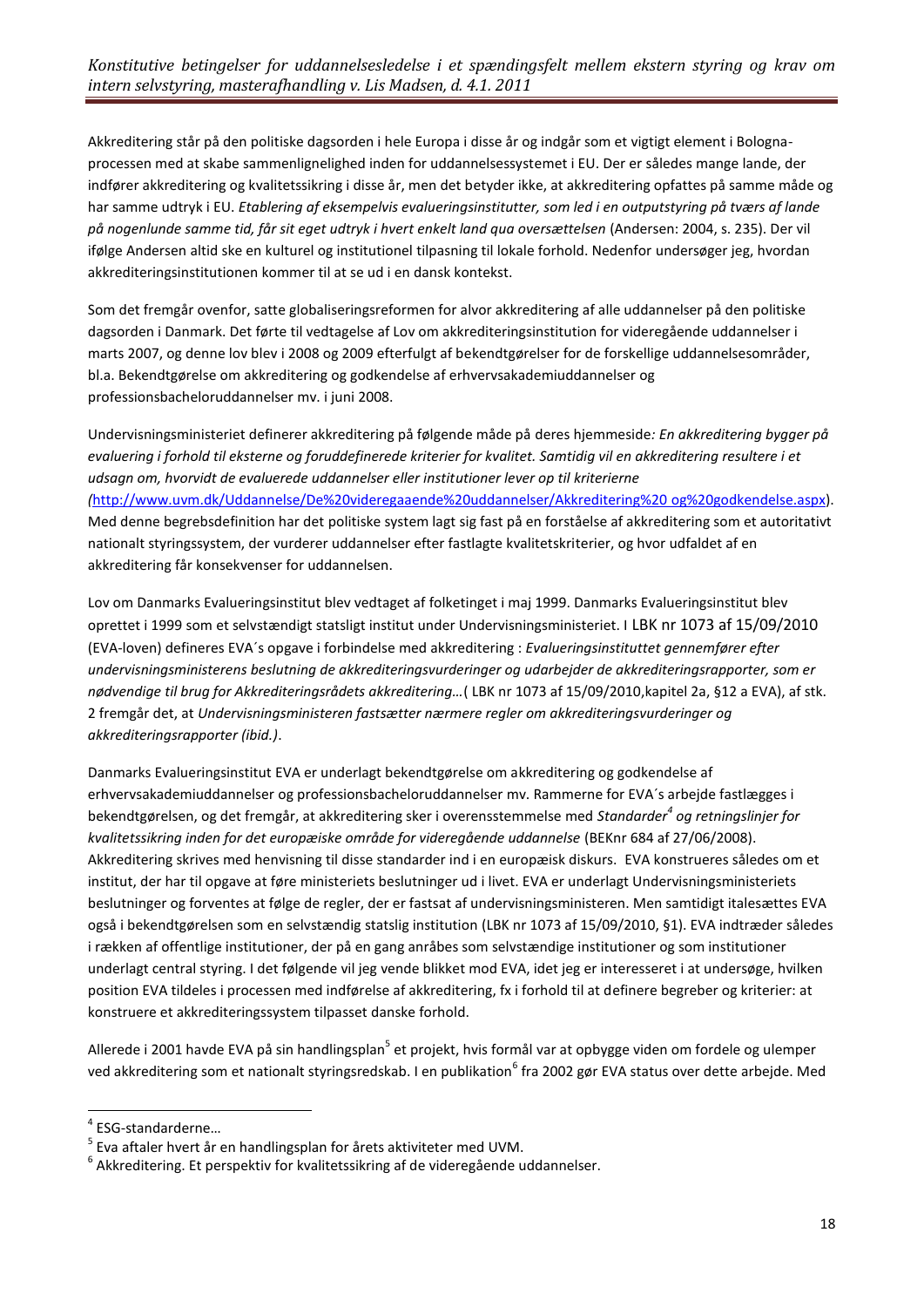rapporten gennemgår EVA internationale og nationale erfaringer med akkreditering og kvalitetssikring og præsenterer et forslag til *terminologisk afklaring af akkrediteringsbegrebet*. Rapporten opregner fordele og ulemper ved akkreditering og peger på forhold, som ifølge EVA bør afklares, inden der kan træffes beslutning om at indføre akkreditering som nationalt styringsredskab *Fx er det afgørende om der tales om akkreditering af uddannelser eller institutioner eller begge, hvordan fastsættelsen af kriterier foregår, og med hvilken detaljeringsgrad kriterierne skal formuleres.* Jeg vil koncentrere mig om, hvad EVA siger om kriterier i rapporten. I en diskussion om fordele og ulemper ved national akkreditering nævnes det en passant, at *EVA har opstillet en række principper for udformning af kriterier*. Disse principper udfoldes i afsnit 6 i rapporten under overskriften *Det videre arbejde<sup>7</sup> .* Overskriften for principperne er *Ensartethed, Rummelighed, Operationalitet, Praksisorientering* og *Konsistens* (EVA: 2002, s. 18). Med disse fem principper lægger EVA op til, at akkreditering både skal tilgodese de politiske ønsker om gennemsigtighed og målbarhed (udtrykkes i principperne *ensartethed, operationalitet* og *konsistens*) og til, at kriterierne skal give plads til uddannelsernes særpræg (udtrykkes i principperne *rummelighed* og *praksisorientering).* De to sidstnævnte principper kan iagttages som EVA´s forsøg på at etablere et akkrediteringssystem, der kan fungere i en dansk uddannelseskontekst, hvor uddannelserne typisk har frihed til at selv at tilrettelægge den pædagogiske praksis og udvikling. Rummelighedsprincippet begrundes således af EVA: *For at ensartede vurderingskriterier ikke skal risikere at*  hindre uddannelsesmæssig mangfoldighed, bør kriterierne være rummeligt udformet (ibid.).

Af rapporten fremgår det, hvilke projekter og arbejdsgrupper nationalt og internationalt EVA har deltaget i. Denne oversigt får EVA til at fremstå som "ekspert" på området, hvilket er med til at give rapporten status og EVA autoritet.

I 2006 udarbejder EVA et notat med titlen *Akkreditering og kriterieformulering: Erfaringer og perspektiver til arbejdsgruppen om udvikling af akkrediteringskriterier*. Notatet indeholder centrale kriterieovervejelser og peger på 3 kilder til udformning af kriterier: *Lovgrundlaget, De europæiske standarder for kvalitetssikring* og *Den danske kvalifikationsnøgle*. I notatet fremhæver EVA, at tidligere akkrediteringer baseret på lovgrundlag og europæiske standarder har betydet fokus på output: *Fokus i de hidtidige akkrediteringer har altså været på om institutionerne/uddannelserne har udviklet de rette processer og rammer til at skabe kvalitet snarere end en måling af selve kvaliteten af ydelserne (ibid. s. 12)*. Med notatet sætter EVA spørgsmålet om akkrediteringens fokus på dagsordenen, om en akkreditering skal vægte output eller outcome. EVA´s egen holdning dukker op i udsagn som: *Dette er* **en central** *videreudvikling i forhold til de hidtidige akkrediteringskriterier der kun i meget begrænset omfang har rummet outcome-kriterier* (ibid. s. 11 min fremhævning).

I et notat om akkreditering af videregående uddannelser fra 25.4. 2008 beskriver EVA det danske akkrediteringssystem og EVA´s egen rolle. Af notatet fremgår, at Undervisningsministeriet i 2007 bad EVA *igangsætte udviklingen af et andengenerations-akkrediteringskoncept for henholdsvis eksisterende og nye uddannelser.* Centralt i dette arbejde var udviklingen af kriterier og en pilottest af kriterierne. De kriterier, EVA nåede frem til, blev overgivet til UVM, der har det endelige ansvar for akkrediteringskriterierne.

På EVA´s hjemmeside informerer EVA under overskriften *Bag om akkreditering* om akkrediteringssystemet i Danmark og de politiske ambitioner bag akkrediteringssystemet. EVA taler om, at *Den metodiske styrke ved akkrediteringer er at de kan undersøge om en uddannelse lever op til ønsket standard* (min fremhævning*)*, og længere nede på siden præsenteres akkrediteringen som *et effektivt styrings- og udviklingsredskab* (min fremhævning), og det understreges, at uddannelserne *kan blive klogere på deres egen organisation ved at arbejde med kriterieområderne* (min fremhævning)*.* Kriterierne italesættes som *nogle temamæssigt vigtige områder* 

[\(http://www.eva.dk/tema/akkreditering/bag-om-akkreditering\)](http://www.eva.dk/tema/akkreditering/bag-om-akkreditering). Som vist ovenfor italesættes akkreditering og kvalitetssikring af regeringen som kontrol af output. På EVA´s hjemmeside præsenteres akkreditering som et effektivt styrings- og udviklingsredskab, men der gøres en del ud af at konstruere akkreditering som andet og mere end effektiv kontrol.

**.** 

 $^7$  Det sidste afsnit bortset fra et afsnit med oversigt over begreber og forkortelser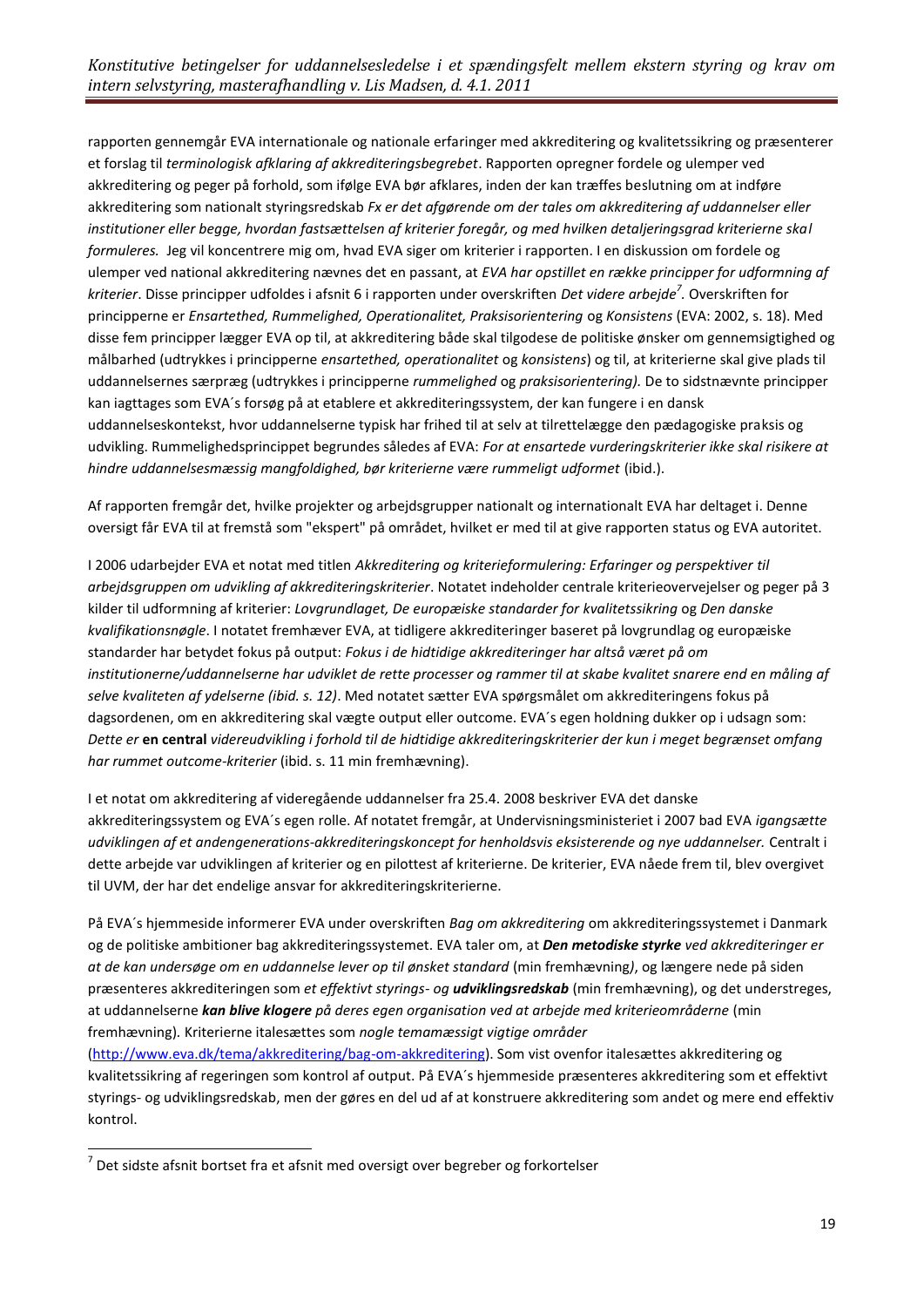Den akkrediteringsinstitution, der er etableret i Danmark, er en selvstændig statslig institution, der som mange andre offentlige institutioner på engang er styret og selvstyrende. Etableringen af en uafhængig akkrediteringsinstitution til akkreditering af uddannelser og en operatør, der anråbes som en selvstændig statslig institution, kan iagttages som et tiltag, der skal sikre akkrediteringsinstitutionen faglig og politisk legitimitet. Akkrediteringsinstitutionen løser opgaven med at akkreditere de videregående uddannelser i Danmark. Min analyse af EVA´s rolle viser, at EVA tildeles en taleposition i forhold til at definere kriterier. Godt nok er det undervisningsministeren, der har den formelle autoritet som den, der beslutter kriterierne, men som jeg har vist ovenfor, er det EVA, der tildeles opgaven at udvikle og afprøve kriterierne, og det er EVA, der igennem vejledning til akkreditering rammesætter akkrediteringsprocessen og udfolder kriterierne for de uddannelser, der skal akkrediteres. Dermed tildeles EVA på MVU-området en subjektposition, det er EVA, der har udarbejdet oplæg til kriterier, og det er EVA, der fører pennen, når akkrediteringsrapporterne skal skrives. Man kan sige, at langt hen ad vejen udstikker EVA rammerne for, hvad der kan tales om, og hvordan der kan tales i forbindelse med kvalitetssikring og akkreditering på MVU-området.

EVA optræder på en gang i rollen som det politiske systems operatør, og som en ekspert med særlig viden om evaluering, kvalitetssikring og akkreditering, og dermed tilfører EVA de politiske beslutninger en tyngde. Samtidig har jeg igennem min analyse af EVA´s notater og rapporter fået øje på, at EVA ved siden af at imødekomme det politiske ønske om outputstyring, forsøger at tilføje et mere indholdsorienteret fokus til akkrediteringen, så der også bliver fokus på outcome, altså på kvaliteten af indholdet i uddannelserne. I min analyse af kriterierne nedenfor undersøger jeg, i hvilken udstrækning et fokus på outcome tilgodeses i de 17 kriterier, som læreruddannelsen skal akkrediteres efter.

<span id="page-19-0"></span>DEN SPROGLIGE FORM: HVORDAN TALES DER OM KVALITET, KVALITETSSIKRING OG AKKREDITERING I DE POLITISKE DOKUMENTER

I 2002 fremsatte regeringen en handlingsplan for bedre uddannelser. Man kan opfatte denne handleplan "Bedre Uddannelser" som den nye regerings manifest på uddannelsesområdet. Det er derfor oplagt at indlede analysen med at undersøge, hvordan kvalitet og kvalitetssikring bliver italesat i dette dokument.

Ifølge handleplanen er formålet at styrke det faglige niveau. Med handlingsplanen varsler regeringen en række reformer på det gymnasiale område og på universitetsområdet. I dokumentet tales der om høj kvalitet på uddannelsesområdet som en grundlæggende forudsætning for vækst og velfærd (Regeringen: 2002). Det pointeres igen og igen, at den kvalitet, der tales om, skal måles med internationale standarder: *Danmarks konkurrenceevne vil i høj grad afhænge af, om uddannelserne kan leve op til kravene om øget faglighed og kvalitet samt faglig progression – målt med internationale og ikke mindst EU-standarder* (Regeringen: 2002, s. 9), og Danmark skal ifølge regeringen *indgå aktivt i international kvalitetsudvikling, evaluering og benchmarking*. Det komparative er vigtigt. Vi skal kunne måle os med de bedste i verden. Det understreges, at Danmark deltager aktivt i Bologna-samarbejdet, som bl.a. skal sikre bedre kvalitet. Ved at tale om "bedre kvalitet" antydes det, at den nuværende kvalitet ikke er god nok.

I forhold til det faglige indhold i uddannelserne understreges det, at der både skal være tale om *høj og relevant standard*, og at uddannelserne skal have *samfundsmæssig relevans*. Og så skal uddannelserne løbende tilpasse sig dansk erhvervsliv. Der tales om en *dynamisk faglighed* og om, at *det faglige niveau skal sikres*, og at det skal ske gennem *tydelige målformuleringer*, der ifølge handleplanen vil gøre det lettere at dokumentere en styrkelse af det faglige niveau. "Mål", "målformuleringer", "målopfyldelse" og "målsætninger" er begreber, der går igen mange gange i dokumentet. Der lægges således op til, at der skal sættes mål, og at disse mål skal dokumenteres.

Der skal *sikres bedre rammer for kvalitetsudvikling*, og der stilles *nye krav om kvalitet og faglighed*. Der tales meget om kvalitet, men hvad der forstås ved begrebet, fremgår ikke eksplicit, kun at den skal kunne måles med internationale standarder. For at undersøge, hvad der ligger i kvalitetsbegrebet, er det oplagt at se på den kontekst, kvalitet nævnes i. Her er der er række forhold, der træder tydeligt frem: Kvalitet kan måles. Og den målestok, der skal anvendes, er internationale standarder. Kvalitet forbindes i dokumentet med høj faglighed, og også her pointeres det,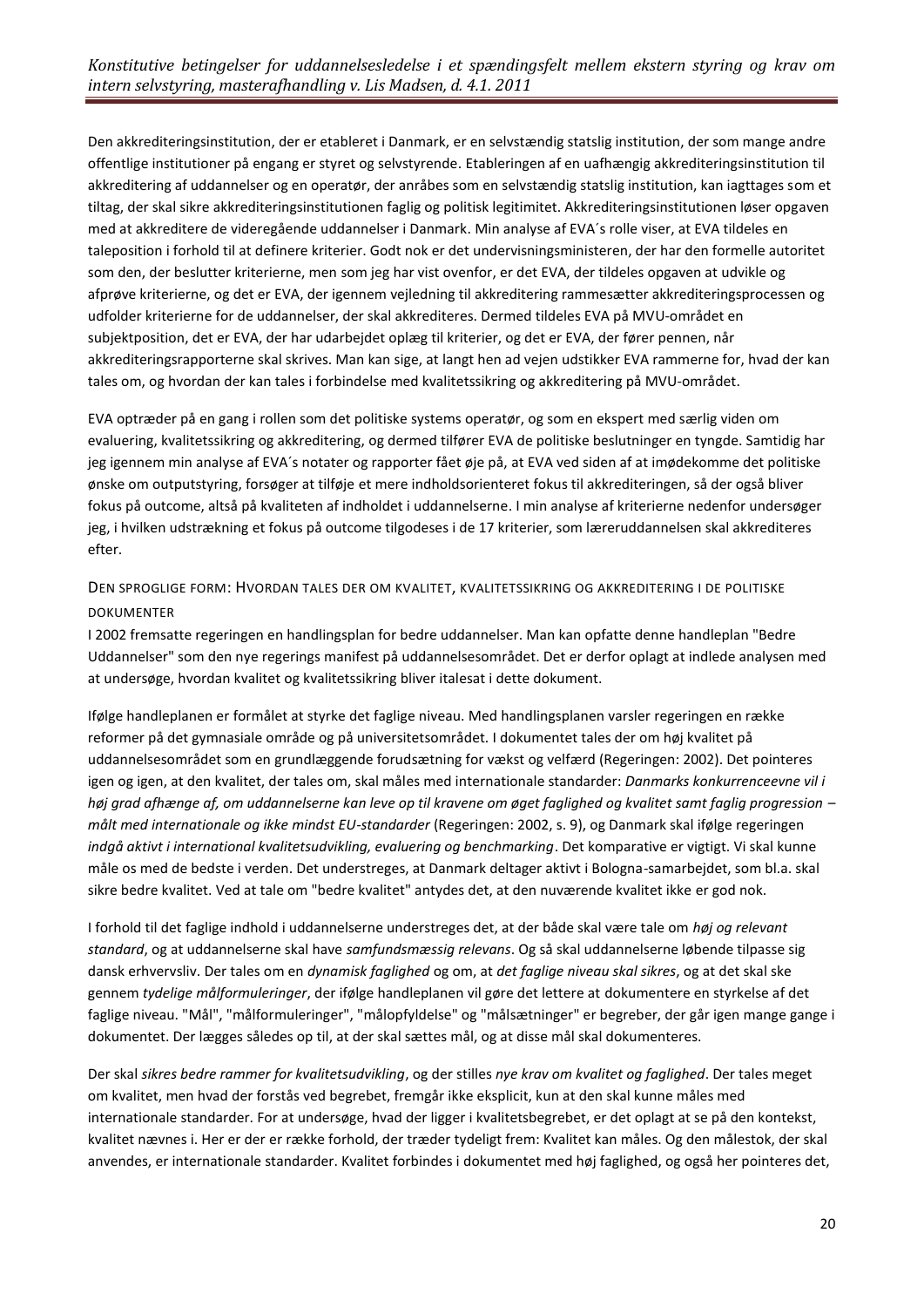at det skal ske gennem tydelige målformuleringer, der kan dokumenteres. Endelig forbindes kvalitet med samfundsrelevans – kvalitet fremskrives således som et begreb, der har noget med direkte anvendelighed at gøre.

I Bedre Uddannelse tales der ikke om akkreditering, det dukker først op som et begreb i forbindelse med kvalitetssikring af eksisterende uddannelser og uddannelsesudbud i globaliseringsstrategien fra 2006 med titlen *Fremgang, Fornyelse og Tryghed. Strategi for Danmark i den globale økonomi – de vigtigste initiativer*. Med globaliseringsstrategien italesættes et opgør med tidligere tiders manglende krav om systematisk evaluering, og svaret på tidligere tiders manglende *lovkrav om systematisk evaluering* er, at der *skal indføres et akkrediteringssystem efter internationalt forbillede* (Regeringen: 2006, s. 58), og det understreges, at alle uddannelser fremover løbende skal vurderes.

Kapitel 6 i globaliseringsstrategien handler om de korte og mellemlange videregående uddannelser med den for globaliseringsstrategien meget sigende overskrift *Korte og mellemlange videregående uddannelser i verdensklasse*  (min fremhævning). For at nå dette mål ser man sig nødsaget til at rette op på de svage punkter. Hvad de svage punkter er, fremgår af formuleringer som *institutionsstrukturen… er ikke tidssvarende*, *uddannelsernes kvalitet varierer for meget* og *undervisningen er ikke baseret på nyeste viden*. I oplægget formuleres en strategi for de korte og mellemlange videregående uddannelser, hvori det bl.a. præciseres, at *alle korte og mellemlange videregående uddannelser skal leve op til internationale standarder*, og de skal derfor vurderes efter internationale standarder. Der tales i dokumentet om *stærke institutioner med stor faglig bredde og høj kvalitet*, og det skal sikres ved at samle de mellemlange videregående uddannelser på 6-8 professionshøjskoler.

De nye professionshøjskoler skal styres gennem udviklingskontrakter. Der skal være *større frihed til at oprette nye uddannelser... Og de nye uddannelser skal akkrediteres, så der sikres høj kvalitet og samfundsmæssig relevans*. Der lægges op til udvikling af et *samarbejdsprogram, som skal styrke samarbejdet mellem uddannelsesinstitutionerne og virksomhederne*. Forudsætningen for uddannelser i verdensklasse er ifølge oplægget *en systematisk kvalitetssikring*. Der peges på to forhold, der skal sikre kvaliteten: nyeste viden fra universiteterne skal bruges aktivt på professionshøjskolerne, og praktikken skal sikre, at uddannelserne svarer til samfundets behov. Det pointeres, at evalueringer af uddannelserne *skal inddrage kvalitetssikring og udvikling af praktikken som et mål for uddannelsens kvalitet* (Regeringen: 2006, s. 59). *Systematisk* og *systematik* går igen mange steder i teksten; der skal være *systematisk forberedelse af og opfølgning på praktikforløbet*, *institutionerne skal skabe mere systematisk viden*, institutionerne skal *systematisk belyse og følge udviklingen i arbejdsmarkedets kompetencebehov*, og der skal arbejdes med *systematisk og løbende kompetenceudvikling*. Den kraftige betoning af systematik understreger, at man savner systematik i uddannelsessektoren, og at systematik anses for kvalitet.

Der tales i Fremgang, Fornyelse og Tryghed på én gang om selvstyring og decentralt ansvar og central styring gennem pligter og krav. Det understreges, at leder og bestyrelse på de nye højskoler skal have det fulde ansvar og den fulde kompetence. Men samtidig indføres en række styringsredskaber, som styrer uddannelserne på afstand, fx indførelse af resultatkontrakter og krav om akkreditering.

En række nye begreber er dukket op inden for uddannelsesverdenen de seneste år, det gælder fx begreber som akkreditering, læringsudbytte og auditering. Slår man *akkreditere* op i Ordbog over det danske sprog (ODS), forklares det, at ordet kommer fra fransk og er beslægtet med kredit og at det betyder *give fuldmagt til* eller *bemyndigelse til at hæve penge* [\(http://ordnet.dk/ods/\)](http://ordnet.dk/ods/). Ordet har således sin oprindelse inden for den økonomiske diskurs. *Udbytte* er ligeledes et udtryk, der semantisk henter sin betydning fra det økonomiske felt (ODS), mens auditere semantisk peger i retning af militæret – en auditør er en embedsmand, hvis hverv er at lede undersøgelser og forhandlinger ved militære retssager (ODS). Udtrykket kendes først som verbum fra 1991, hvor det bruges i betydningen undersøgelse af produkter eller ydelser i forhold til kvalitetskrav (Den danske ordbog). Set gennem et konstruktivistisk blik kan de konnotationer, et begreb trækker med fra det semantiske felt, hvor det typisk har været anvendt, ikke undgå at indvirke på den nye kontekst, det optræder i. De sproglige udtryk, der anvendes om et forhold, er med til at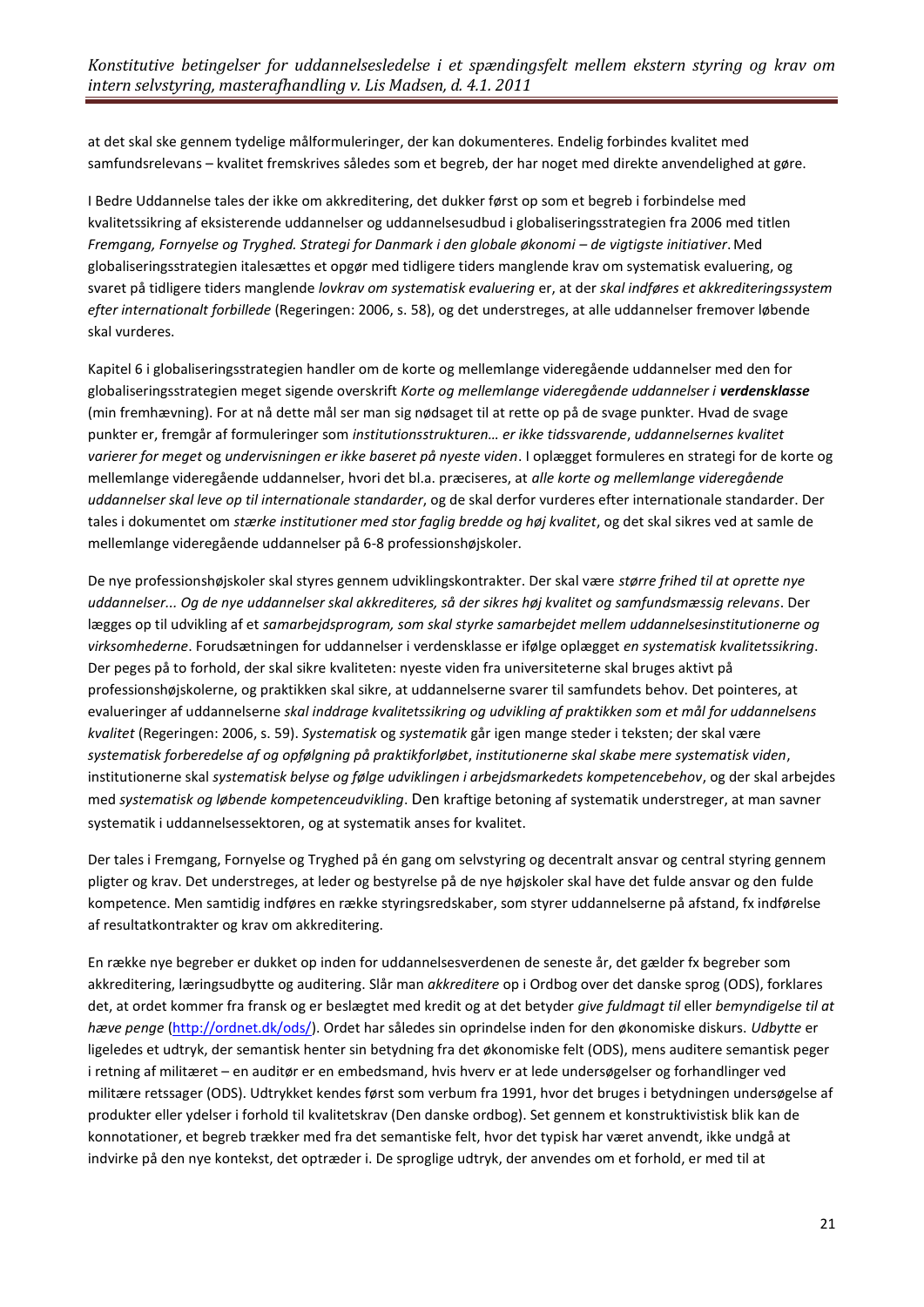konstruere de forhold, de beskriver, på en ganske bestemt måde. Når en økonomisk diskurs og militære udtryk dukker op i forbindelse med kvalitet, konstrueres kvalitet som begreb på en bestemt måde.

#### AKKREDITERING SOM ET KONKRET OG AKTUELT UDTRYK FOR KVALITETSSIKRING

En nærmere læsning af styredokumenter, love og bekendtgørelser, giver indblik i rammer, roller og kriterier for, hvordan kvalitet skal måles og vurderes. Af Lov om Akkrediteringsinstitutionen for videregående uddannelser fremgår det, som nævnt ovenfor, at der oprettes en akkrediteringsinstitution for videregående uddannelser som et "fagligt uafhængigt organ inden for den statslige forvaltning" (LOV nr 294 af 27/3/2007). For Undervisningsministerens område trådte loven i kraft 2008. Akkrediteringsinstitutionens formål er at *sikre og dokumentere kvalitet og relevans*  (ibid.). Ved akkreditering forstås en faglig vurdering, og det skal ske ud fra *centralt fastsatte kriterier for kvalitet* (ibid.). I akkrediteringen indgår også en faglig vurdering ud fra centralt fastsatte kriterier for relevans. Af Bekendtgørelse om akkreditering og godkendelse af erhvervsakademiuddannelser og professionsbacheloruddannelser mv.<sup>8</sup> fremgår det af bilag 3, hvilke kriterier uddannelserne akkrediteres efter. En kvalifikationsramme for videregående uddannelse, bilag 4 til bekendtgørelsen, anvendes ved vurdering af uddannelsernes mål for læringsudbytte. I disse to bilag tales meget eksplicit om kriterier for vurdering af kvalitet, og jeg vurderer derfor, at en nærlæsning af disse bilag kan give yderligere indblik i, hvad det er for et kvalitetsbegreb, der italesættes i de politiske dokumenter.

For overskuelighedens skyld analyseres bilag 3 og 4 særskilt, men de enkelte delanalyser indgår i et samlet billede af den diskurs, der kan udlæses af de politiske dokumenter. Jeg ser de to bilag som en konkretisering af styringsteknologien akkreditering, en nærmere analyse vil derfor give indblik i, hvad det er, der styres på. Bilag 3 indgår i og udfoldes i en vejledning til akkreditering, som er udarbejdet af EVA. Den gældende vejledning er fra december 2009. Jeg har valgt at analysere bilag 4 før bilag 3, da kriterierne i bilag 3 trækker på kvalifikationsrammen i bilag 4. Det giver derfor god mening først at undersøge, hvad det er for kvaliteter, der fremskrives i kvalifikationsrammen.

#### ANALYSE AF BILAG 4 KVALIFIKATIONSRAMMEN FOR VIDEREGÅENDE UDDANNELSE

Først lidt baggrund for bilag 4, Kvalifikationsramme for videregående uddannelse (juli 2008). I maj 2007 blev der udarbejdet en ny og revideret dansk kvalifikationsramme for videregående uddannelse<sup>9</sup> af en referencegruppe bestående af embedsmænd fra en række ministerier, EVA, Cirius, repræsentanter for forskellige rektorkollegier, repræsentanter for arbejdsmarkedets parter og De Studerendes fællesråd. I rapporten definerer referencegruppen en kvalifikationsramme på følgende måde: *En kvalifikationsramme er en samlet og systematisk beskrivelse af de forskellige typer af grader som udbydes inden for et givent uddannelsessystem… Et særligt kendetegn for kvalifikationsrammer er desuden at niveauer og grader beskrives ud fra hvilket læringsudbytte en studerende typisk har opnået ved afgangen*

*med fokus på den studerendes læring* (Referencegruppe: 2007). Referencegruppen begrunder den nye kvalifikationsramme med, at den *tillægges en langt større betydning i dag*, og at Danmark skal leve op til *europæiske forventninger*, og endelig forventes det kommende akkrediteringssystem at referere til den.

Indførelse af en kvalifikationsramme i 2003 og udviklingen af en ny og revideret i 2007 kan iagttages som et led i et forsøg på at sætte uddannelsessystemet på formel, at gøre det mere målbart. Rapporten indskriver sig i en outputorienteret diskurs, hvor det er lærings*udbyttet*, der er interessant og skal målsættes, frem for indhold og metode italesat i dokumentet som pensum og undervisningsformer. Læringsudbytte inddeles efter europæisk forbillede i tre kategorier: *Viden, færdigheder og kompetencer*. I dokumentet argumenteres der for, at kvalifikationsrammen indfrier en række ønsker, bl.a. i forhold til kvalitetssikring: *Bedre målbeskrivelser af forventninger og krav til de studerendes læringsudbytte ved afslutningen af et uddannelsesforløb giver et sikrere* 

 8 BEK nr 684 af 27/06/2008

<sup>9</sup> Den første kvalifikationsramme blev udarbejdet i 2003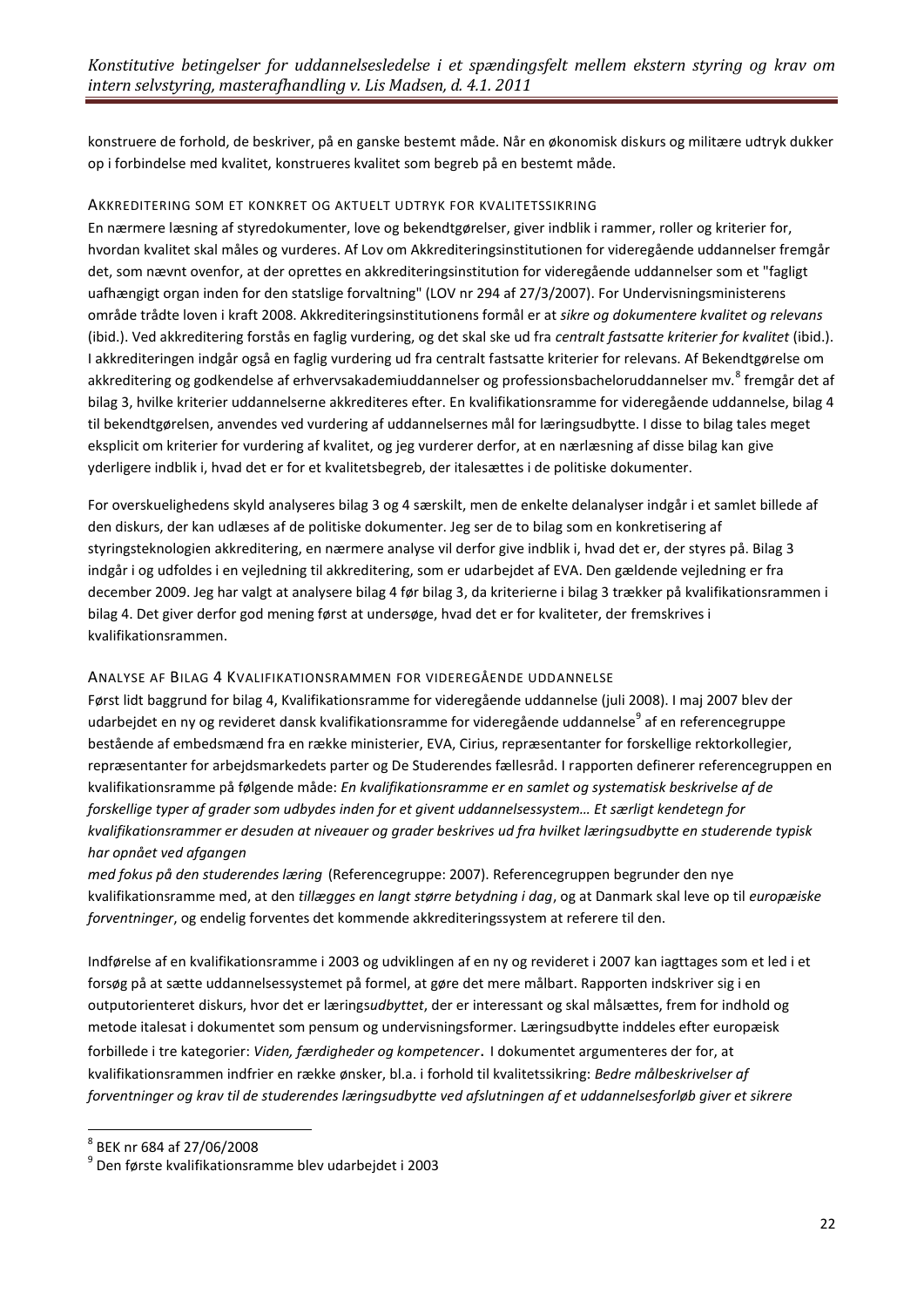*grundlag for bedømmelse ved eksaminer, kritikker, mv. og for ekstern kvalitetssikring i form af evaluering eller akkreditering* (Referencegruppen: 2007, s.4). Kvalifikationsrammen tjener således evaluering og akkreditering, fordi den leverer et redskab i form af målbeskrivelser, som evalueringer og akkrediteringer kan tage afsæt i. Målbeskrivelser fremskrives herved som et styringsredskab, som de enkelte uddannelser og uddannelsesniveauer vurderes på og derfor må pejle efter.

Bilag 4 i Bekendtgørelse om akkreditering og godkendelse af erhvervsakademiuddannelser og professionsbacheloruddannelser (BED nr 684 af 27/6/2008) består af 2 skemaer fra det ovenfor omtalte dokument $^{10}$ , nemlig *Kvalifikationsniveauer* og *Beskrivelser af de ordinære videregående grader i Danmark* (typebeskrivelser).

Niveauerne beskrives i kategorierne Viden, Færdigheder og Kompetencer med en række centrale verber, hvor nogle går igen på de forskellige niveauer, mens andre tilføjes eller erstatter verber anvendt på underliggende niveauer. Det er interessant at undersøge, hvordan kvalifikationer på de forskellige niveauer fremskrives i de anvendte verber. Jeg har valgt at se bort fra forskerniveauet i denne sammenhæng.

| Kategorier og de centrale verber, der | Erhvervsakademi                                      | <b>Bachelor</b>                                                                           | Kandidat                                                                                                     |
|---------------------------------------|------------------------------------------------------|-------------------------------------------------------------------------------------------|--------------------------------------------------------------------------------------------------------------|
| karakteriserer niveauet               |                                                      |                                                                                           |                                                                                                              |
| Viden                                 | Have viden om<br>Kunne forstå                        | Have viden om<br>Kunne forstå og reflektere<br>over                                       | Have viden om<br>Kunne forstå og reflektere over                                                             |
| Færdighed                             | Kunne anvende<br>Kunne vurdere<br>Kunne formidle     | Kunne anvende<br>Kunne vurdere<br>Kunne formidle<br>Kunne begrunde                        | Skal mestre<br>Kunne vurdere<br>Kunne formidle<br>Kunne vælge blandt<br>Kunne opstille<br>Kunne diskutere    |
| Kompetence                            | Kunne håndtere<br>Kunne deltage<br>Kunne tilegne sig | Kunne håndtere<br>Kunne indgå i<br>(selvstændigt)<br>Kunne identificere og<br>strukturere | Kunne styre<br>Kunne igangsætte og gennemføre<br>(selvstændigt)<br>Kunne påtage sig<br>Kunne tage ansvar for |

Kvalifikationsrammen er en *ramme*. Den afgrænser og udpeger gennem de centrale verber, hvad en person forventes *at kunne* med en uddannelse på forskellige niveauer. På den måde vil man sikre ensartethed og sammenlignelighed, men samtidigt italesættes kvalifikationerne i en fastlåst sproglig form, der ikke giver plads til at fremhæve og tone kvalifikationer, der ikke lader sig indfange af rammen. Rammen foreskriver således, hvad det er for kvalifikationer, der set med kvalifikationsrammens logik har relevans og gyldighed.

De valgte verber i kvalifikationsrammen understreger, at der er fokus på læringsudbyttet, altså det udbytte, en person bør have fået af uddannelsen. Med stigende niveau forventes dels en stigende selvstændighed, dels mere alsidige og krævende kvalifikationer. De konkrete mål for læringsudbytte af en uddannelse bliver formuleret i lyset af kvalifikationsrammen og med anvendelse af de verber, der fremgår af kvalifikationsrammen<sup>11</sup>. Mål for læringsudbyttet af de enkelte uddannelser sættes således på en fælles sproglig formel, uanset uddannelsernes forskellighed, og det er dette mål, uddannelserne holdes op imod ved en akkreditering.

Det andet skema i bilag 4 har fokus på de videregående uddannelsesgrader i Danmark. Jeg koncentrerer mig her om beskrivelserne af de ordinære uddannelsesgrader: Erhvervsakademigrad, professionsbachelorgrad, bachelorgrad og kandidatgrad. I niveauskemaet blev der ikke sondret mellem bachelor og professionsbachelor. I dette skema

**.** 

<sup>&</sup>lt;sup>10</sup> Skemaerne i bekendtgørelsen er ikke fuldstændigt identiske med skemaerne i rapporten. Det er bekendtgørelsens formuleringer, der er gjort til genstand for min analyse.

<sup>&</sup>lt;sup>11</sup> De personer, der udpeges af Undervisningsministeriet til at formulere udkast til læringsmål, instrueres af ministeriet i at anvende verberne fra kvalifikationsrammen.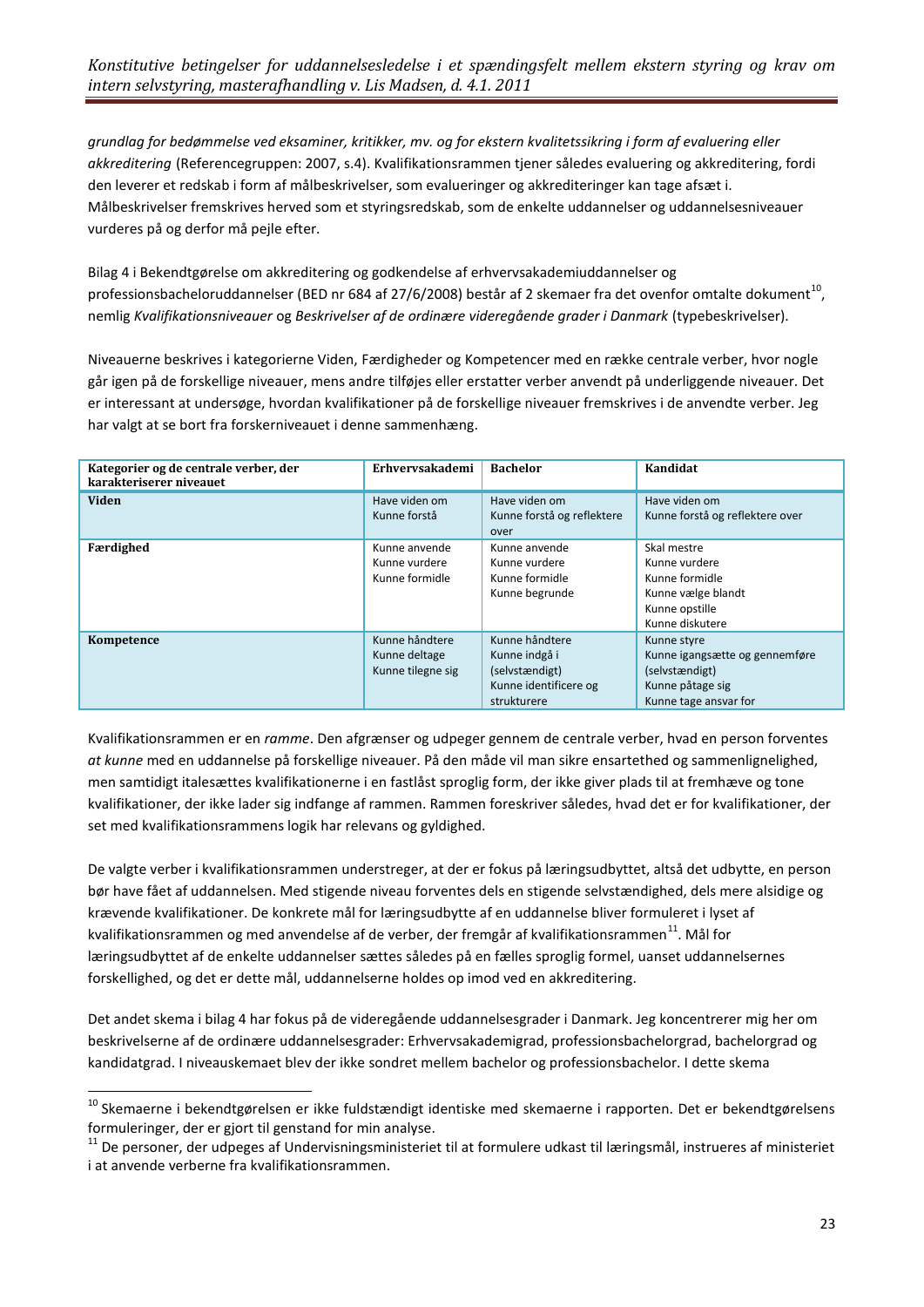kategoriseres graderne dels i Viden og forståelse, Færdigheder og Kompetencer, dels i forhold til en række formelle forhold: ECTS, Adgangskrav, Videreuddannelse. Hovedinstitutionstype og Vidensbasen. Skemaet giver overblik over de forskellige grader og deres indbyrdes forskelle. Forskellen mellem universitetsuddannelserne på den ene side (bachelor og kandidat) og professionsuddannelserne på den anden side (erhvervsakademi og professionsbachelor) træder tydeligt frem i dette skema. For overskuelighedens skyld har jeg valgt at koncentrere mig om, hvordan henholdsvis professionsbachelorgraden og bachelorgraden fremskrives i skemaet. I denne analyse interesserer jeg mig for, hvordan professionsbachelorgraden konstrueres sprogligt i sammenligning med universitetsbachelorgraden. Man kan diskutere, hvor relevant det er at fokusere på dette forhold i denne afhandling, men jeg mener, at den måde, en uddannelse (eller uddannelsesgrad) italesættes på, har en afgørende effekt på, hvordan omgivelserne – og uddannelserne selv – forstår uddannelsen, og at det dermed har indflydelse på styring og selvstyring.

Professionsbachelorgraden italesættes som en grad, hvor praksis og profession spiller den helt afgørende rolle. *Praksis, praksisnære problemstillinger, profession og professionel* er kernebegreber i præsentationen af graden, og der arbejdes med *anvendt teori og metode*. Den vidensbase, der ligger til grund for professionsbachelorgraden, er *erhvervs- og professionsbaseret samt udviklingsbaseret.* Beskrivelsen af bachelorgraden adskiller sig fra professionsbachelorgraden ved at tale om *forskningsbaseret viden,* om *videnskabelige metoder* og *om analyse.*  Vidensbasen er her *forskningsbaseret*. Gradsbeskrivelsen fremskriver professionsbacheloruddannelserne som uddannelser, der uddanner til bestemte professioner, hvor praksis spiller den afgørende rolle, og hvor videngrundlaget ikke er forskningsbaseret.

Professionsbachelorgraden på 240 ECTS-point italesættes med de samme kernebegreber og er forankret i samme vidensbase som erhvervsakademigraden, der er et lavere uddannelsesniveau på 90-150 ECTS-point, mens bachelorgraden på 180 ECTS-point fremskrives i en sproglig terminologi og med samme vidensbase som kandidatgraden (300 ECTS-point). Professionsbachelorgraden fremskrives således i kvalifikationsrammen som en grad med mindre akademisk tyngde end bachelorgraden.

Jeg iagttager kvalifikationsrammen som en teknologi, der understøtter og prioriterer sammenlignelighed, og som skriver sig ind i en systematiserings- og målelighedsdiskurs, som kan iagttages i alle de analyserede dokumenter. Diskursen interesserer sig ikke for det konkrete indhold i en uddannelse – det kan, som jeg har vist i min analyse af den sproglige ramme – kun vanskeligt indfanges af den stereotype sprogbrug, der står til rådighed i kvalifikationsrammen. Kvalifikationsrammen fremtræder som en ramme, der i et sprog, der skaber mulighed for sammenligneligning, udpeger, hvad en person med en konkret uddannelse forventes at kunne (udrette). Ved at prioritere mål og udbytte og ved at prioritere sammenlignelighed frem for specifikke nuancer, understøtter kvalifikationsrammen det fokus på output, som kendetegner den politiske kvalitetsdiskurs.

#### ANALYSE AF BILAG 3 KRITERIER FOR RELEVANS OG KVALITET AF GODKENDTE UDBUD AF

#### ERHVERVSAKADEMIUDDANNELSER OG PROFESSIONSUDDANNELSER

Professionsbacheloruddannelserne akkrediteres efter 17 kriterier under den samlede overskrift *Kriterier for relevans og kvalitet af godkendte udbud af erhvervsakademiuddannelser og professionsbacheloruddannelser* (BEK nr 684 af 27/6/2008: Bilag 3). Allerede overskriften understeger, at det både er relevansen og kvaliteten, der gøres til genstand for akkreditering. De 17 kriterier er ordnet tematisk under 4 overordnede temaer: *Relevans, Videngrundlag, Indhold og organisering* og *Resultat og målopfyldelse*. En analyse af de 17 kriterier giver mig indblik i, hvad der trækkes frem i de 17 kriterier – og hvad der ikke fokuseres på, og det kan bidrage til en yderligere forståelse af, hvad det er for et kvalitetsbegreb, der skrives frem i dokumenterne, og hvad det er for politiske rationaler, der kan udlæses af mit materiale.

De 17 kriterier består dels af kriterier for relevans (tema 1)og kriterier for kvalitet (tema 2-4), dels af en uddybning til hvert kriterium. Kriterierne er formuleret i præsens, hvilket understreger, hvad der forventes at være i orden, og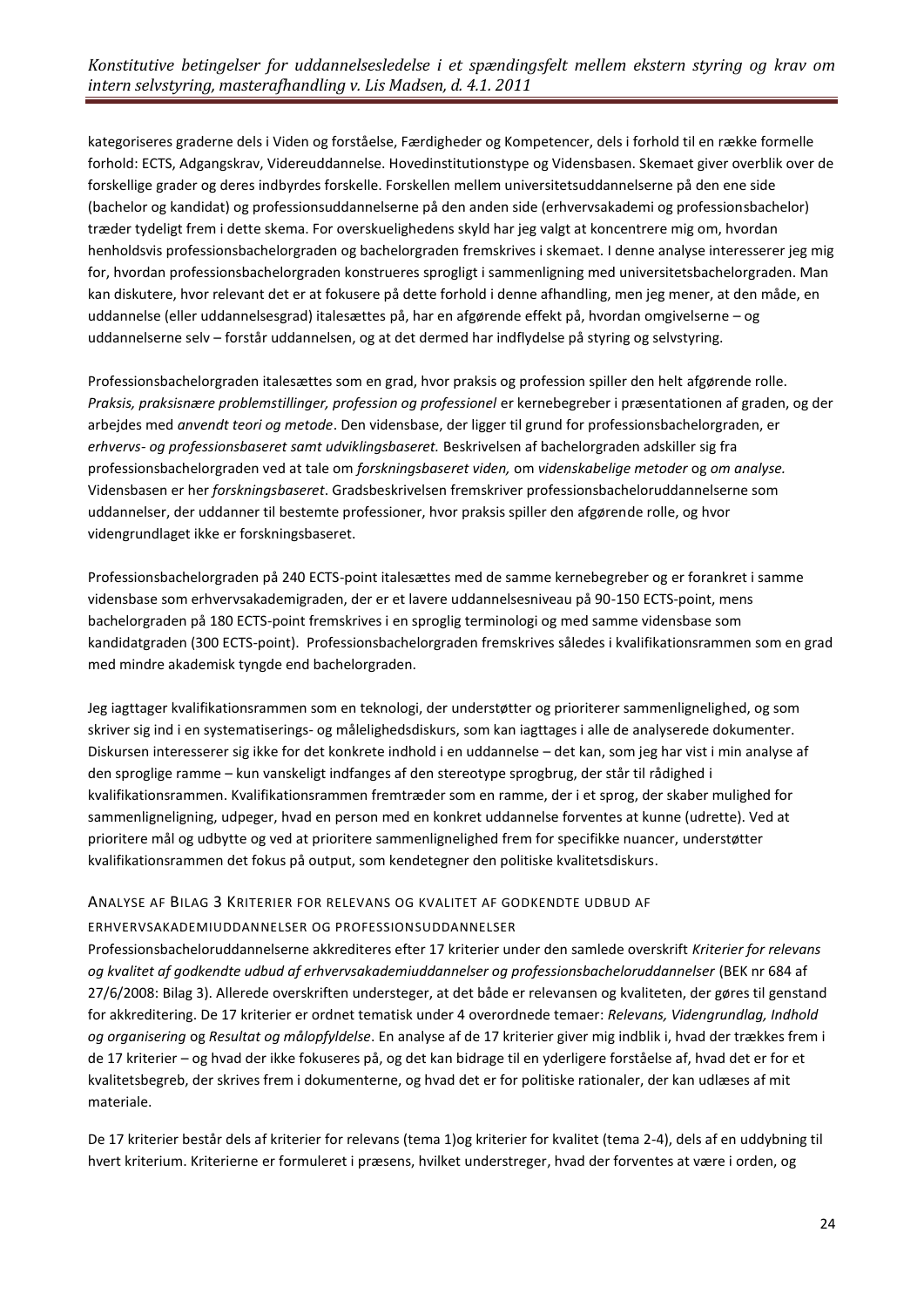dermed hvad der regnes som en forudsætning for en positiv akkreditering. Uddybningen udfolder, hvad der mere præcist forventes dokumenteret.

Her følger en kondenseret oversigt<sup>12</sup> over, hvad der er fokus under de 4 temaer og 17 kriterier:

- *relevant beskæftigelse og kontakt med aftagere og dimittender (tema 1)*
- *uddannelsesudbuddet er baseret på ny viden: (tema 2)*
	- *om centrale tendenser*
		- *fra forsøgs- og udviklingsarbejde*
		- *fra forskningsfeltet*
- *Udbuddets mål for læringsudbytte er niveaumæssigt i overensstemmelse med gradstypebeskrivelse (tema 3)*  $\bullet$
- *Indhold og tilrettelæggelse.. er passende for.. realisere de fastsatte læringsmål (tema 3)*
- $\bullet$ *Undervisernes kvalifikationer og kompetencer.. tilstrækkeligt i forhold til niveau og læringsudbytte (tema 3)*
- *Praktikken*

**.** 

- *tilrettelægges og gennemføres… den studerendes læring styrkes (tema 3)*
- *kvalitetssikres løbende*
- *Faciliteter og ressourcer i forhold til læringsudbytte*
- *Internationalisering: (tema 3)*
	- *tilrettelagt.. mulighed for at gennemføre dele af uddannelsen i udlandet*
	- *sikres løbende, at uddannelsesdele, der gennemføres i udlandet… opnåelse af det samlede læringsudbytte*
- *Systematisk og løbende … udvikle kvaliteten af udbuddets aktiviteter og resultater (tema 3)*  $\bullet$
- *Frafald minimeres, … studerende gennemfører (tema 4)*
- $\bullet$ *Prøver og eksamensformer sikrer realiseret mål for læringsudbytte (tema 4)*
- $\bullet$ *Dimittender realiserer mål for læringsudbytte (tema 4)*

En kondensering af kriterierne viser, at *læringsudbytte* indgår i 6 af de 17 kriterier, i 3 af disse tales om *mål for læringsudbytte,* hvilket tilsammen understreger, at kvalifikationsrammen og de mål for læringsudbytte, som er formuleret (eller er ved at blive det, som det er tilfældet for læreruddannelsen, jf. Analyse 2), spiller en vigtig rolle i akkrediteringen. Fokus på læringsmål og læringsudbytte understreger, at det vigtigste er, at udbudsstedet tilrettelægger uddannelsen i overensstemmelse med de centralt fastlagte læringsmål, og at de studerende rent faktisk når de formulerede mål og kan det, der forventes med den pågældende bachelorgrad. Akkrediteringen fremstår som en kontrol af, at det faktisk sker; den interesserer sig ikke for indholdet af det, der læres. Det kommer fx tydeligt frem under kriterium 7, der bærer overskriften *Indhold og tilrettelæggelse*. Dette kriterium beskæftiger sig kun med indhold og tilrettelæggelse i forhold til, om det *er passende for, at de studerende kan realisere de fastsatte læringsmål* (ibid. s.6). I akkrediteringens 17 kriterier er der overvejende fokus på output. Under min analyse af EVA ovenfor viser jeg, at EVA i sit arbejde med at udvikle og afprøve akkrediteringskriterier påpeger, at det også er vigtigt at arbejde med outcome-kriterier. Nogle af de områder, de 17 kriterier tematiserer, kan genkendes som indholdsområder, der interesserer sig for kvaliteten af indholdet, men den måde, der spørges og måles på i de 17 kriterier, flytter fokus fra indhold til udbytte. Et godt eksempel er kriterium 3: *Erhvervs- og professionsbasering*. Her skal uddannelsesstedet dokumentere, at uddannelsesudbuddet er baseret på ny viden. Ny viden er relevant for kvaliteten af indholdet og dermed for outcome, men det, der skal dokumenteres, er at der arbejdes med ny viden, og at man dermed er tidssvarende, men ikke, **hvad det er for en ny viden**, der anvendes, om den fx har en kvalitet, så den kan løfte uddannelsen.

Kvalitet fremskrives i kriterierne som et udtryk for, at forholdene fungerer tilfredsstillende og i overensstemmelse med forskrifterne. *Kvalitetssikring af praktikken*, overskriften for kriterium 10, sker ifølge uddybningen ved, at *det løbende sikres, at praktikken fungerer tilfredsstillende, fx gennem krav til praktiksted, dialog…*(ibid. s. 6).

Det læringsbegreb, der træder frem af kriterierne og kvalifikationsrammen dækker over en forståelse af læring som noget målbart, der kan sættes på formel og sikres med de rette ressourcer (veluddannede undervisere, fysiske

 $^{12}$  Ordvalget er hentet i kriterierne, jeg har blot afkortet og udvalgt de centrale udsagn for overblikkets skyld.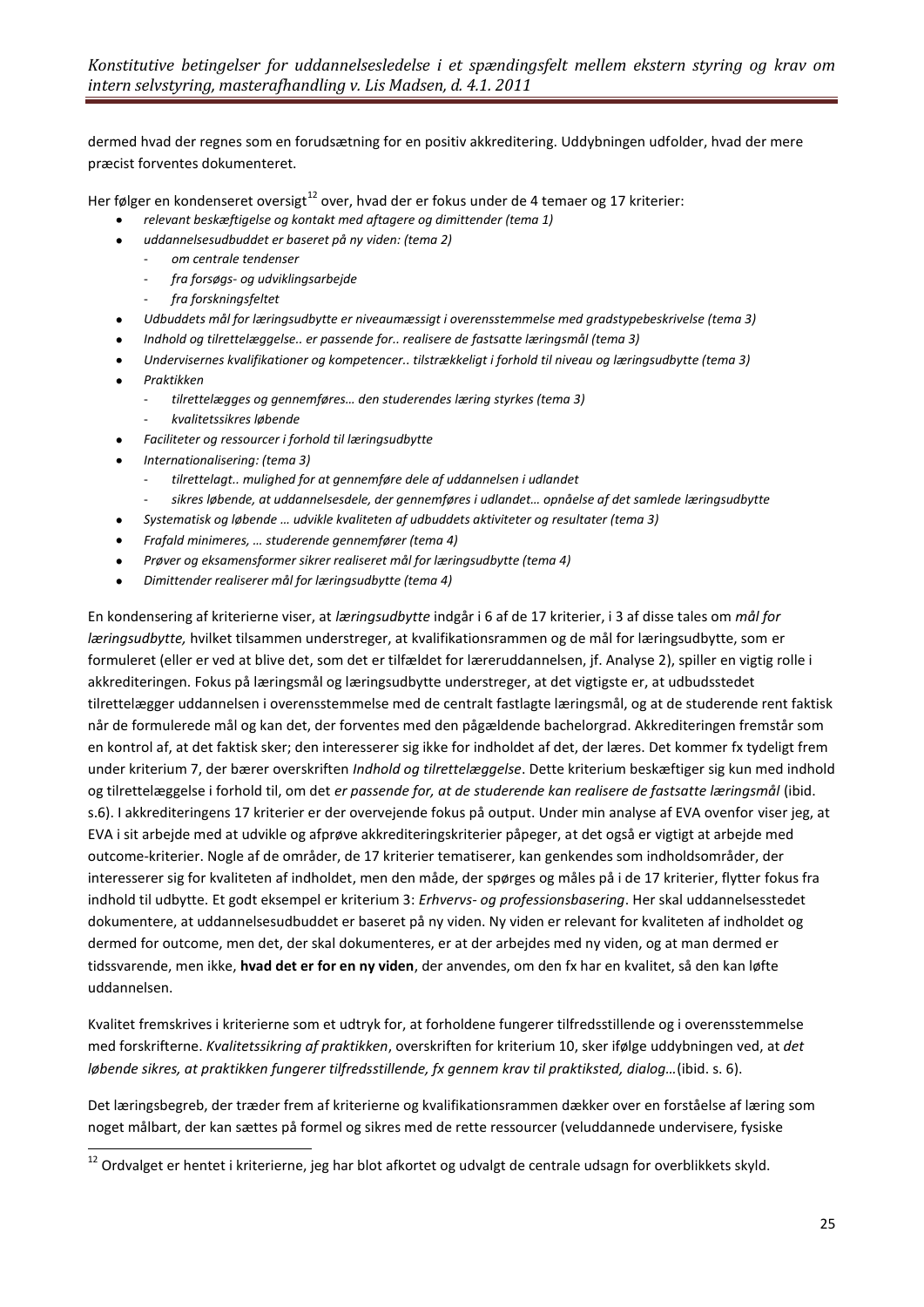faciliteter og materielle ressourcer). Bekendtgørelsens læringsbegreb afviger betragteligt fra den forståelse af læring, som læreruddannelsens undervisere typisk bekender sig til. Det ligger uden for denne afhandlings ramme at forfølge dette, men et blik på den pædagogiske og didaktiske litteratur, der læses i læreruddannelsen, vil underbygge min antagelse. De politiske dokumenters forestillinger om læring kan placeres inden for et behavioristisk paradigme, hvor læring opfattes som noget, der kan måles og vejes, mens underviserne i læreruddannelsens læringssyn typisk kan placeres inden for et konstruktivistisk paradigme, der i højere grad forstår læring som en personlig dannelses- eller udviklingsproces, som ikke lader sig indfange af målinger og test. Sprogbrugen omkring akkreditering og kvalitetssikring er reduktionistisk i den forstand, at den reducerer det, der skal indfanges gennem på forhånd fastlagte kategoriseringer. Ikke underligt, at kravet om akkreditering og målstyring ikke altid modtages lige positivt af undervisere og (uddannelses)ledere.

OPSAMLENDE DISKUSSION AF KVALITETSSIKRING OG STYRINGSTÆNKNING I DET ANALYSEREDE MATERIALE Niels Thyge Thygesen påpeger, at styringsteknologier ikke uskyldige, men påvirker den måde, uddannelserne forstår sig selv på. De moderne styringsteknologier som resultatstyring, målstyring, akkreditering virker tilbage på den måde, vi styrer os selv på. De neoliberale styringsteknologier kan ses som udtryk for en økonomisk liberalisme, der fremskriver uddannelser i en økonomisk konkurrencediskurs med anvendelse af et sprog, der er fremmed for uddannelsesverdenen, jf. min analyse af den sproglige form ovenfor. Andersen påpeger, at der er tale om et opgør med den gængse forståelse af, hvad uddannelser er og skal være, og at *der stilles spørgsmål ved traditioner og værdier, vi plejer at tage for givet* (Andersen 2004: s. 230). Uddannelsesreformerne og den politiske uddannelsesdiskurs kan iagttages som et opgør med de gældende forestillinger om formålet med et offentligt uddannelsessystem. Med regeringens output-styring flyttes fokus fra indhold og almen dannelse til et fokus på relevans og aftagerbehov. Offentlige uddannelsesledere er underlagt denne diskurs og dens styringsteknologier og er dermed med til at reproducere den.

Ifølge Rasmus Willig har kritik svære betingelser under denne form for styring (Willig: 2007). Willig har en interessant iagttagelse. Han gør opmærksom på, at der eksisterer to parallelle liberale diskurser: Den klassiske politiske liberalisme, som er interesseret i at få noget at vide og fx vægter ytringsfrihed, og en neoliberal økonomisk liberalisme, som bygger på en konkurrencelogik, hvor kritik opfattes som en udstilling af konkurrencesvaghed. Det er den økonomiske rationalisme, der dominerer i disse år, påpeger Willig. Den neoliberale styring kan iagttages i krav om evalueringer, procedurer, standarder og akkrediteringer, og inden for det neoliberale rationale er der ikke plads til afvigelser, en afvigelse anses for kritisk. Willig påpeger, at evalueringsspørgsmål er kritiske i den forstand, at de stiller spørgsmål til, om det kunne være anderledes. Spørgsmålene internaliseres ifølge Villig i dem, der udfylder evalueringsskemaerne – eller det skema, der skal anvendes ved akkreditering - og åbner for potentiel selvkritik. Evalueringsskemaer og akkrediteringsskemaer bliver i foucaults forstand selvteknologier, de internaliserer styringen i personen – eller organisationen – selv. Willig påpeger, at evalueringsskemaer er opbygget som et forhør. Med det blik træder akkrediteringsskemaet frem som et forhørsprotokollat, hvor uddannelsesudbuddet i imperativ bliver bedt om at svare på en række spørgsmål under hvert kriterium, og hvor svarene vil blive brugt imod udbudsstedet, når "dommen" fældes af akkrediteringsrådet.

Man kan sige, at den måde, der tales om kvalitet, kvalitetssikring og akkreditering på, kan karakteriseres som en mistillidsdiskurs. Det objekt, der skrives frem i de politiske dokumenter, er en uddannelsessektor, der ikke gør det godt nok, jf. analysen ovenfor, og den subjektposition, der etableres, er en kontrolinstans, en akkrediteringsinstitution, der på vegne af politikerne har til opgave at holde øje med, at sektoren overholder foreskrevne procedurer og lever op til (internationale) standarder for kvalitet. Den diskurs, der tages i anvendelse i den neoliberale styreform, kan iagttages som en diskurs, der aldrig bliver tilfreds. Konkurrencelogikken rummer i sig, at det altid kan gøres bedre. Godt nok formuleres der mål, men hver gang, man er ved at være fremme, sættes der nye mål. Udviklingskontrakter og resultatkontrakter er et godt eksempel på, at målstregen hele tiden flyttes, det bliver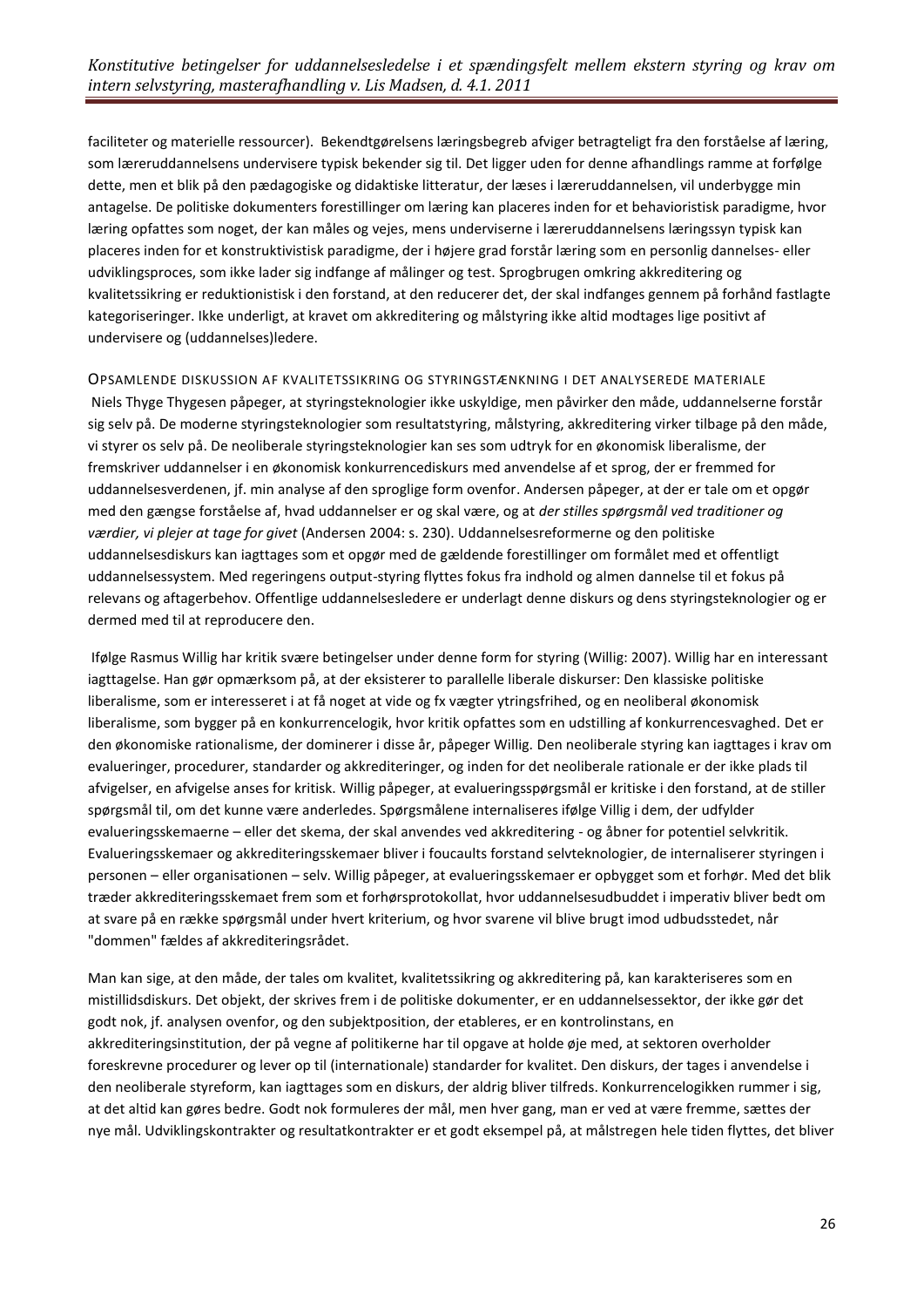aldrig godt nok. Villis påpeger med en reference til Bourdieu , at konkurrencelogikken med tiden vil føre til resignation, og er som Bourdieu bekymret for, at det først bliver opdaget, når det er for sent (Willis: 2007).

#### <span id="page-26-0"></span>DE KONSTITUTIVE BETINGELSER FOR UDDANNELSESLEDELSE I ET KONTEKSTPERSPEKTIV

Med moderniseringen af den offentlige sektor, og med en politisk diskurs, der dels konstruerer uddannelserne som selvstændige virksomheder, der forventes at fungere på markedsvilkår og fx at konkurrere om "kunderne" og tilpasse sig aftagerne; dels som organisationer, som man ikke har tillid til og derfor er nødt til at udsætte for central styring i form af fx krav om akkreditering, skabes der nye betingelser for uddannelsesledelse. Som jeg har været inde på tidligere, er kontekststyring en styring på afstand, den sætter rammer og definerer mål og evalueringskriterier, men med selvstændiggørelsen af uddannelserne, er det den enkelte Uddannelsesledelse, der har ansvar for – og frihed til – at træffe afgørelser og udøve strategisk ledelse i spændingsfeltet mellem de politiske styringskrav og de udfordringer virksomhedsgørelsen stiller uddannelsesledelsen over for. De interne udfordringer undersøges i analyse 2.

Den ændrede diskurs om uddannelser påvirker, som jeg har været inde på i min diskussion ovenfor, uddannelsernes egen selvforståelse. Uddannelsesledelse foregår i en kontekst, hvor flere rationaler er i spil. En vigtig udfordring er således at bedrive uddannelsesledelse i en tid, hvor forestillingerne om, hvad der er uddannelsernes primære formål, er under forandring. Ledelsesrummet kan ses som en kampplads for forskellige diskurser om uddannelse, og det er uddannelseslederens ledelsesopgave at navigere imellem de forskellige rationaler og skabe koblinger og sammenhæng (Sand 2008).

#### <span id="page-26-1"></span>KONKLUSION PÅ ANALYSE 1: KONTEKSTANALYSEN

I min analyse af den politiske kontekst for uddannelsesledelse spørger jeg til, hvordan der politisk tales om kvalitet, hvad det er for kvalitetsstyringsformer, der træder frem i dokumenterne, og hvilke konstitutive betingelser det skaber for uddannelsesledelse.

I min analyse af regeringens handlingsplan *Bedre Uddannelser* fra 2002 og *Fremgang, fornyelse og tryghed* fra 2006 undersøger jeg de uddannelsespolitiske mål, som de fremskrives i dokumenterne. Uddannelser fremskrives som et vigtigt konkurrenceparameter, og uddannelsessektoren konstrueres som en vigtig aktør, der har afgørende betydning for, hvordan landet klarer sig internationalt. Et led i at skabe *uddannelser i verdensklasse,* som er et formuleret mål i globaliseringsstrategien, er konstruktionen af store selvstændige professionshøjskoler, der forventes at agere på markedsvilkår. Diskursen identificerer jeg som en neoliberal konkurrencediskurs, der på en gang sætter uddannelserne fri og indfører central kvalitetssikring og kontrol. Ved siden af den neoliberale diskurs træder en mistillidsdiskurs frem af dokumenterne, idet der italesættes et behov for ekstern styring og kontrol.

Den uddannelsespolitiske styring, som jeg har fået indblik igennem mine analyser, er karakteriseret ved, at der styres på output gennem centralt definerede mål for læringsudbytte og kvalitetssikring gennem akkreditering. Gennem styringsteknologier som akkreditering magtes uddannelserne til at styre sig selv.

Jeg argumenterer i min styringsanalyse for, at uddannelsessektoren tildeles to forskellige positioner i de politiske dokumenter. På den ene side tildeles de i de 17 kriterier en position som objekt for styring. Kvaliteten er ikke god nok, og det skal der rettes op på gennem ekstern styring og kontrol. Men på den anden side tildeles uddannelsesinstitutionerne i de samme dokumenter også en position som subjekt for forandringerne. De anråbes som ansvarstagende organisationer, der skal fungere på markeds(lignende) vilkår. Denne dobbelthed demonstrerer det paradoks, som offentlige organisationer er underlagt i disse år, og som indfanges med begrebsparret deregulering og re-regulering. Staten har lagt ansvaret ud til de selvstyrende uddannelsesorganisationer, men styrer dem på afstand gennem krav om kvalitetssikring og akkreditering.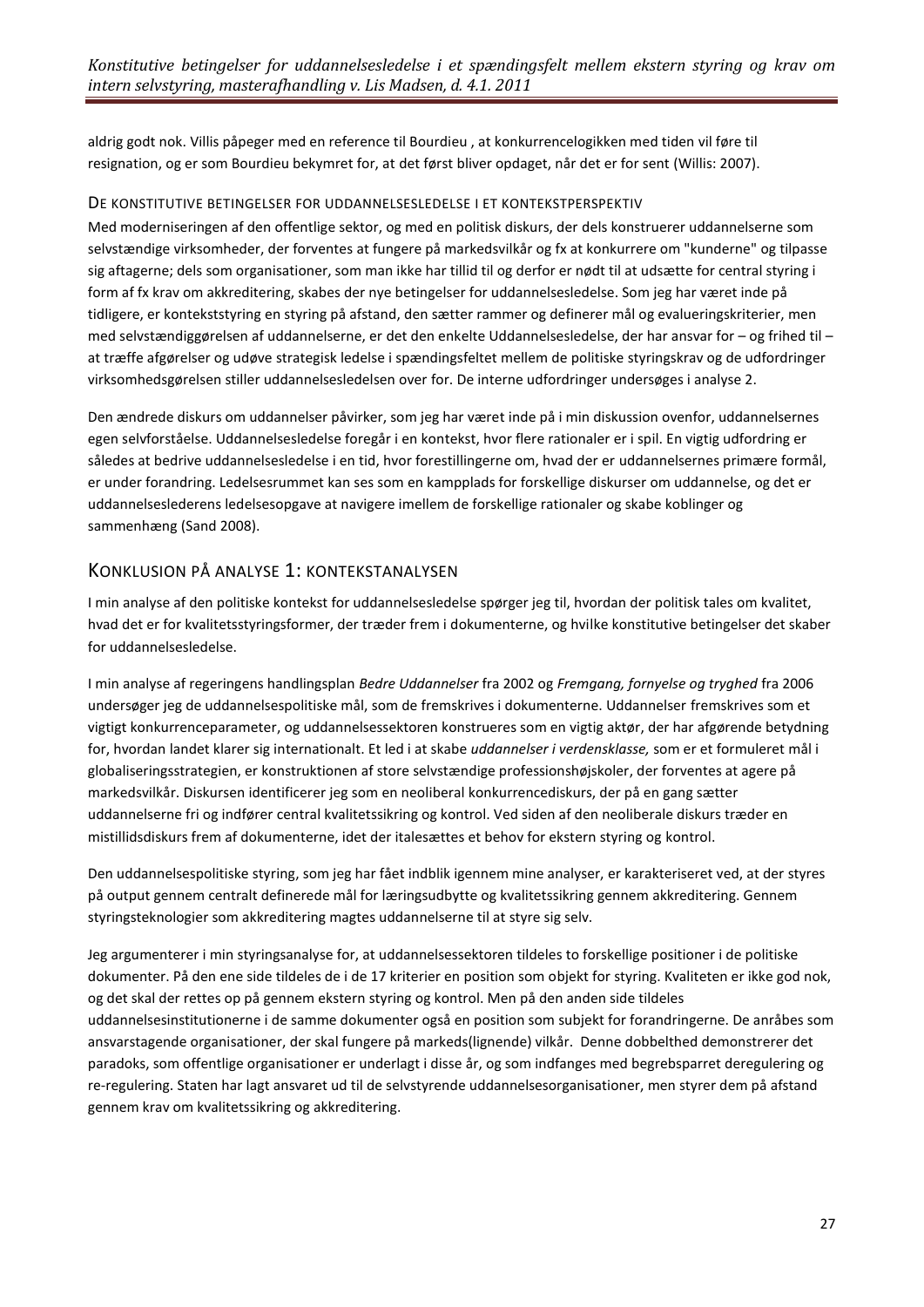Min analyse af EVA´s rolle viser, at EVA tildeles en taleposition i forhold til at definere kriterier. Godt nok er det undervisningsministeren, der har den formelle autoritet som den, der beslutter kriterierne, men det er EVA, der tildeles opgaven at udvikle og afprøve kriterierne, og det er EVA, der igennem vejledning til akkreditering rammesætter akkrediteringsprocessen og udfolder kriterierne for de uddannelser, der skal akkrediteres. EVA optræder på en gang i rollen som det politiske systems operatør, og som en ekspert med særlig viden om evaluering, kvalitetssikring og akkreditering. Igennem min analyse af EVA´s notater og rapporter har jeg fået øje på, at EVA ved siden af at imødekomme det politiske ønske om outputstyring, forsøger at tilføje et mere indholdsorienteret fokus til akkrediteringen, så der også bliver fokus på outcome, altså på kvaliteten af indholdet i uddannelserne. Min analyse af akkrediteringens 17 kriterier viser, at der kan identificeres en opmærksomhed på indhold og outcome i de temaer, der indgår i akkrediteringen, men at spørgeformen og kravet om dokumentation flytter fokus, så akkeditering bliver en måling af output.

Kvalitet fremskrives i de politiske dokumenter som noget, der kan sættes på formel i en kvalifikationsramme, og som kan måles og vejes gennem en akkreditering. Diskursen om læringsudbytte bygger på en rationel forestilling om, at man kan analysere og måle et læringsudbytte, og at man kan gøre det ud fra de kriterier, der indgår i en akkreditering. Det læringssbegreb, som træder frem i dokumenterne, bygger på en forestilling om, at menneskelig adfærd er rationel, og at den kan måles, vejes, kontrolleres, beskrives og forudsiges. Den læringsforståelse genkender jeg som et behavioristisk læringssyn, der ligger meget langt fra det læringssyn, der arbejdes med i læreruddannelsen. Kvalitet, kvalitetssikring og akkreditering italesættes som begreber med en fast betydning, som alle er enige om. Der tales om evaluering og akkreditering som neutrale metoder, der udsiger objektive sandheder om virkeligheden. Det kvalitetsbegreb, der fremskrives i dokumenterne, og som fremgår af akkrediteringskriterier og kvalifikationsramme udtrykker en særlig forståelse af, hvad der forstås ved kvalitet, kvalitet bliver et spørgsmål om overensstemmelse mellem mål og resultat.

Den diskurs, der tages i anvendelse i den neoliberale styreform, kan iagttages som en diskurs, der aldrig bliver tilfreds. Konkurrencelogikken rummer i sig, at det altid kan gøres bedre. Godt nok formuleres der mål, men hver gang, man er ved at være fremme, sættes der nye mål.

De konstitutive betingelser for uddannelsesledelse bestemmer jeg i forlængelse af kontekstanalysen som uhyre komplekse. Uddannelsesledelse foregår i en kontekst, hvor der hersker en ny uddannelsespolitisk dagsorden, og hvor der både fordres selvstyring og udøves central styring. Forestillingerne om, hvad der er uddannelsernes primære formål, er under forandring, og ledelsesrummet kan således iagttages som en kampplads for forskellige diskurser om uddannelse. Samtidig har virksomhedsgørelsen af uddannelsessektoren skabt helt nye udfordringer for uddannelsesledelse, hvilket jeg vender tilbage til i Analyse 2.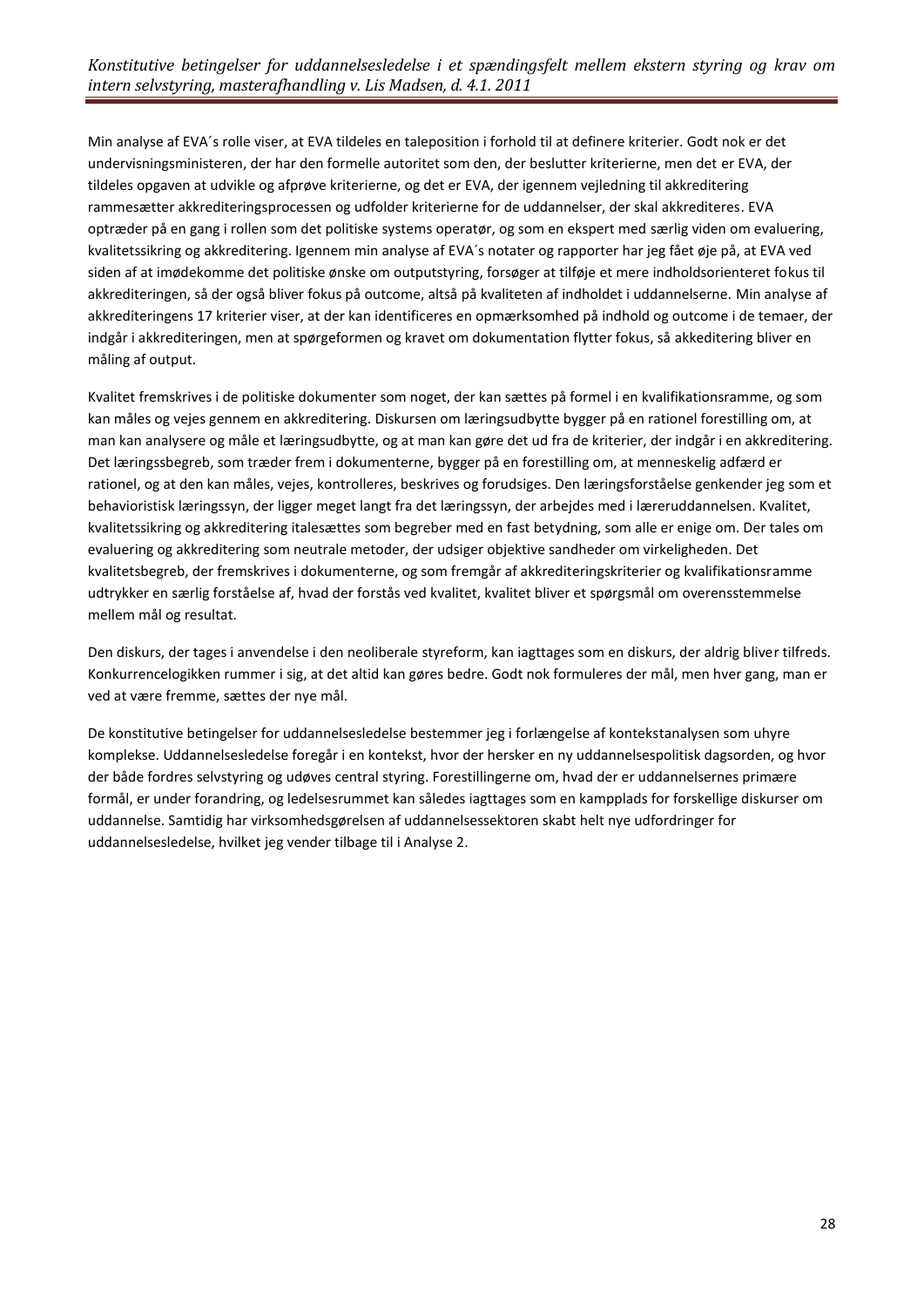# <span id="page-28-0"></span>ANALYSE 2: ANALYSE AF DE INSTITUTIONELLE UDFORDRINGER FOR UDDANNELSESLEDELSE I EN TID MED CENTRAL STYRING OG DECENTRALT ANSVAR

## <span id="page-28-1"></span>INDLEDNING

1

I analyse 1<sup>13</sup> har jeg undersøgt, hvordan den nationale kvalitetsstyring italesættes, og hvordan uddannelserne på en gang konstrueres som styringsobjekter og styringssubjekter i det analyserede materiale. Igennem min analyse identificerer jeg en række kvalitets- og styringsdiskurser, som skrives frem i dokumenterne, og jeg identificerer på baggrund af analysen, hvordan den politiske kontekst skaber konstitutive betingelser for uddannelsesledelse.

I denne analysedel vender jeg opmærksomheden mod genstanden for styring: Uddannelsessektoren. Som nævnt tidligere har jeg valgt at undersøge en konkret uddannelse, nemlig læreruddannelsen. Min interesse er i forlængelse af analyse 1 at undersøge, hvordan styringsteknologien modtages og bliver dagsordensat af og i sektoren. I min analyse ovenfor zoomede jeg særligt ind på det læringssyn, der skrives frem i den danske kvalifikationsramme, og på det kvalitetsbegreb, der fremskrives i de 17 kriterier for akkreditering – der på hver sin måde foreskriver, hvad uddannelser skal måles på. Jeg vil i denne del af analysen forfølge det spor og undersøge, hvordan kvalifikationsrammen og kriterierne for akkreditering modtages og oversættes af sektoren, hvordan de påvirker sektoren, og hvordan sektoren virker tilbage på dem.

Jeg vil iagttage modtagelsen på to niveauer: I Læreruddannelsens Ledernetværk og på en konkret professionshøjskoles læreruddannelse, Læreruddannelserne Metropol.

For at få indblik i, hvilken betydning akkreditering tillægges, og hvordan sektoren tager imod og taler om akkreditering, har jeg valgt at undersøge, hvordan akkreditering dagsordensættes i Læreruddannelsens Ledernetværk, forkortet LLN. Jeg har valgt læreruddannelsens ledernetværk, da det giver mig anledning til at iagttage, **hvordan "den gamle uddannelsessektor" møder kravet om kvalitetssikring og akkreditering, og hvordan sektoren oversætter de eksterne krav til læreruddannelsens egen kontekst**. Andersen påpeger, at oversættelsen vil ske i et spændingsfelt mellem tradition og fornyelse (Andersen: 2004). Analytisk iagttager jeg LLN som en institution, der fungerer efter en række samfundsskabte regulative, normative og kognitive strukturer og mønstre. Jeg vil operationalisere min analyse af institutionen LLN´s møde med krav om kvalitetssikring og akkreditering ved at iagttage institutionen gennem et regulativt, et normativt og et kognitivt perspektiv. Med til en analyse af institutionens møde med omgivelserne hører en analyse af, **hvordan LLN som institution arbejder med at sikre læreruddannelsen fortsat legitimitet i omgivelserne** til denne del af analysen anvender jeg Suchmans begreber om pragmatisk, moralsk og kognitiv legitimitet. En grundigere undersøgelse af, hvad det er for legitimitetsbestræbelser, der træder frem af analyserne, giver mig et dybere indblik i, hvordan sektoren oversætter og redigerer kravene, og kan hjælpe mig til at få indblik i, i hvilken udstrækning der er tale om en teatralsk opvisning og en rituel dans.

Ledernetværket iagttager jeg som et fagligt netværk forstået på den måde, at der er et interessefællesskab mellem lederne – de har det til fælles, at de er ledere af læreruddannelsesafdelinger, og at de indgår i komplekse højskoler med mange ledelsesdagsordener. I LLN møder en uddannelsesleder lederkolleger med parallelle opgaver og udfordringer. Jeg vil derfor afslutte min nyinstitutionelle analyse af LLN med en analyse og diskussion af, **hvordan uddannelseslederne bruger netværket, og hvilken betydning det tillægges.** I min analyse af LLN´s betydning for læreruddannelsesafdelingerne i de store professionshøjskoler trækker jeg på den nyinstitutionelle teoris begreber om isomorfi.

 $13$  Jeg betragter de enkelte delanalyser som led i en samlet diskursanalyse af, hvordan der tales om kvalitetssikring, hvem der tildeles taleret, hvordan der etableres subjekt og objektpositioner, og hvad det er for en forståelse af kvalitet, der skrives frem i dokumenterne.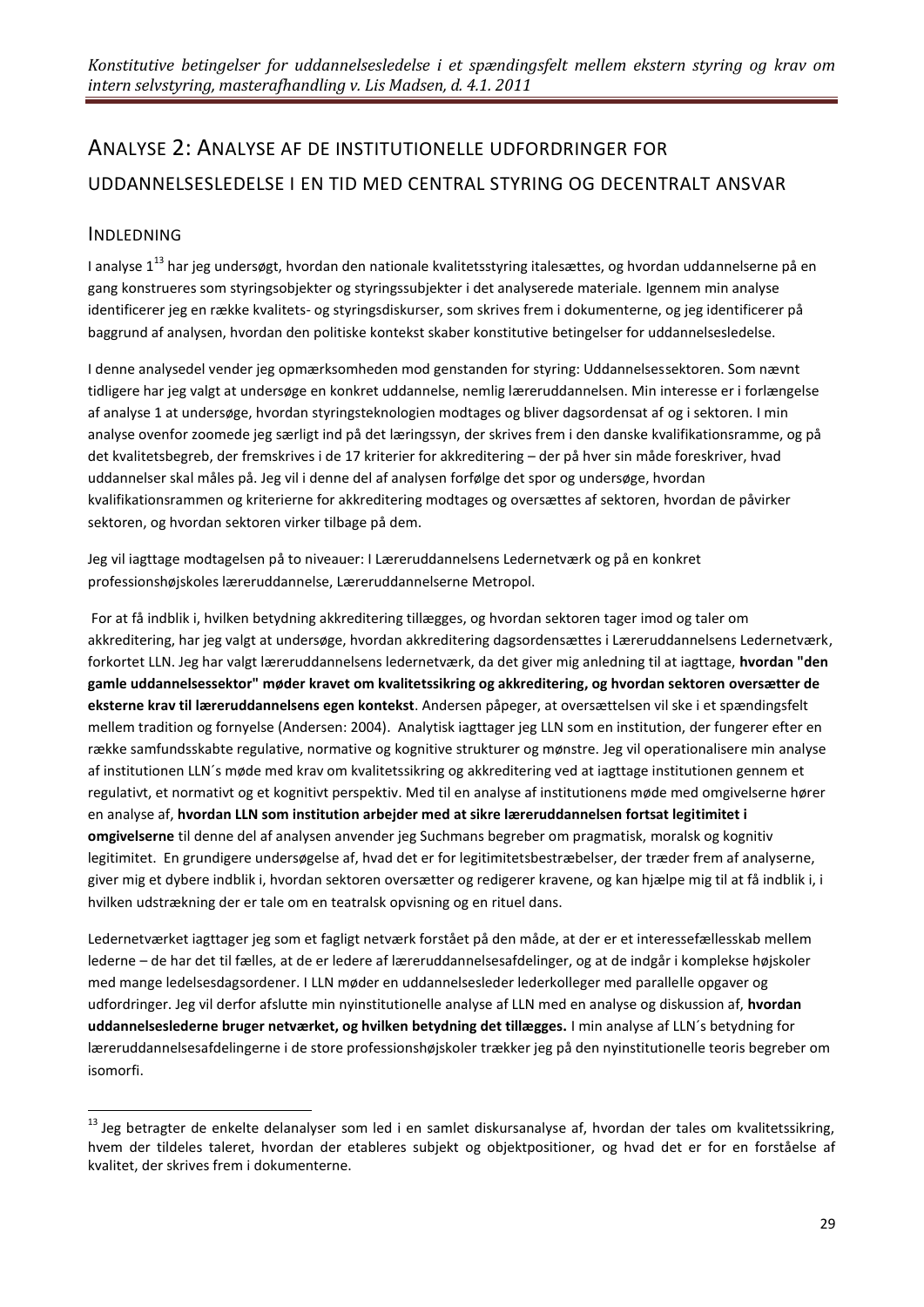For at få et dybere indblik i rummet for uddannelsesledelse interesserer jeg mig i denne delanalyse for, **hvordan akkrediteringskravet mødes og oversættes af og i professionshøjskolesektoren** med henblik på at få et empirisk indblik i, **hvordan der konstitueres rum for uddannelsesledelse på en konkret læreruddannelse**. Jeg valgt at gå tæt på en tilfældig valgt professionshøjskole og dennes læreruddannelser, nemlig Læreruddannelserne Metropol. En nærmere udfoldelse af, hvordan jeg operationaliserer analysen findes i optakten til selve analysen.

#### <span id="page-29-0"></span>ANALYSE AF LÆRERUDDANNELSENS LEDERNETVÆRKS OVERSÆTTELSE AF DEN EKSTERNE STYRING

Læreruddannelsens ledernetværk er et netværk for uddannelsesledere og -chefer<sup>14</sup> med ansvar for læreruddannelsesafdelinger i professionshøjskolerne. Netværket afløser det, der før professionshøjskoledannelsen gik under navnet Lærerseminariernes rektorforsamling. Ledernetværket har først for ganske nylig fået stadfæstet sin rolle og sin status, da der med professionshøjskoledannelsen blev etableret en professionshøjskolerektorforsamling, og da det i første omgang var her, spørgsmål vedr. grunduddannelser blev placeret. Med professionshøjskoledannelsen var det uklart, hvordan samarbejdet på tværs af uddannelsesorganisationerne skulle organiseres, og hvilken karakter og udstrækning det skulle have. Det viste sig dog hurtigt, at der fortsat er behov for at diskutere uddannelsesspecifikke spørgsmål på tværs af højskolerne.

LLN består som sagt af ledere og chefer fra alle læreruddannelsesudbudssteder i Danmark. Hvert uddannelsessted deltager med 1-2 uddannelsesledere. LLN er organiseret med en formand og en næstformand og en ansat sekretær<sup>15</sup>. LLN afholder ca. 6 møder om året, hvoraf det ene indgår i en 2-dages konference. Der inviteres af og til gæster udefra, fx har konsulenter fra EVA deltaget med oplæg ved flere lejligheder, ligesom kontorchefen fra Undervisningsministeriets kontor med ansvar for læreruddannelse og en fuldmægtig meget ofte deltager i møder og konferencer. Møderne holdes på skift på de forskellige læreruddannelsessteder, den årlige konference holdes normalt på Kolding Fjord. Dagsorden for møderne fastsættes af formandskabet, men alle deltagere i netværket bidrager med forslag til punkter. Dagsordenerne giver således et indblik i, hvad LLN er optaget af, og hvad læreruddannelsernes daglige ledere oplever som væsentlige punkter at drøfte med kolleger fra andre læreruddannelser. Et blik på dagsordenerne fra de sidste mange møder og de sidste to års konferencer viser, at akkreditering hører til blandt de emner, der optager netværkets medlemmer. Det virker derfor oplagt at undersøge, hvordan der tales om akkreditering i LLN, og hvordan akkrediteringsdiskursen redigeres og oversættes i et læreruddannelsesfelt. En analyse af dagsordener, tema for konferencer, bilag, oplæg og referater giver mig indblik i, hvilken betydning akkrediteringen tillægges, og hvordan fx oplæg fra konkrete uddannelsesledere bidrager til en fælles oversættelse af den politiske uddannelsesdiskurs med akkreditering som en central teknologi til en læreruddannelseskontekst.

#### <span id="page-29-1"></span>AKKREDITERING OG KVALITETSSIKRING PÅ DAGSORDENEN I LLN

1

Uddannelsesorganisationer anses for at være stærkt institutionaliserede organisationer, og en tilpasning til gældende rationalitetsmyter vil ifølge den nyinstitutionelle teori være vigtigere end selve grundydelsen (Mik-Meyer og Villadsen: 2007). I det lys er det interessant at se nærmere på, hvordan sektoren samlet set dagsordensætter de udefrakommende krav, og hvordan kravene oversættes og redigeres af feltet. Jeg er nysgerrig efter at undersøge, i hvilken udstrækning feltet overtager de politiske rationalitetsmyter, og i hvilken udstrækning myterne udfordres, i hvilken udstrækning der fx kan iagttages en oversættelse eller redigering af myterne i LLN.

En gennemgang af dagsordener og referater fra møder i Læreruddannelsens Ledernetværk viser, at akkreditering og kvalitetssikring fra efteråret 2009 kontinuerligt optræder på LLN-mødernes dagsorden. Nedenfor en oversigt over

<sup>&</sup>lt;sup>14</sup> Der er ikke en fast stillingsbetegnelse for ledere og chefer i professionshøjskolerne. Nogle steder tales der om uddannelsesledere, andre steder om uddannelseschefer, andre igen om studierektorer. Fælles for deltagerne i netværket er, at det er ledere med dagligt ledelsesansvar på de adresser, hvor der udbydes læreruddannelse.

 $15$  der er tilbage fra tiden med seminarierektorforsamlingen tradition for, at det er en pensioneret seminarierektor – den tradition er videreført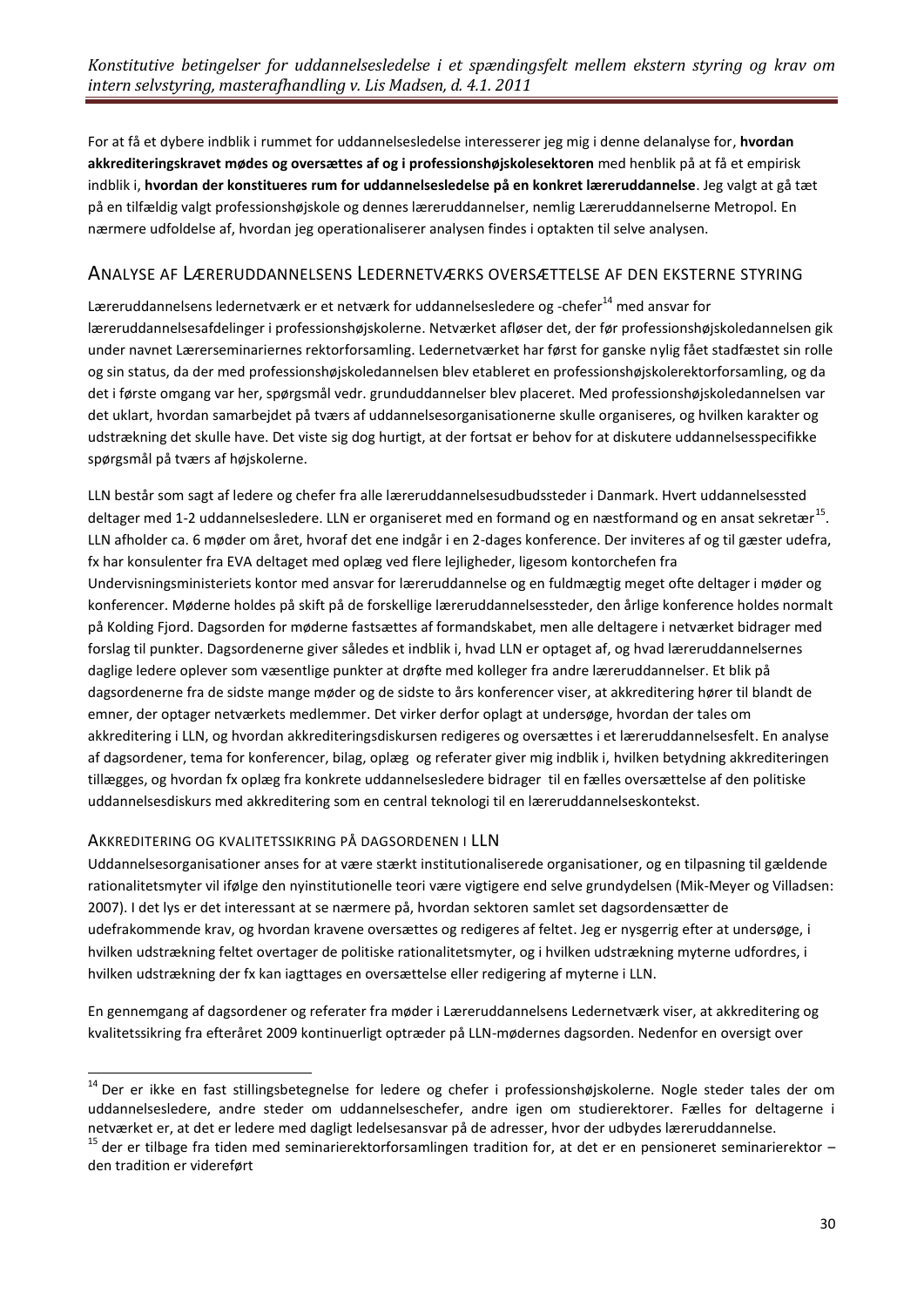afholdte møder med angivelse af, hvordan akkreditering/kvalitetssikring er blevet dagsordensat. For overskuelighedens skyld har jeg fremhævet de steder, hvor akkreditering eller kvalitetssikring har været selvstændige punkter på mødedagsordener.

| Dato                 | Temaer og dagsordenspunkter for møder og konferencer                                                                                                                       |
|----------------------|----------------------------------------------------------------------------------------------------------------------------------------------------------------------------|
| 22.9.2009            | Det blev besluttet at sætte Kvalitetssikring/akkreditering på dagsordenen på konferencen i                                                                                 |
|                      | oktober 2009.                                                                                                                                                              |
|                      | Punkt 13 på dagsordenen: Uddannelsens samlede læringsmål.                                                                                                                  |
| 20.10.-21.10.2009    | Et af temaerne på programmet er Evaluering/akkreditering. Det blev temasat med følgende                                                                                    |
| (oktoberkonferencen) | oplæg:                                                                                                                                                                     |
|                      | Nils-Georg Lundberg, medlem af UVMs følgegruppe for den ny læreruddannelse, gør status over                                                                                |
|                      | følgegruppens arbejde.<br>Christian Moldt fra EVA fortæller om den kommende uddannelses-akkreditering af                                                                   |
|                      | læreruddannelsen: Hvorfor, hvordan og hvornår?                                                                                                                             |
|                      | Sven-Erik Henningsen fra UC Vest fortæller om, hvordan de forbereder sig på akkrediteringen i                                                                              |
|                      | praksis – og på en meningsfuld måde.                                                                                                                                       |
|                      |                                                                                                                                                                            |
| 21.10. 2009 LLN-møde | Akkreditering og kvalitetssikring optræder ikke på dagsordenen for LLN-mødet                                                                                               |
| 1.12.2009            | Punkt 10: Temadrøftelse af praktik. Et varsel fra UVM om, at man har tænkt sig at se nærmere på                                                                            |
|                      | spørgsmålet om kvalitet og kvalitetssikring af praktikken.                                                                                                                 |
| 9.3.2010             | Forslag på mødet: LLN organiserer sig med en række udvalg/arbejdsgrupper, bl.a. en, der skal                                                                               |
|                      | følge akkrediteringsprocessen. Akkreditering bliver desuden foreslået dagsordensat på næste                                                                                |
|                      | møde.                                                                                                                                                                      |
| 22.4.2010            | Et udvalg nedsættes under overskriften Akkreditering og kvalitetssikring. Arbejdsgruppens opdrag                                                                           |
|                      | beskrives således i referatet: Varetager opgaver i forbindelse med akkreditering af uddannelsen<br>og kvalitetssikring generelt.                                           |
|                      | Punkt 6 på dagsordenen er: Akkreditering - kan vi gøre noget fælles.                                                                                                       |
|                      |                                                                                                                                                                            |
|                      |                                                                                                                                                                            |
| 6.9.2010             | Punkt 5 på dagsordenen: Akkreditering af læreruddannelsen<br>a. Tidsplan, procedure mv.,                                                                                   |
|                      | b. Præsentation og diskussion af første udkast til kvalifikationsramme (mål for læringsudbytte) for                                                                        |
|                      | læreruddannelsen.                                                                                                                                                          |
|                      | Revideret udgave af oversigt over udvalg og arbejdsgrupper som bilag til mødet. Det oprindelige                                                                            |
|                      | udvalg vedr. Akkreditering og kvalitetssikring splittes op i to: Det tidligere udvalg fortsætter, men                                                                      |
|                      | med ansvar for Kvalitetssikring og dokumentation, mens en ny arbejdsgruppe blev nedsat med                                                                                 |
|                      | ansvar for Akkreditering af læreruddannelsen.                                                                                                                              |
| 14.10.-15.10.2010    | Kvalitetssikring af læreruddannelsen som overordnet tema. Temaet bliver belyst med en række                                                                                |
| (Oktoberkonferencen) | oplæg. Overskrifterne for oplæggene er:                                                                                                                                    |
|                      | Dimittendkontakt: Hvad lærte de - hvad gør de? v/ Lars Lindhardt, UCN                                                                                                      |
|                      | Kvalitetssikring af læringsmål v. Gro Lund/Master i evaluering - UC Syddanmark                                                                                             |
|                      | Kvalitetssikring af det internationale arbejde v. Hans Jørn Bock, UC Lillebælt<br>Kvalitetssikring af undervisning og studie v. Ejnar Hobolth og Thorkild Rams, UCN        |
|                      | Causerende foredrag om kvalitetssikring v./Niels Villemoes                                                                                                                 |
| 15.10.2010, LLN-møde | Akkreditering og kvalitetssikring optræder ikke på dagsordenen for LLN-mødet.                                                                                              |
| 1.12.2010            | Punkt 5: Kvalitet i læreruddannelsen                                                                                                                                       |
|                      | Punkt 9 på dagsordenen: Akkrediteringen                                                                                                                                    |
|                      | a. Vedr. akkrediteringens kriterium 6 og 7;                                                                                                                                |
|                      | b. Kvalifikationsramme (mål for læringsudbytte) for læreruddannelsen. Status på arbejdet;                                                                                  |
|                      | c. Er der ting, læreruddannelsen vil udføre i fællesskab i forbindelse med akkrediteringen?<br>Punkt 10 på dagsordenen: National dimittendundersøgelse af læreruddannelsen |

Som det fremgår af oversigten, tales der fra efteråret 2009 om akkreditering og kvalitetssikring, hver gang LLN´s medlemmer mødes. På begge de årlige konferencer temasættes akkreditering og kvalitetssikring, hvilket jeg ser som et udtryk for, at LLN tillægger akkrediteringsprocessen overordentlig stor betydning. Der udarbejdes i foråret 2010 en oversigt over LLN´s udvalg og arbejdsgrupper, den redigeres i efteråret 2010. Det udvalg, der nedsættes i foråret til at arbejde med akkreditering og kvalitetssikring, suppleres i efteråret med en arbejdsgruppe, der særligt tager sig af akkreditering, hvilket også kan iagttages som et udtryk for, at emnet vies stor opmærksomhed.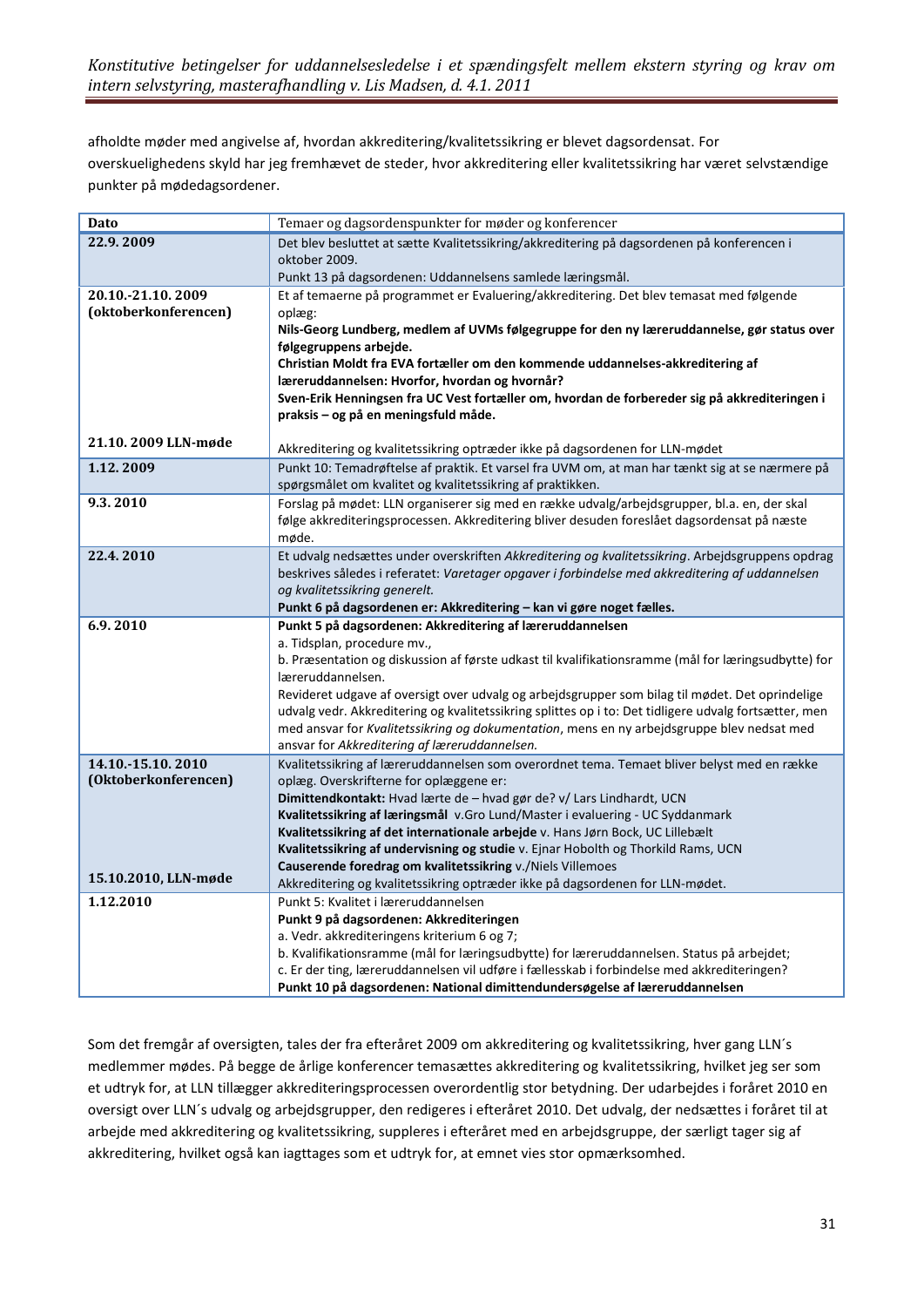Analytisk behandler jeg, som nævnt i indledningen til Analyse 2, LLN som en institution, der fungerer efter en række samfundsskabte regulative, normative og kognitive strukturer og mønstre. For at få indblik i, hvordan LLN oversætter og redigerer omgivelsernes rationaliserede myter, anvender jeg de tre begreber som analytiske blik i min analyse af LLN´s møde med krav om kvalitetssikring og akkreditering.

#### ET REGULATIVT BLIK

Kravet om akkreditering kan ses et eksempel på en regulativ struktur - et ret kontant politisk krav, idet der er direkte sanktioner forbundet med det. Det er derfor ikke overraskende, at uddannelserne tager kravet om akkreditering alvorligt, og derfor heller ikke overraskende, at LLN sætter det på dagsordenen og diskuterer, hvordan man kan imødekomme kravet. Ved at se på dagsordenspunkterne vedr. akkreditering kan jeg få øje på, hvordan LLN lader sig regulere af akkrediteringen.

På de første møder, hvor akkreditering var på dagordenen, var det akkreditering som et nyt krav, der blev diskuteret. På oktoberkonferencen i 2009 var der dels et oplæg fra EVA om akkreditering under overskriften: *EVA fortæller om den kommende uddannelses-akkreditering af læreruddannelsen: Hvorfor, hvordan og hvornår?* - dels et oplæg under overskriften: *Sven-Erik Henningsen fra UC Vest fortæller om, hvordan de forbereder sig på akkrediteringen i praksis – og på en meningsfuld måde* (Program for LLN´s efterårsseminar i 2009). På mødet i april 2010 blev akkreditering behandlet under overskriften: *Akkreditering – kan vi gøre noget fælles?* (Dagsorden til møde i LLN, d. 22.4. 2010). De dagsordensatte punkter på de seneste møder og temaet for konferencen i oktober 2010 henter for en stor dels vedkommende overskrifterne direkte i de 17 kriterier, som uddannelserne skal akkrediteres efter, fx de tre oplæg d. 14.-15. oktober 2010: *Dimittendkontakt* (kriterium 2), *kvalitetssikring af læringsmål* (omformulering af kriterium 16 *Vurdering af læringsudbytte*)*, kvalitetssikring af det internationale* (kriterium 13) (Program for LLN´s efterårsseminar 2010), og jo nærmere vi kommer tidspunktet for akkreditering (forsommeren 2011), jo mere eksplicit henvises der til kriterierne. Ved mødet d.1.12. 2010 hed punkt 9a *Vedr. akkrediteringens kriterium 6 og 7* (Dagsorden til møde i LLN d.1. december 2010).

Der er ikke tvivl om, at LLN tager kravet om akkreditering alvorlig. Allerede i efteråret 2009 tog LLN initiativ til at invitere EVA til at præsentere det nye styringstiltag, og siden da har netværket kollektivt forsøgt at få indblik i krav og kriterier gennem oplæg og diskussion. Med overskrifterne kan der iagttages en bevægelse fra en interesse for at forstå, hvad kravet indebærer (fx gennem oplæg fra EVA og erfaringer fra akkreditering af andre uddannelser) til en mere fortolkende og handlingsanvisende tilgang, som det fx kom til udtryk i UCN´s skema over systematisk kvalitetssikring, som jeg ser som et bud på en konkret oversættelse af det regulative krav. To uddannelsesledere fra UCN, Læreruddannelsen i Ålborg holdt på oktoberkonferencen i 2010 et oplæg, der har givet inspiration til, hvordan uddannelsesledere kan imødekomme kravet om kvalitetssikring. Oplægget havde to foki: *Sikring af undervisningens kvalitet* og *sikring af studiets kvalitet.* Der var to vigtige pointer i oplægget. I stedet for at etablere helt nye kvalitetssikringselementer, var strategien at systematisere allerede kendte praksisser og tilpasse dem til de eksterne krav ved at sætte dem ind i et skema, så tidspunkter, dokumentation, ansvar og opfølgningsprocedurer træder tydeligere frem. Den anden pointe var at fokusere på dialogbaseret kvalitetssikring.

Ved at tage afsæt i allerede eksisterende kvalitetselementer - fx evaluerer underviserne jo allerede deres undervisning - og ved at systematisere de kendte praksisser - fx at fastlægge, at undervisningsevaluering fremover skal ske i en bestemt uge, og at resultatet af evalueringen skal offentliggøres på holdets arbejdsrum på uddannelsesstedets itplatform – systematiseres og udvikles den lokale kultur, så den forventes at kunne indfri det regulative krav om systematisk og kontinuerligt kvalitetsarbejde. I skemaet for sikring af undervisningens kvalitet er der fire forhold, der skal sikre kvaliteten: Den årlige undervisningsevaluering, eksamenskarakterer, censorrapporter og klagesager. Det er interessant at iagttage, at ledelsen kun optræder som ansvarlig i forhold til klagesager. I forhold til evaluering af undervisningen er det faggruppen<sup>16</sup>, der er ansvarlig for opfølgning. Dette ser jeg som et eksempel på en tilpasning til

**.** 

 $16$  I læreruddannelsen har den faggruppeansvarlige ikke ledelsesansvar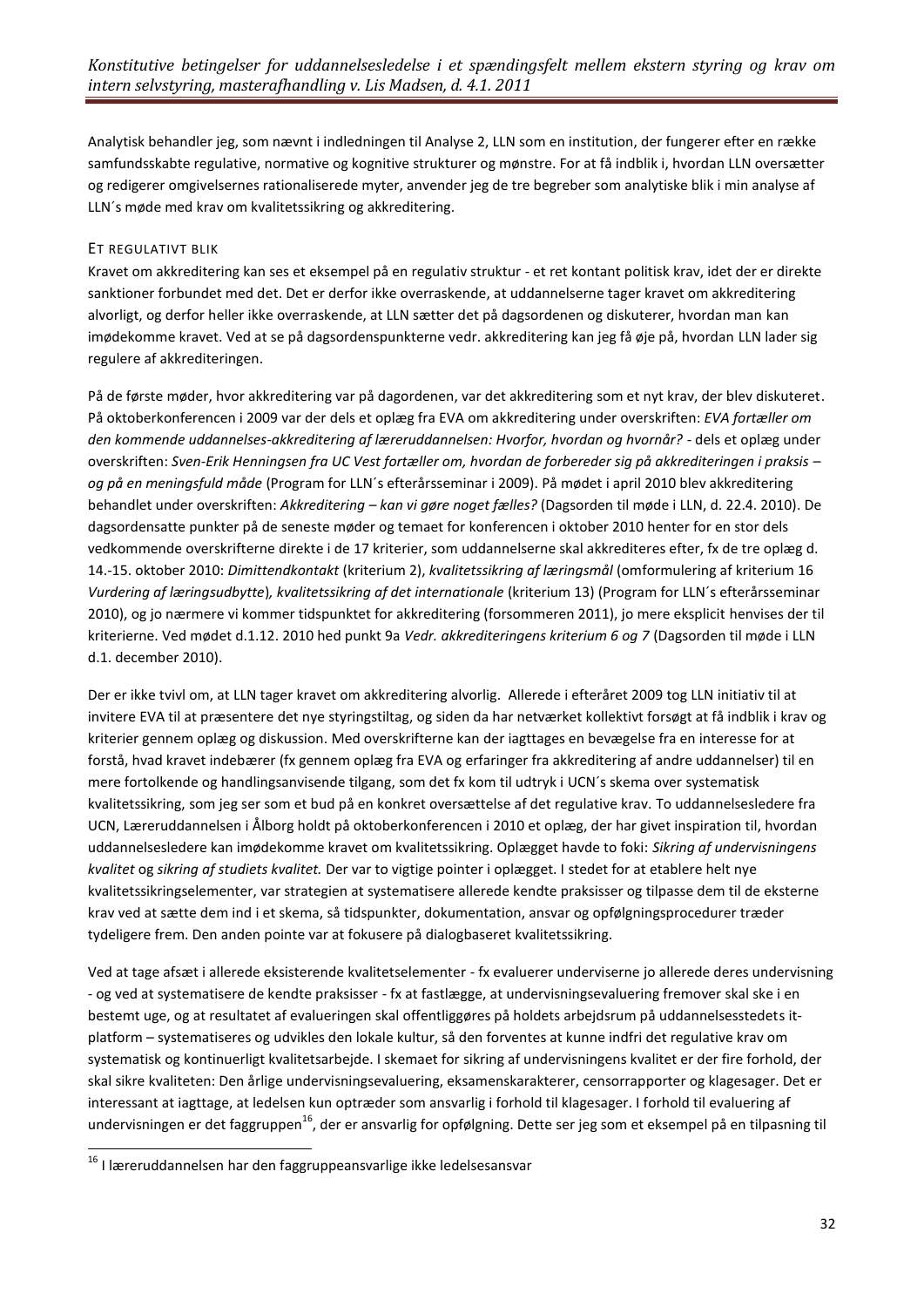en central værdi inden for feltet, at det er underviseren der som ekspert inden for sit felt har det fulde ansvar for sin undervisning, og at der er ledelsesmæssig tillid til, at underviseren magter denne opgave.

Den anden vigtige pointe i oplægget var at udvikle et kvalitetssikringsprogram baseret på dialog. Læreruddannelsen kan i vid udstrækning karakteriseres som en mundtlig kultur, hvilket giver helt særlige udfordringer i forhold til kravet om dokumentation, mere om det i analysen af Metropol. I oplægget kommer det dialogbaserede især til udtryk under *Sikring af studiets kvalitet*. Her læggers der op til *Udviklingssamtaler på 1. årgang, Faglige udviklingssamtaler øvrige årgange, Evaluerende holdsamtaler, Årgangsmøder med studiekoordinatorer og afdelingsleder og Evaluerende samtaler med studieadministrative medarbejdere.* Ved at vælge en mundtlig evalueringsform tages der afsæt i feltets egen kultur, hvilket får evt. nye tiltag til at fremstå som mindre fremmede.

Oplægget fra uddannelseslederne gav deltagerne i netværket et konkret bud på, hvordan man kan oversætte og tilpasse kvalitetssikringen til lokale forhold. Der er ikke tale om egentlig dekobling, men Ålborgmodellen giver et bud på, hvordan man kan tilgodese både den lokale kultur og de eksterne krav. Som det vil fremgå nedenfor, har feltet taget oplægget til sig, og lokalt udvikles modeller der ligner Ålborgs. Netværket giver hermed anledning til isomorfi, hvilket jeg vil vende tilbage til nedenfor.

Iagttager man LLN med et regulativt blik, ser det ud til, at sektoren tager kravet om akkreditering meget alvorligt, og gennem diskussioner i LLN når uddannelseslederne frem til konkrete bud på, hvordan en række kriterier kan opfyldes på en måde, som kan passe ind i uddannelsernes egne rationaliserede myter om kvalitet og kvalitetssikring. Med Foucault kan man sige, at sektoren magtes af det politiske system i denne konkrete sag. Den proaktive tilgang til akkrediteringsprocessen med invitationen af EVA og de mange oplæg og diskussioner kan iagttages som et eksempel på styring af selvstyring. LLN overtager selv styringen og overflødiggør næsten den eksterne topstyring. Nedenfor udfoldes dette yderligere i min analyse af processen omkring udformning af mål for læringsudbytte for læreruddannelsen.

#### ET NORMATIVT BLIK

I min kontekstanalyse har jeg dels identificeret en konkurrencediskurs, der ser konkurrence som kvalitetsfremmende, og kvalitet som udtryk for, at de centralt fastsatte mål for læringsudbytte er nået, dels en mistillidsdiskurs, der træder frem i krav om kontrol gennem akkreditering. I disse diskurser er indskrevet værdier og normer. Jeg har valgt at fokusere på en af de værdier, der møder mest modstand i uddannelsesverdenen: Kontrol. Kontrol kan iagttages som en positiv værdi i den politiske diskurs, mens kontrol er fremmed for læreruddannelseskulturen, som det også vil fremgå af min analyse af Metropol nedenfor.

På oktoberkonferencen i 2009 havde LLN bedt en konsulent fra UC Vest fortælle om, *hvordan de forbereder sig på akkrediteringen i praksis – og på en meningsfuld måde* (Program for LLN´s efterårsseminar i 2009, min fremhævning). Allerede i overskriften antydes det med tilføjelsen *på en meningsfuld måd*e, at den konkrete professionshøjskole har behov for at tilføre mening til kravet, for at det kan accepteres internt. Henningsen præsenterer i sit oplæg akkreditering som en kvalitetskontrol af uddannelserne, men understreger samtidigt, at *akkrediteringer kan være et godt udviklingsredskab - også for uddannelserne. Det kræver bl.a., at kriterierne er meningsfulde for de involverede parter at arbejde med* (hand-out fra Henningsens oplæg d. 20.10.2009). Med denne formulering indfanger Henningsen en af de vigtigste strategier, som feltet anvender i arbejdet med at gøre sig klar til akkreditering. Udvikling anses som en kerneopgave af feltet, hvilket bl.a. kan ses af lektorbekendtgørelsen for ansatte på professionshøjskolerne, hvor udviklingsopgaver er et af de tre områder, som en lektor skal kunne varetage, og det at arbejde med udvikling har høj status og kan iagttages som en af de helt centrale værdier inden for læreruddannelsen.

Med kravet om kvalitetssikring og akkreditering og med indførelse af mål for læringsudbytte signalerer det politiske system, at det ikke har tillid til, at uddannelserne leverer den kvalitet, de forventes at levere, jf. Analyse 1. Mistillid strider mod en central værdi i uddannelsessektoren. Der er ikke tradition for at kontrollere, at medarbejderne nu også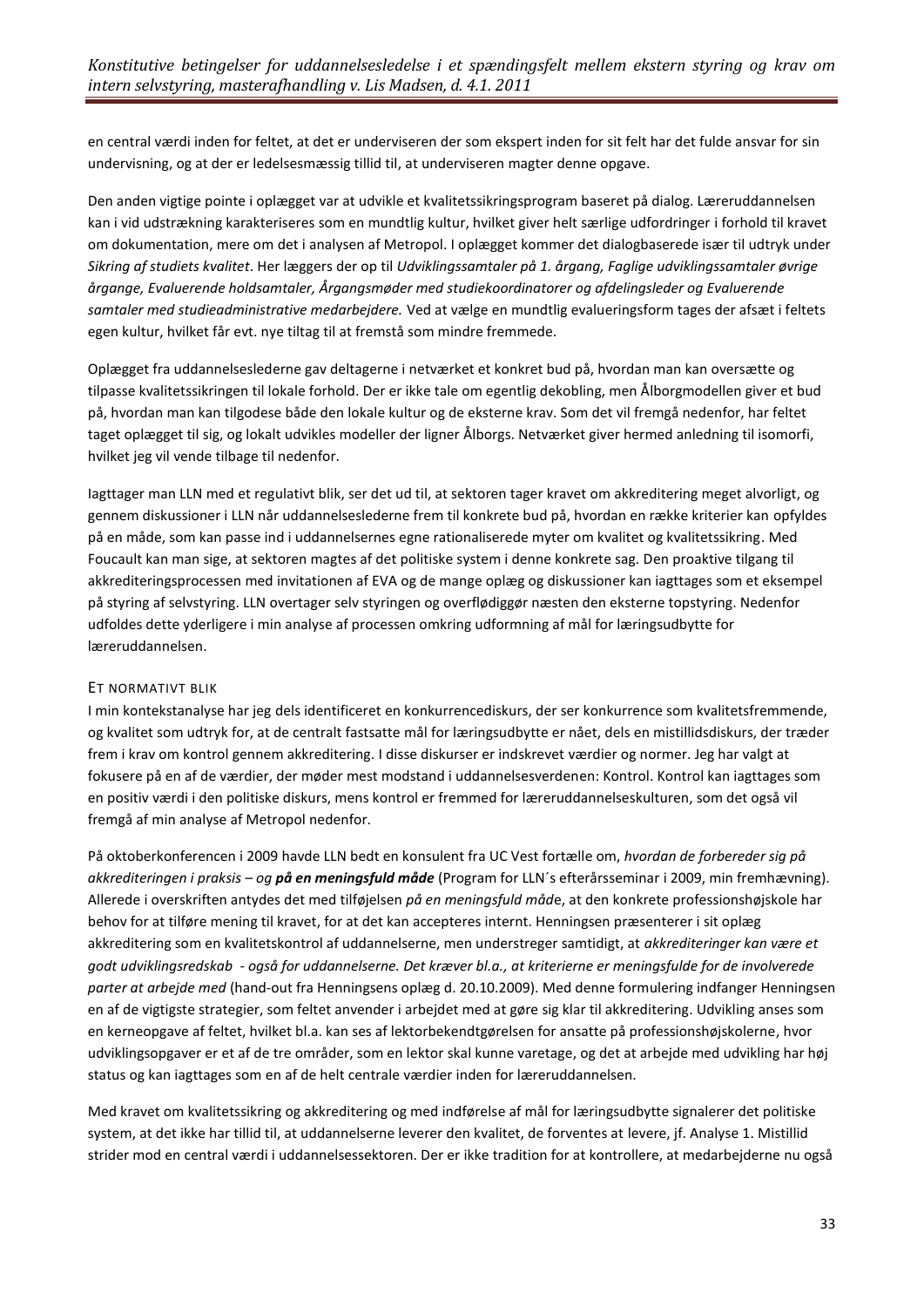gør det, de er ansat til at gøre: kulturen på feltet fremstår som en tillidskultur, hvor medarbejderne har frihed til selv at tilrettelægge deres arbejde, og hvor eksamen har været den eneste form for ekstern kontrol af, at kvaliteten af undervisningen er i orden.

Ved at italesætte akkreditering som et udviklingsredskab for uddannelserne og ved at masere kriterierne, så de fremstår som meningsfulde at arbejde med, sker der en oversættelse og tilpasning af den politiske konteksts ønske om kontrol, så det fremstår som et redskab, der kan anvendes til udvikling. Herved søges modstanden minimeret, og det kulturfremmede krav om kontrol tillægges en værdi, som feltet kan genkende som en af sine egne værdier.

Det er i øvrigt her værd at bemærke, at EVA i sin præsentation af akkreditering på sin hjemmeside forsøger at fremskrive akkreditering som andet og mere end kontrol – som udvikling, hvorimod jeg ikke har set akkreditering præsenteret som udvikling i regeringens egne dokumenter. EVA kender uddannelseskulturens syn på kontrol – og EVA´s medarbejdere deler den formodentlig. Ved at præsentere akkreditering som andet og mere end kontrol, kan EVA ses som en operatør, der optræder i rollen som formidler mellem to sæt værdier, de politiske værdier og uddannelsessektorens værdier..

#### ET KOGNITIVT BLIK

1

For at få indblik i de fælles forestillinger, der er indlejret i de eksterne myter, og de forestillinger læreruddannelsen møder de eksterne myter med, har jeg valgt at analysere processen med at formulere mål for læringsudbytte for læreruddannelsen. Det kognitive perspektiv giver indblik i mødet mellem læreruddannelsens forestillinger og det filter, læreruddannelsen "plejer" at se verden igennem, og det politiske systems forestillinger og det filter, systemet gerne vil have læreruddannelsen til at adaptere.

I min konklusion til Analyse 1 påpeger jeg, at *det læringsbegreb, som træder frem i dokumenterne, bygger på en forestilling om, at menneskelig adfærd er rationel, og at den kan måles, vejes, kontrolleres, beskrives og forudsiges. Den læringsforståelse genkender jeg som et behavioristisk læringssyn, der ligger meget langt fra det læringssyn, der arbejdes med i læreruddannelsen.* I denne analyse får jeg lejlighed til empirisk at undersøge, hvordan to forskellige sæt forestillinger om læring træder frem i en diskussion mellem repræsentanterne fra LLN og embedsmænd fra UVM om udformning af mål for læringsudbytte.

15.marts 2010 modtager professionshøjskolernes rektorkollegium en invitation fra Undervisningsministeriet til et informationsmøde om akkreditering af læreruddannelsen. Mødets tema er den forestående akkrediteringsproces og er indkaldt på foranledning af en henvendelse fra en studierektor fra læreruddannelsen i VIA University College, der har henvendt til Undervisningsministeriet om behov for udvikling af mål for læringsudbytte for læreruddannelsen. Henvendelsen ligger i forlængelse af en diskussion, der blev rejst i LLN allerede d. 22.9.2009, hvor det blev besluttet at undersøge med UVM, om CKF´erne (Centrale kundskabs- og færdighedsområder for læreruddannelsens fag) kan opfylde krav om læringsmål. Professionsrektorkollegiet meldte tilbage til UVM og pegede efter aftale med LLN på 4 uddannelsesledere<sup>17</sup> fra LLN<sup>18</sup>, som deltog i mødet. Mødet blev afholdt d. 31.maj 2010. Under mødet blev det aftalt, at de 4 repræsentanter fra LLN skal udarbejde et forslag til mål for læringsudbytte for læreruddannelsen. Processen med udarbejdelse af forslag til mål for læringsudbytte er interessant af flere grunde.

For det første er det interessant, at det er sektoren selv, der tager initiativ og henvender sig til UVM. Det er helt tydeligt, at ministeriet bifalder henvendelsen *Undervisningsministeriet ser særdeles positivt på denne henvendelse, da mål for læringsudbytte netop skal udvikles af fagfolk fra læreruddannelsen. Derfor er det betænksomt at sætte* 

<sup>&</sup>lt;sup>17</sup> Forfatteren til denne afhandling deltog i arbejdsgruppen. Jeg er opmærksom på, at min egen personlige deltagelse i en proces, der gøres til genstand for analyse, ikke er uproblematisk. Jeg forsøger at fastholde et professionelt analytisk blik på processen, men er bevidst om de problemer, de er forbundet med at analysere egen praksis.

<sup>&</sup>lt;sup>18</sup> De 4 personer udgør den arbejdsgruppe, som fremgår af den reviderede oversigt over udvalg og arbejdsgrupper fra 6.9. 2019.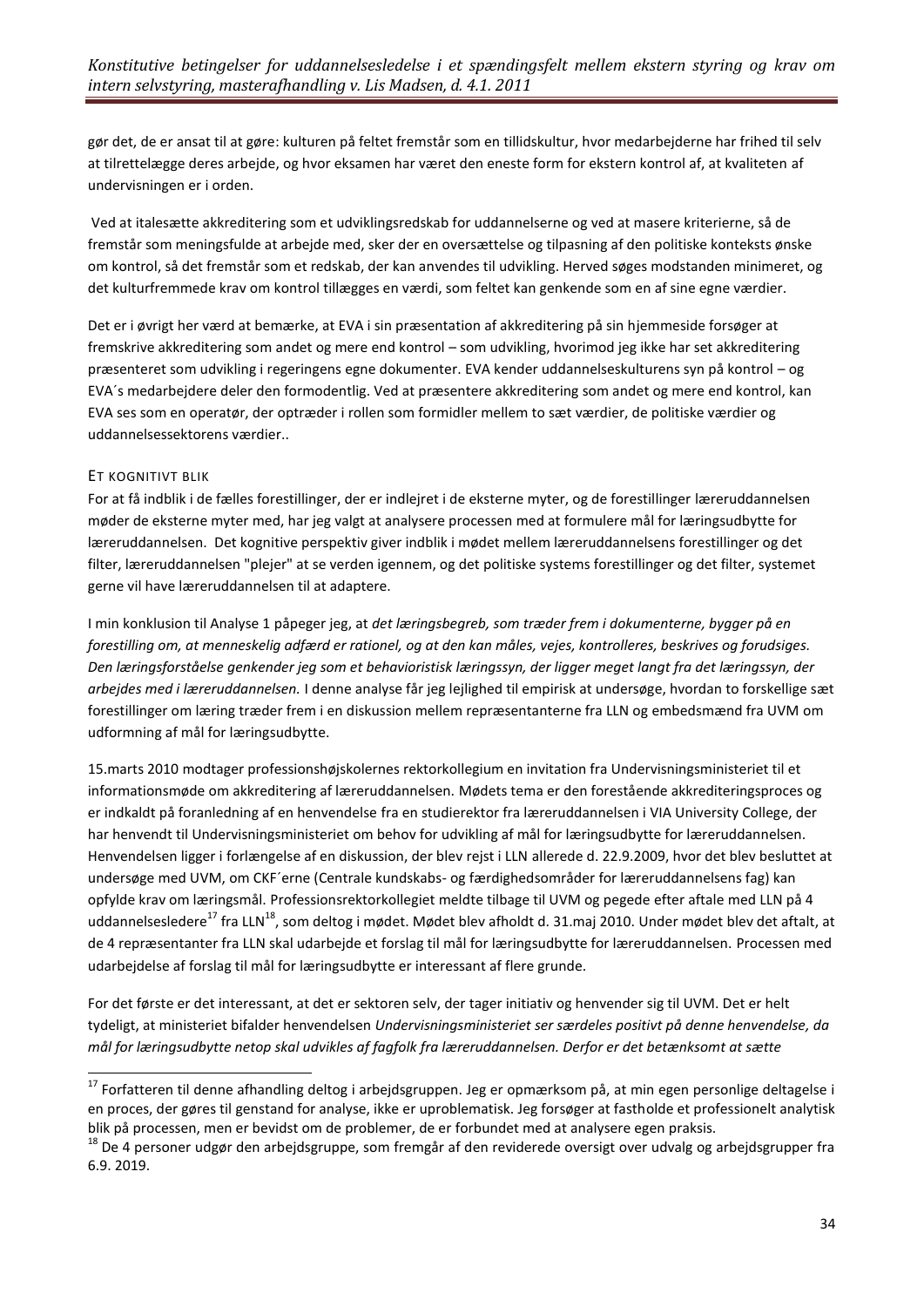*arbejdet i gang allerede nu* (Undervisningsministeriet, 15.3. 2010). Sektoren kommer ministeriet i forkøbet og kickstarter arbejdet med udformning af mål for læringsudbytte. Henvendelsen kan dels iagttages som et udtryk for, at sektoren gerne vil have indflydelse på processen – hvad de jo også får – dels som et udtryk for, at sektoren tager akkrediteringsudfordringen og dens teknologier alvorligt, at den arbejder med – ikke imod processen.

For det andet giver processen med at udforme mål for læringsudbytte mulighed for et indblik i, hvordan feltets fortolkning af mål for læringsudbytte modtages af ministeriet. En analyse af processen giver mig et konkret indblik i, hvordan feltet fortolker og omsætter de udefrakommende krav til egen forståelse. En analyse af processen og de diskussioner, der føres undervejs – såvel mundtligt som skriftligt – kan ses som et eksempel på, hvordan de forestillinger, der ligger indlejret i de politiske rationalitetsmyter omtolkes i mødet med de forestillinger, der ligger indlejres i feltets rationalitetsmyter. Rammen for gruppens arbejde er den danske kvalifikationsramme.

Med kvalifikationsrammen som ramme og en række eksempler fra andre uddannelsers mål for læringsudbytte som inspiration gik arbejdsgruppen i gang med at udforme udkast til mål for læringsudbytte for læreruddannelsen. Udkastet blev sendt til UVM, der havde bedt om at blive involveret undervejs i processen. Arbejdsgruppen mødtes med 2 repræsentanter fra Undervisningsministeriet d. 31.august. På mødet blev gruppens udkast gennemgået minutiøst. Arbejdsgruppen havde under arbejdet med udformning af mål for læringsudbytte været meget optaget af det læringssyn, der blev fremskrevet i mål for læringsudbytte, og meget tid var gået med at diskutere, hvilke områder i bekendtgørelsen der skulle trækkes frem, og hvilke formuleringer gruppen anså for at favne den faglige kerne i en læreruddannelse. Sammenfattende kan arbejdsgruppens diskussion og det udkast, der blev det første resultat, iagttages som et forsøg på at give et læreruddannelsesfagligt bud på, hvad en nyuddannet lærer forventes at kunne, formuleret i læreruddannelsens egen terminologi. Ministeriets embedsmænd var ikke synderlig optaget af arbejdsgruppens valg af områder – af den faglige prioritering, de var mere interesserede i den sproglige iklædning, at målene blev formuleret med brug af kvalifikationsrammens terminologi og med anvendelse af begreber, der signalerer et BA-niveau. Det var tydeligt, at deres ærinde var at sikre ensartetheden ved, at kvalifikationsrammens kategorier blev anvendt. Gruppen blev eksplicit bedt om at gennemskrive sit udkast med anvendelse af de begreber, fortrinsvis verber, der optræder i kvalifikationsrammen. Konkret blev gruppen opfordret til at anvende verberne *håndtere, mestre og identificere* fra kvalifikationsrammen til en beskrivelse af kompetencemålene, uanset om arbejdsgruppen mener, at de konkrete verber er dækkende for en læreruddannets kompetencer.

Arbejdsgruppen redigerede i forlængelse af mødet udkast til mål for læringsudbytte og rettede det til efter UVM´s anvisninger, dog kun så langt arbejdsgruppen kunne stå inde for det, som det fremgår af intern mail i arbejdsgruppen: *Vi har ændret lidt i Peters udspil, og vi har redigeret færdigheder og kompetencer, men valgt ikke at tage alle UVM´s kommentarer til efterretning* (fra intern mail mellem arbejdsgruppens medlemmer, 3.9.2010). Arbejdsgruppens udkast har efterfølgende været behandlet i LLN og efter aftale med UVM<sup>19</sup> været til høring internt i sektoren, dvs. hos censorformandskabet og hos professionshøjskolernes rektorkollegium. I november fremsendte arbejdsgruppen på vegne af LLN udkast til mål for læringsudbytte til Undervisningsministeriet.

Arbejdsgruppen modtog d. 14.12. 2010 en tilbagemelding på udkastet. UVM havde foretaget mindre rettelser i teksten og stillede et par spørgsmål til konkrete formuleringer, fx skriver de: *Dernæst har vi diskuteret, om en lærer efter endt uddannelse i alle tilfælde har færdigheder i at anvende de valgte linjefags videnskabelige metoder. Jeg vil derfor gerne høre jeres begrundelse for denne formulering* (uddrag af mail fra UVM til arbejdsgruppen, d.14.12.2010). Igen spørges der til niveauet, ikke til indholdet, ligesom rettelserne i teksten primært går på ordvalg.

Diskussionen på mødet d. 31. august og den skriftlige tilbagemelding fra UVM på arbejdsgruppens endelige udspil kan iagttages som et udtryk for det politiske systems forestillinger om kvalitetssikring. Ministeriet er optaget af at sikre

1

<sup>&</sup>lt;sup>19</sup> UVM bad arbejdsgruppen sikre, at det var clearet af med baglandet, og de foreslog selv, at det skulle til høring både i professionshøjskolernes rektorkollegium og hos censorformandskabet.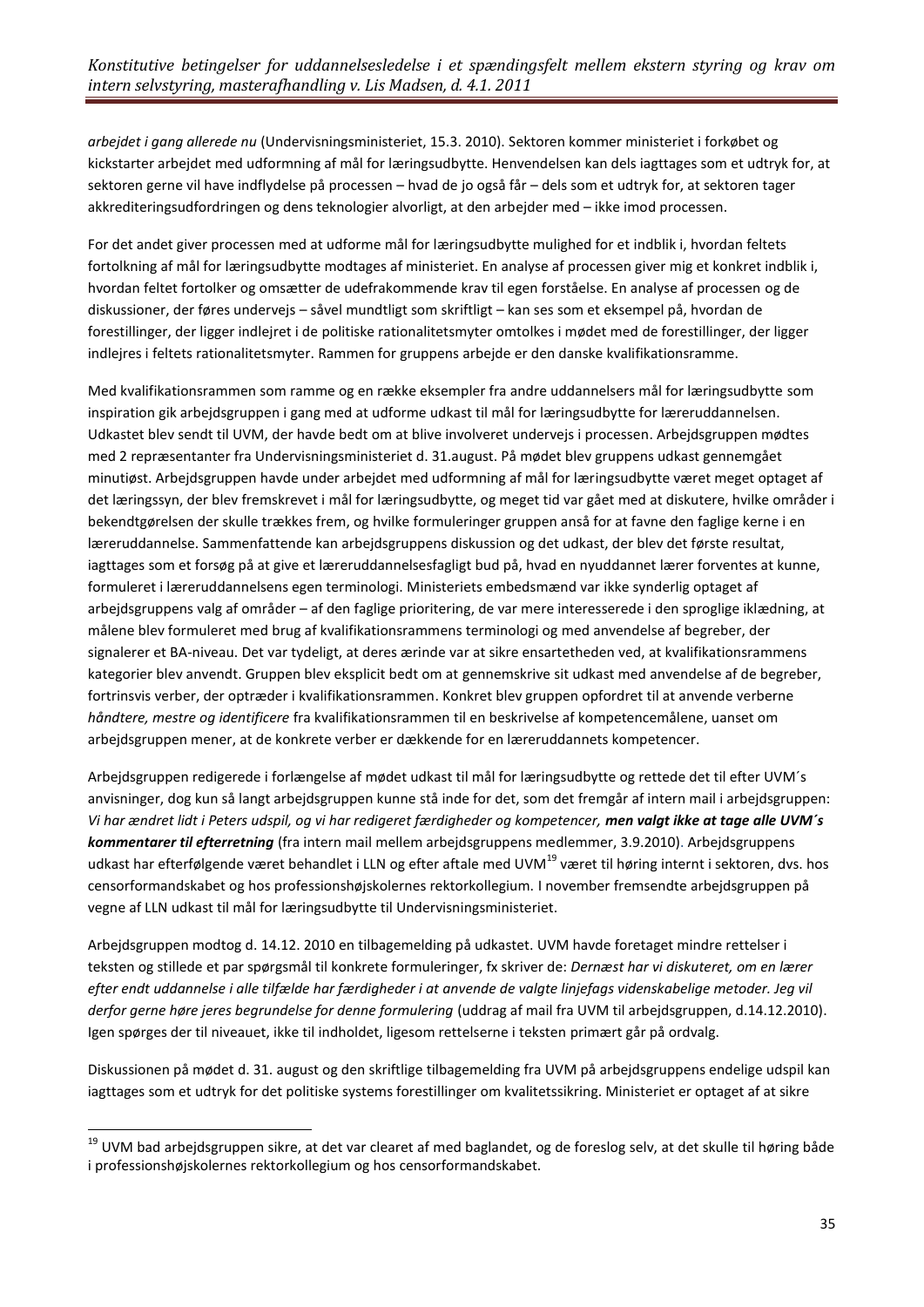målbarhed, ensartethed og dermed sammenlignelighed. Med kvalifikationsrammen er der udviklet en særlig kode – for at bruge et Luhmann udtryk - for læringsmål, eller en særlig diskurs, for at blive ved Foucault, og det vigtige set med det politiske systems briller er, at målene udtrykkes med gloser hentet fra kvalifikationsrammen, så det er muligt at sammenligne på tværs af uddannelser. Kvalifikationsrammen kan iagttages som en sproglig ramme – et sprogligt register – der stiller et sprog til rådighed for målbeskrivelser. Det sproglige register *skal* anvendes, når der formuleres mål for læringsudbytte, erfarede arbejdsgruppen. Kvalifikationsrammen bestemmer således, hvordan der kan tales om mål for læringsudbytte. Arbejdsgruppen fik frihed til at udarbejde et udkast, men friheden viste sig at være meget begrænset. Indholdet var på forhånd givet med CKF´erne, og den sproglige form viste sig på tilsvarende vis at være fastlagt med kvalifikationsrammen. Den "frihed" arbejdsgruppen havde, var en frihed til at agere inden for de fastlagte rammer.

Det filter, som læreruddannelsen plejer at iagttage verden igennem, bliver i processen udfordret af det politiske systems filter. Mødet og korrespondancen med ministeriet kan iagttages som en forhandling om konstruktionen af mål for læringsudbytte. At der er tale om en forhandling viser dialogen med UVM. Læreruddannelsens får langt hen ad vejen gennem valg af indhold i læringsmålene lov til at definere, hvad der er kernen i en læreruddannelse, mens ministeriets dagsorden er at gøre indholdet målbart og sammenligneligt. Ved at indgå i en forhandling med LLN og ved at lade LLN få indflydelse på, hvordan mål for læringsudbytte for læreruddannelsen udformes, sikrer ministeriet sig opbakning fra feltet. Igen magtes LLN - denne gang gennem den magt, arbejdsgruppen tildeles til at formulere mål for læringsudbytte, men samtidig viser processen, at det er en magt til at agere inden for de politiske rationaliserede myters ramme.

#### <span id="page-35-0"></span>LLN´S STRATEGISKE ARBEJDE MED LEGITIMITET

Min analyse ovenfor har fokus på, hvordan LLN oversætter de eksterne krav. Hermed har analysen primært fokus på institutionens arbejde indadtil. Men institutioner har også behov for at fremstå legitime udadtil. I denne analyse har jeg fokus på den eksterne legitimitet. Jeg har flere gange pointeret, at organisatoriske tiltag kan anskues som legitimitetsskabende. Med afsæt i Suchmans tre begreber om legitimitet vil jeg diskutere, hvordan LLN arbejder på at opnå legitimitet i omgivelserne. Gennem de tre begreber, pragmatiske, moralsk og kognitiv legitimitet, får jeg øje på, hvordan LLN´s sin måde at dagsordensætte og arbejde med legitimitet på kan være med til at skabe og/eller opretholde legitimitet.

Som det fremgår af min analyse, er sektoren tidligt fremme med at dagsordensætte kvalitetssikring og akkreditering og er i nogle tilfælde endda opsøgende og forud for det politiske system, fx når LLN retter henvendelse til UVM vedr. udarbejdelse af mål for læringsudbytte. Sektoren tager udfordringen fra omgivelserne op og går i gang med at forberede sig på den kommende akkreditering. LLN´s bestræbelser og aktiviteter kan ses som bestræbelser for at fremstå legitime i omgivelserne. Med krav om kvalitetssikring og akkreditering konstrueres uddannelserne på en ny måde, forstået sådan at deres fortsatte eksistens afhænger af, at de bliver positivt akkrediteret. Uddannelsernes legitimitet står og falder med akkrediteringen, hvorfor sektoren ikke overraskende tager udfordringen på sig. Et nærmere blik på aktiviteterne gør det tydeligt, at der arbejdes med flere former for legitimitet.

Processen med at udarbejde mål for læringsudbytte iagttager jeg som et eksempel på pragmatisk legitimitet – legitimiteten skabes gennem et bytteforhold. Arbejdet med læringsmål giver legitimitet på flere fronter. LLN får indflydelse, hvilket er legitimitetsskabende for netværket, læreruddannelsen får sat sit aftryk på læringsmålende, hvilket skaber legitimitet i omgivelserne, Undervisningsministeriet sikrer ved inddragelsen af netværket, at læringsmålene ikke møder modstand, hvilket giver får læringsmålene til at fremstå legitime, hvilket kan forhindre modstand/diskussion, når de offentliggøres. Arbejdsgruppen bliver oven i købet bedt om at cleare med baglandet og høre både professionshøjskolernes rektorkollegium og censorformandskabet, så der er sikkerhed for accept. Feltets interesse i at indgå i arbejdet er selvfølgelig at få indflydelse, og både UVM og LLN får derved noget ud af processen.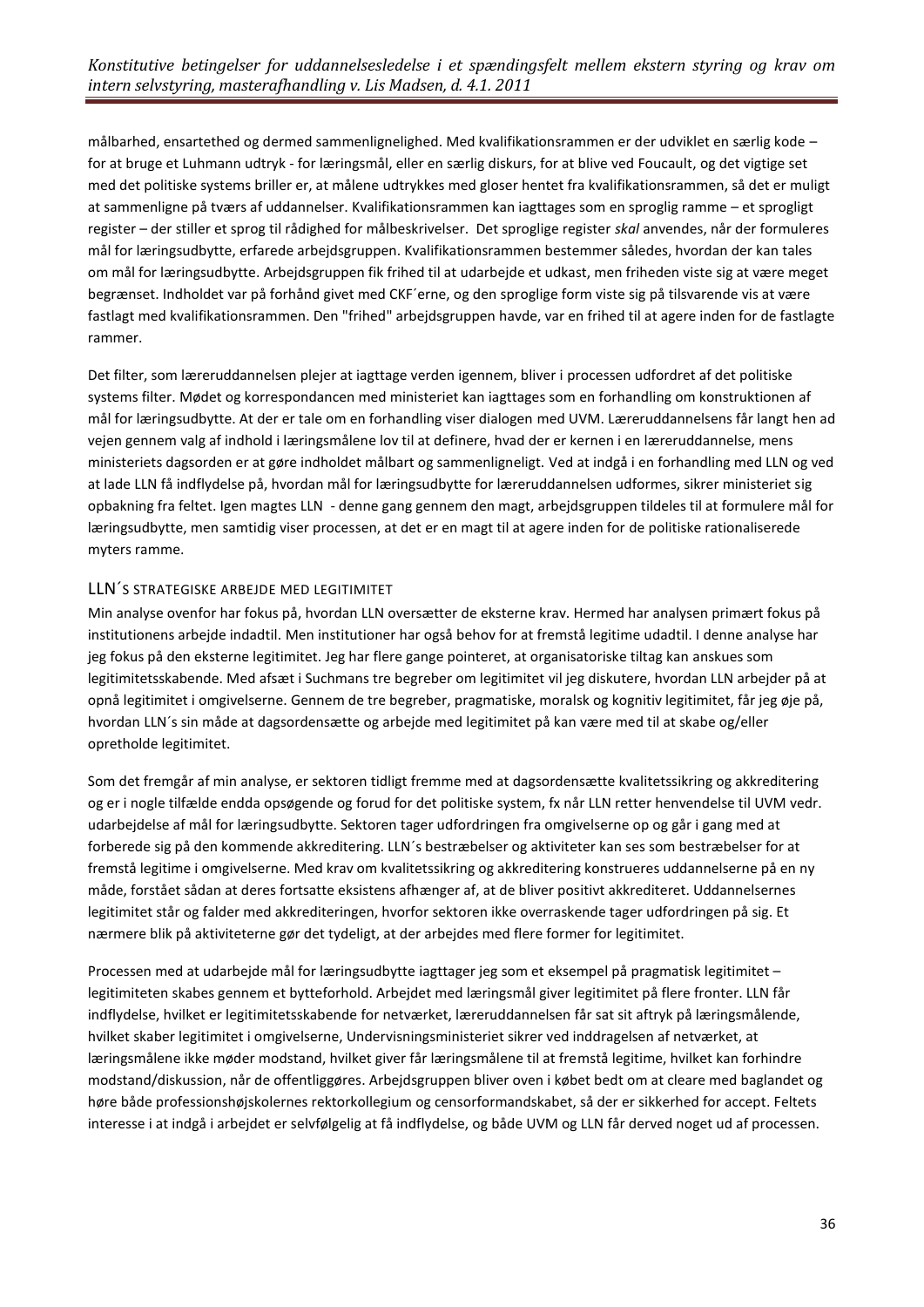Med den moralske legitimitets blik får jeg øje på flere interessante forhold. Moralsk legitimitet skabes ved at handle i overensstemmelse med omgivelsernes værdisystem – uanset om det anses for meningsfuldt for institutionen. Først og fremmest kan arbejdet med at dagsordensætte akkrediteringen ses som et signal til omgivelserne - fx UVM og EVA, der begge har været inviteret med til møder og konferencer - om, at LLN arbejder seriøst med udfordringen, og at man er ved at gøre sig klar til den eksterne evaluering. Det skaber legitimitet til LLN her og nu. Som jeg påpeger i min præsentation af Suchman, anser jeg LLN´s legitimitetsarbejde som et arbejde med at opretholde legitimitet, hvilket fordrer en tilpasning til de ændrede institutionelle omgivelsers værdier. I forhold til den moralske legitimitet medfører kravet om kvalitetssikring og akkreditering, at uddannelserne fremover vil blive målt med en anden målestok end tidligere, og at kontrol anses for en vigtig værdi, jf. min analyse gennem det normative perspektiv. De evalueringsformer og procedurer, der pt. er gældende på uddannelserne, er ikke længere tilstrækkelige til, at uddannelserne kan fremstå legitime i omverdenen. Bestræbelserne på at få systematiseret og beskrevet de eksisterende procedurer, som oplægget fra uddannelseslederne i Ålborg var et udtryk for, kan iagttages som et tiltag, der skal sikre fortsat legitimitet. Et initiativ fra LLN om at iværksætte en fælles national dimittendundersøgelse kan iagttages som et konkret eksempel på moralsk legitimitet.

Kognitiv legitimitet handler om at fremstå som meningsfuld eller selvfølgelig – at man som organisation bliver taget for givet. Jeg vil hævde, at læreruddannelsen som institution indtil for ganske nylig har nydt det privilegium at blive taget for givet, derfor anfører jeg også ovenfor, at udfordringen primært er at opretholde legitimitet. LLN´s arbejde med at udvikle modeller for en systematisk praksis, der kan honorere de udefrakommende krav om evaluering, kan iagttages som en opretholdelsesstrategi. Jeg vil imidlertid argumentere for, at læreruddannelsen og de organisationer, der huser læreruddannelse, på engang kan iagttages som et felt, der nyder anseelse og respekt, og som med en meget lang tradition bag sig (det første lærerseminarium blev indviet i 1791) har været taget for givet som eneste aktør på området; og som et felt, der er udfordret af konkurrence fra universiteterne, dårlig omtale i pressen og intern konkurrence om de studerende, og som i det lys må kæmpe for at bevare sin kognitive legitimitet. Set gennem det blik kæmper feltet ikke kun for at opretholde, men også med at reparere læreruddannelsens legitimitet.

På flere møder diskuteres LLN´s rolle, og her udtrykkes der enighed om, at *Vi har kvalitetssikring som den røde tråd* (Referat af møde d. 22.4. 2010). På mødet d. 22.4. opnås der enighed om, at *det ville være godt, hvis der var 3-4 områder, vi kunne være fælles om på alle professionshøjskoler* (ibid.)*,* og på mødet d. 1.12. 2010 formuleres under punkt 5 *Kvalitet i læreruddannelsen* 13 forslag til områder, der skal sikre kvalitet i læreruddannelsen, og det besluttes, at der skal udarbejdes et fælles kvalitetspapir. De 13 forslag peger mange forskellige steder hen, men fælles for dem er, at kvalitet tænkes i forhold til uddannelsens **indhold**, til at det er **en professionsuddannelse** og i forhold til **udvikling af uddannelsen**. I flere punkter indgår, at der skal formuleres *fælles holdning til.* Initiativet med et fælles kvalitetspapir kan dels iagttages som et offensivt tiltag, der skal skabe kognitiv legitimitet til professionshøjskolernes læreruddannelse, dels som feltets forsøg på at holde fast i sit eget kvalitetsbegreb, sine egne rationaliserede myter om kvalitet i en tid, hvor uddannelsernes kvalitetsbegreb udfordres af den politiske kvalitetsdiskurs – de politiske rationaliserede myter om kvalitet.

Sammenfattende kan man sige, at LLN arbejder med at sikre legitimitet på flere fronter. LLN kæmper både for lederværkets legitimitet og for læreruddannelsens, og der arbejdes både med legitimitet gennem indflydelse, gennem dagsordenssættelse af akkreditering og udvikling af modeller for kvalitetssikring og gennem et intenst arbejde på at sikre, at det fortsat tages for givet i omgivelserne, at læreruddannelsen udbydes af professionshøjskolerne. Min analyse af legitimitetsinitiativer giver ikke belæg for at iagttage LLN´s legitimitetsarbejde som rituelle handlinger, måske skyldes det de sanktioner, der er forbundet med akkreditering, måske skyldes det, at LLN er et netværk, ikke en organisation, der er økonomisk afhængig? I min analyse af Metropol vender jeg tilbage til diskussionen af kvalitetssikringsprocedurer som rituelle handlinger.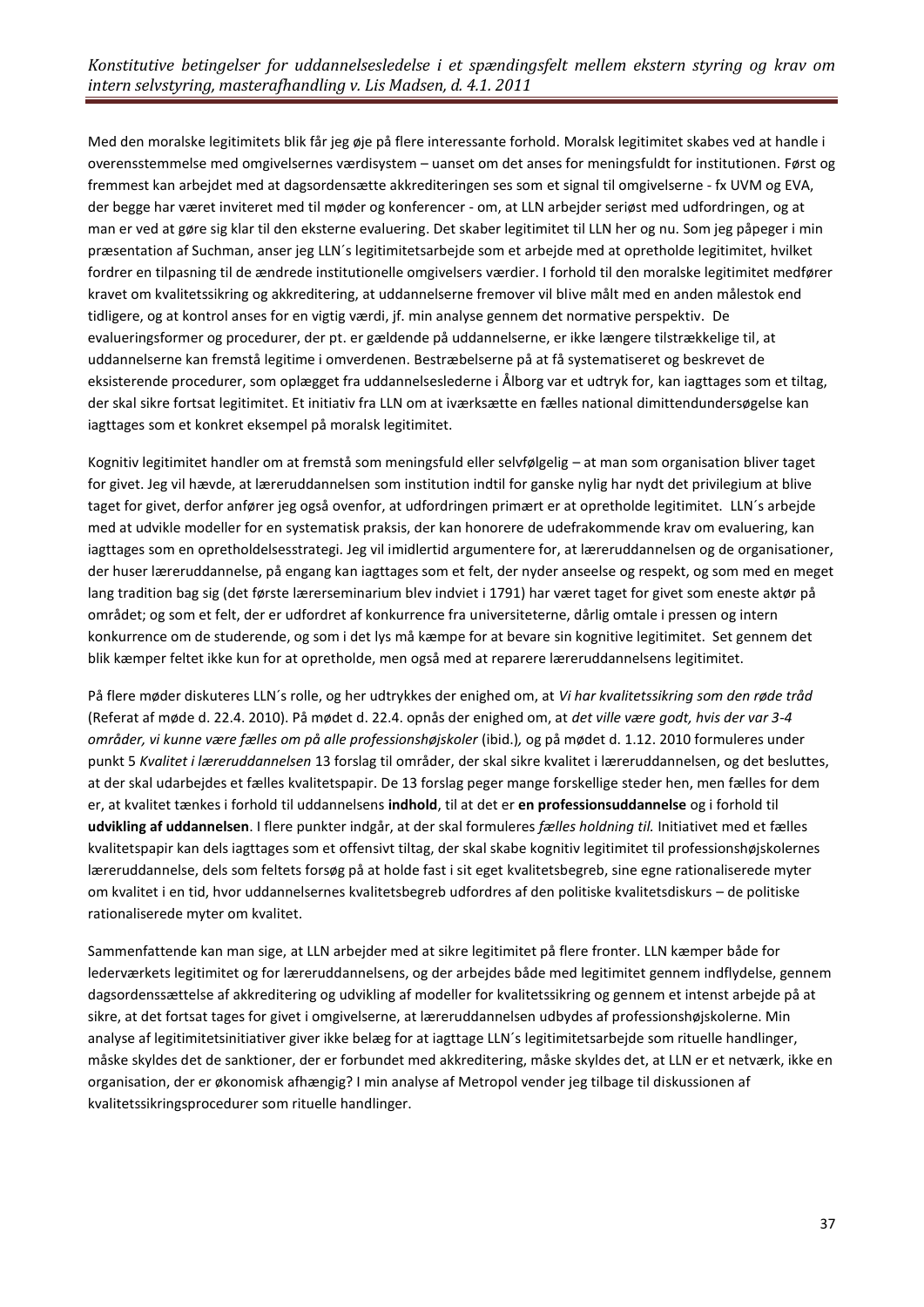#### <span id="page-37-0"></span>LLN´S BETYDNING FOR LÆRERUDDANNELSERNES LOKALE ARBEJDE MED AKKREDITERING

LLN er, som det er fremgået ovenfor, et netværk for uddannelsesledere og –chefer, og selv om LLN ikke formelt er tildelt en særlig taleposition, har det reelt set taleret. Som det fremgår af min analyse, tildeles netværket både af Professionshøjskole rektorforsamlingen og af Undervisningsministeriet en subjektposition for at tale med Foucault. LLN er med til at sætte dagsordenen inden for læreruddannelsesfeltet, og der lyttes til feltet i de institutionelle omgivelser.

Jeg ser LLN som et talerør for **læreruddannelsen**. Netværket varetager læreruddannelsens interesser og kan iagttages som en gammel institution i den forstand, at det peger tilbage på en tid, hvor uddannelseslandkortet var præget af mange små homofone organisationer, fx lærerseminarier. I netværket kender man læreruddannelsen indefra, her lever historien videre, og her er man fortrolig med den gamle seminariekultur og de rationaliserede myter, der knytter sig til den. I en tid med store heterofone organisationer – for at bruge et begreb fra Niels Åkerstrøm Andersen - som skal varetage mange uddannelsers interesser, har der vist sig et behov for at bevare uddannelsesspecifikke institutioner som LLN, der fx kan svare på uddannelsesspecifikke spørgsmål, og som set fra et magtperspektiv kan iagttages som en vigtig aktør i forhold til at bane vej for forandring.

LLN skaber som netværk et rum for institutionel isomorfi inden for feltet. Diskussioner og oplæg på møder og konferencer i LLN medfører, at der udvikles en fælles forståelse af, hvordan et kvalitetssikringssystem kan udformes, så det både lever op til de eksterne krav og kan forenes med feltets egen kultur. Ved så systematisk og vedholdende at dagsordensætte og diskutere kvalitetssikring og akkreditering opstår der inden for LLN en fælles oversættelse og redigering af de eksterne krav, hvilket skaber mulighed for normativ isomorfi. Som det vil fremgå nedenfor, kommer konkrete oplæg i LLN til at danne forbillede for lokal praksis rundt omkring, hvilket kan karakteriseres som mimisk isomorfi. Det fælles arbejde med at dagsordensætte og diskutere kvalitetssikring og akkreditering virker som inspiration for uddannelseslederne, og det medfører i nogle tilfælde, at lokale uddannelsessteder fx i deres udvikling af systematiserede procedurer for evaluering og kvalitetssikring efterligner eller mimer andre uddannelsessteders praksis. Oplægget fra uddannelseslederne i Ålborg og de skemaer, der blev præsenteret og efterfølgende udsendt på power-point, har vist sig at danne forbillede for uddannelsesledere rundt om i landet, et eksempel på dette er læreruddannelsen Metropol, som det vil fremgå af min analyse nedenfor.

#### <span id="page-37-1"></span>KONKLUSION PÅ ANALYSE AF LÆRERUDDANNELSENS LEDERNETVÆRKS OVERSÆTTELSE AF DEN

#### EKSTERNE STYRING

Gennem min analyse af LLN som institution har jeg fået indblik i, hvordan Læreruddannelsen møder kravet om akkreditering, og hvordan sektoren oversætter de eksterne krav. Analysen giver mig indblik i, hvordan det omliggende samfunds rationaliserede myter sætter sig igennem i institutionen, og hvordan institutionen sin oversættelse og sit legitimitetsarbejde virker tilbage på de samfundsskabte myter.

Med et regulativt blik får jeg øje på, hvordan LLN magtes af akkrediteringsteknologien, og hvordan teknologien installeres i feltet gennem oversættelse og tilpasning til eksisterende forhold. LLN dagsordensætter akkreditering meget tidligt, og en analyse af dagsordener viser, at der kan iagttages en bevægelse fra på de første møder at forsøge at forstå ,hvad akkreditering går ud på til, at man gennem oplæg og diskussion forsøger at oversætte kravene og give bud på, hvordan kan man konkret kan gribe udfordringen an. Et godt eksempel er et oplæg fra Ålborg, hvor to uddannelsesledere præsenterer en kvalitetssikringsssystem, hvor de med afsæt i en systematisering af eksisterende praksis tilpasser deres evalueringsarbejde, så det kan leve op til de regulative krav, som de er fremskrevet i de 17 akkrediteringskriterier. Ved at tage afsæt i eksisterende praksis undgår man, at de regulative krav vækker for meget modstand lokalt. Eksemplet er særlig interessant, fordi det efterfølgende har dannet forbillede for strategier rundt om i landet, som det vil fremgå af min analyse af Metropol nedenfor. Igennem analysen bliver det tydeligt, at LLN magtes af akkrediteringen til selvstyring.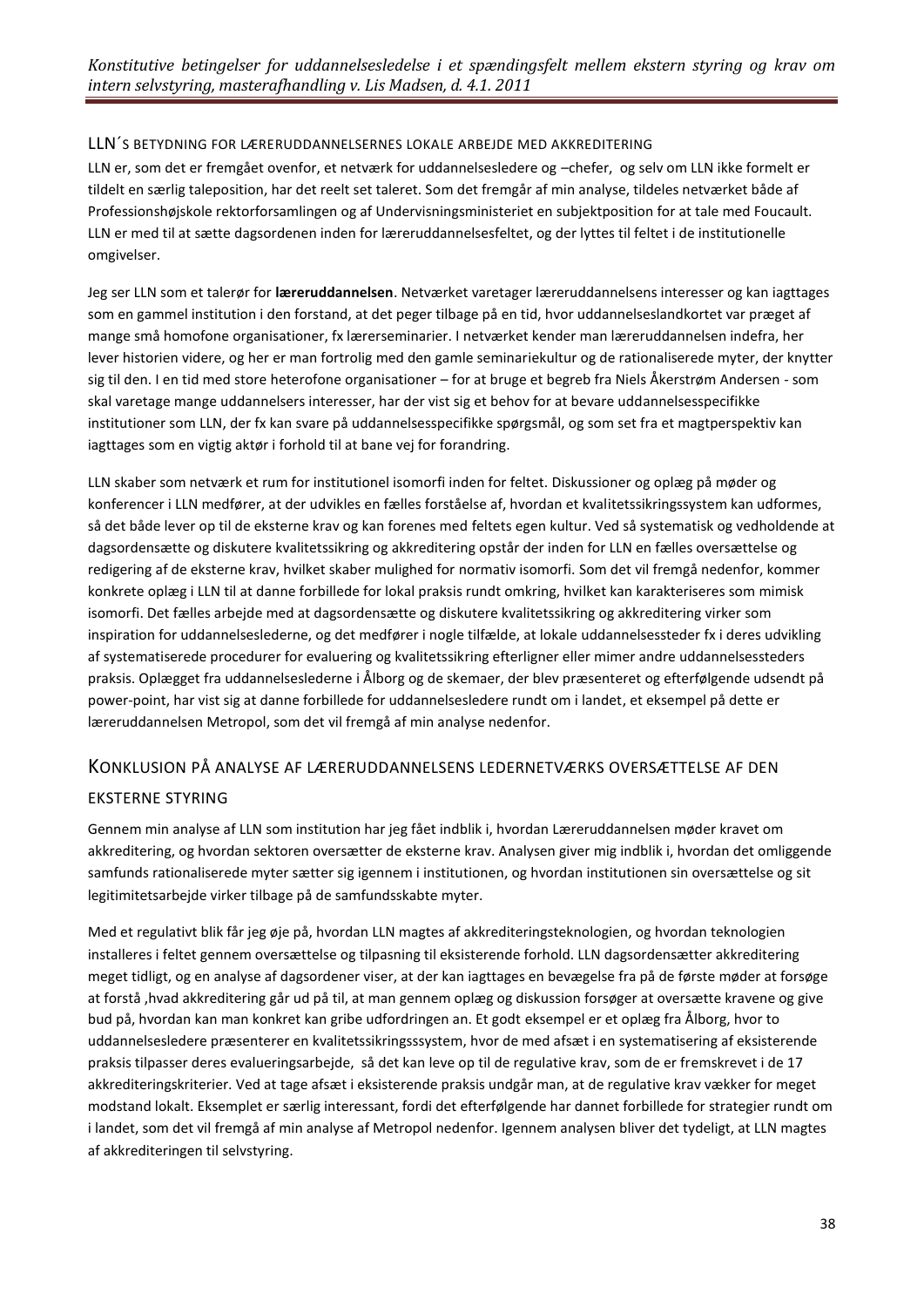Jeg undersøger en tilpasning til de normer og værdier, der er indlejret i den politiske diskurs, gennem en analyse af, hvordan kontrol, der fremskrives som en positiv værdi i den uddannelsespolitiske diskurs, forsøges omfortolket af sektoren ved en italesættelse af akkreditering som anledning til udvikling. Kontrol vækker modstand i sektoren og kan iagttages som en kulturfremmed værdi i en læreruddannelsessammenhæng. Som det fremgår af min analyse er ledernetværket opmærksomme på, at kontrol vækker modstand, og man forsøger derfor at italesætte akkreditering som udvikling, som anses som en central værdi i sektoren. Sidst i analysen peger jeg på, at EVA på sin hjemmeside italesætter akkreditering som udvikling, hvilket ikke jeg ikke har iagttaget i de politiske dokumenter, og at EVA dermed kan iagttages som ude i samme ærinde og dermed som allieret med LLN i det spørgsmål.

Med det kognitivtblik får jeg lejlighed til at analysere et konkret møde mellem de grundlæggende forestillinger i den politiske diskurs og i uddannelsernes egen diskurs, her er eksemplet forestillinger om læring. Igennem min analyse af arbejdet med udformning af mål for læringsudbytte for læreruddannelsen får jeg indblik i de kognitive forskelle på embedsmændene fra UVM´s læringssyn og LLN´s. Det filter, som læreruddannelsen plejer at iagttage verden igennem, bliver i processen udfordret af det politiske systems filter. Mødet og korrespondancen med ministeriet kan iagttages som en forhandling om en konstruktion af mål for læringsudbytte. LLN er optaget af indholdet i det, en lærer skal kunne; mens den politiske dagsorden er at gøre indholdet målbart og sammenligneligt. Ved at indgå i en forhandling med LLN og ved at lade LLN få indflydelse på, hvordan mål for læringsudbytte for læreruddannelsen udformes, sikrer ministeriet sig opbakning fra feltet. Igen magtes LLN - denne gang gennem den magt, arbejdsgruppen tildeles til at formulere mål for læringsudbytte, men samtidig viser min analyse, at det er en magt til at agere inden for de politiske rationaliserede myters ramme.

Igennem en analyse af, hvordan LLN´s arbejde kan iagttages som et legitimitetsarbejde, får jeg indblik i, hvordan sektoren oversætter og redigerer de eksterne krav, og i hvilken udstrækning der er tale om en teatralsk opvisning og en rituel dans. LLN arbejder med at sikre legitimitet på flere fronter. LLN kæmper både for lederværkets legitimitet og for læreruddannelsens, og der arbejdes både med legitimitet gennem indflydelse, gennem dagsordenssættelse af akkreditering og udvikling af modeller for kvalitetssikring og gennem et intenst arbejde på at sikre, at det fortsat tages for givet i omgivelserne, at læreruddannelsen udbydes af professionshøjskolerne. Min analyse af legitimitetsinitiativer giver ikke belæg for at iagttage LLN´s legitimitetsarbejde som rituelle handlinger.

Min analyse dokumenterer, at LLN varetager læreruddannelsens interesser, og jeg mener at kunne iagttage LLN som repræsentant for en gammel institution i den forstand, at netværket på mange måder viderefører en kultur den tid, hvor læreruddannelsen lå på seminarier. Netværkets ledere kender læreruddannelsen indefra, her lever historien videre, og her er man fortrolig med den gamle seminariekultur og de rationaliserede myter, der knytter sig specifikt til læreruddannelsen.

#### <span id="page-38-0"></span>ANALYSE AF RUM FOR UDDANNELSESLEDELSE PÅ PROFESSIONSHØJSKOLEN METROPOL

I min analyse af LLN har jeg undersøgt, hvordan feltet oversætter og redigerer den politiske kvalitetssikringsdiskurs og kravet om akkreditering og tilbyder de lokale uddannelsesledere konkrete ideer til og modeller for, hvordan det udefrakommende krav kan imødekommes. Uddannelseslederne er imidlertid ikke længere ledere af selvstændige uddannelser, og de kan derfor ikke handle uden om de organisationer, de er ansat i. I denne analyse vil jeg derfor undersøge ledelsesrummet for uddannelsesledelse på professionshøjskolerne. Som nævnt i læsevejledningen forstår jeg ledelsesrum som de diskursive og institutionelle mulighedsbetingelser for ledelse (Pedersen: 2008).

Som nævnt i indledning til Analyse 2, interesserer jeg mig i denne analyse for, **hvordan akkrediteringskravet mødes og oversættes af og i professionshøjskolesektoren** med henblik på at få et empirisk indblik i, **hvordan der konstitueres rum for uddannelsesledelse på en konkret læreruddannelse**. Jeg har valgt at gå tæt på en tilfældig valgt professionshøjskole og dennes læreruddannelser, nemlig Læreruddannelserne Metropol.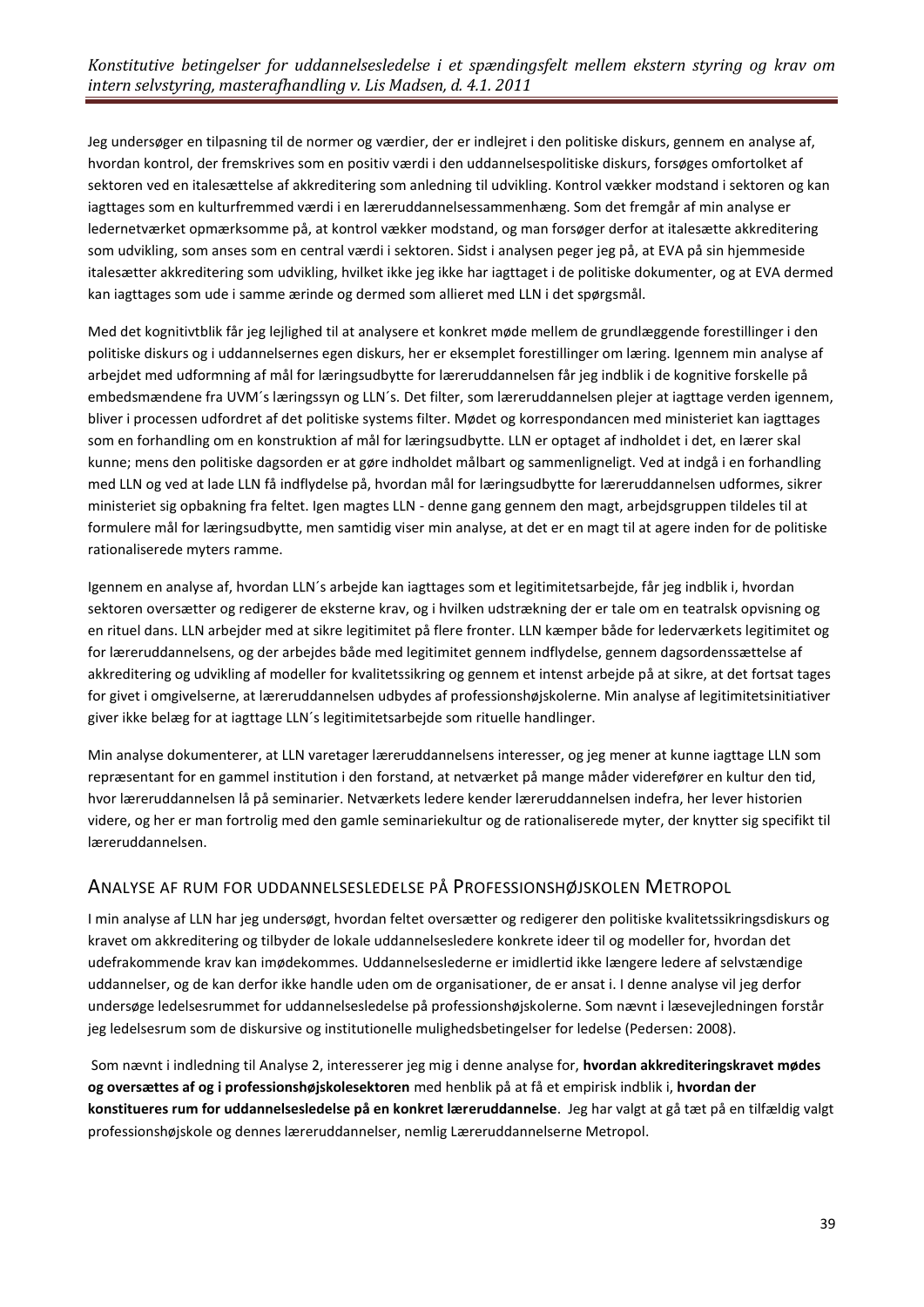Som det fremgår af afsnittet analysestrategi henter jeg inspiration til min analyse i Pedersens identifikation af tre nye enheder for uddannelsesledelse: Koncern, virksomhed og arbejdsplads. Til de tre enheder knytter sig tre forskellige ledelsesidentiteter. For at kunne indfange lederudfordringer, som en uddannelsesleder står over for, har jeg brug for en fjerde enhed med en tilknyttet fjerde lederidentitet, som jeg har valgt at betegne som len enhed for læreruddannelse med en tilhørende pædagogisk lederidentitet. Den fjerde enhed og lederidentitet er en videreførelse af den gamle seminarierektors opgave. Jeg påstår, at den fjerde identitet repræsenteres af LLN, jf. min analyse ovenfor. De fire enheder og lederidenteteter hjælper mig til at indkredse rum for uddannelsesledelse og til at få øje på de konstitutive betingelser for uddannelsesledelse i de nye professionshøjskoler.

Som jeg har påpeget ovenfor, er uddannelseslederne på læreruddannelserne rundt i landet ansat i store heterofone organisationer, som blev etableret som et led i regeringens globaliseringsstrategi, jf. første del af analysen. Disse organisationer styres af udviklingskontrakter, har en én-strenget ledelsesstruktur, og de er igennem lovgivningen forpligtet på at udvikle kvalitetssikringssystemer. Med de nye professionshøjskoler ændres rammevilkårene for uddannelsesledelse radikalt.

#### <span id="page-39-0"></span>PROFESSIONSHØJSKOLENS SYSTEM TIL KVALITETSSIKRING

1

Jeg vil starte med at undersøge det, jeg har valgt at omtale som koncernens overordnede tackling af krav om kvalitetssikring og akkreditering. Professionshøjskolerne er ifølge professionshøjskoleloven forpligtet til at have et kvalitetssikringssystem (), og med kravet om akkreditering skal uddannelsesstederne dokumentere, hvordan de arbejder med kvalitetssikring - hvordan de fx *sikrer systematisk og kontinuerligt kvalitetsarbejde* (kriterium 14). Et eksempel på tvangsmæssig isomorfi, idet det pålægges alle professionshøjskoler at indføre kvalitetssikringssystemer.

Det må derfor forventes, at der er udarbejdet et dokument, der foreskriver, hvordan kvalitetssikringen varetages på Metropol. Det er i forhold til fokus i min afhandling interessant at undersøge, hvordan et sådant system ser ud, hvordan ansvaret er fordelt, og ikke mindst hvordan de lokale uddannelsesledere inddrages i professionshøjskolens overordnede kvalitetssikringsarbejde. Som nævnt ovenfor ser jeg kvalitetssikringsafdelingens kvalitetssikringspolitik som koncernens<sup>20</sup> officielle politik, der bl.a. har til formål at afgrænse koncernen udadtil og skabe et fælles værdigrundlag indadtil. For at få indblik i de konstitutive betingelser for uddannelsesledelse i Metropol er det interessant at undersøge, hvordan afdelingen igennem sin kvalitetssikringspolitik konstruerer koncernen udadtil og indadtil.

I interviewet fortæller uddannelsesleder (AH), at de har en kvalitetssikringsafdeling, der har været i gang i et år, og at to andre uddannelser i Metropol allerede er blevet akkrediteret. Kvalitetssikringsafdelingen har udarbejdet et dokument *Beskrivelse af Metropols kvalitetssikringssystem for grunduddannelserne (Metropol: 2010)*, som jeg genremæssigt vil karakterisere som et politikpapir, der begrunder afdelingens eksistens, indkredser og definerer, hvad Metropol forstår ved kvalitet, og beskriver mål for og organisering af kvalitetsarbejdet i organisationen. I dokumentet pointeres det, at *Metropol (har) valgt at anvende akkreditering som ramme for kvalitetssikringsarbejdet (Metropol:* 2010). Med denne formulering skriver kvalitetssikringsafdelingen i Metropol kvalitetssikring ind i den eksterne styringsdiskurs, som jeg har karakteriseret som en konkurrencediskurs. Metropol giver følgende fire begrundelse for at vælge akkrediteringens 17 kriterier som ramme: *Akkrediteringskriterierne er en operationalisering af de centrale krav, som stilles i love og bekendtgørelser; Uddannelserne vil i de kommende år blive målt på disse kriterier…; Der er samspil mellem de temaer, som rejses i akkrediteringskriterierne og i Metropols strategi…; Kriterierne tjener som god ramme for at tydeliggøre ansvarsfordelingen mellem koncernniveau, F&Us kvalitetssikringsarbejde og uddannelsesniveau (Metropol: 2010, s.5).* De to første begrundelser kan iagttages som et udtryk for tvangsmæssige isomorfi, som jeg nævnte ovenfor. Den eksterne styring disciplinerer organisationerne, og truslen om sanktioner får

<sup>20</sup> I dokumentet *Beskrivelse af Metropols kvalitetssikringssystem for grunduddannelserne* præsenteres systemet som Metropols kvalitetssikringssystem, og i et skema over ansvarsfordeling sondres der mellem tre niveauer: Grunduddannelserne, F&U´s kvalitetssikringsarbejde og ledelsessekretariat og koncernadministration.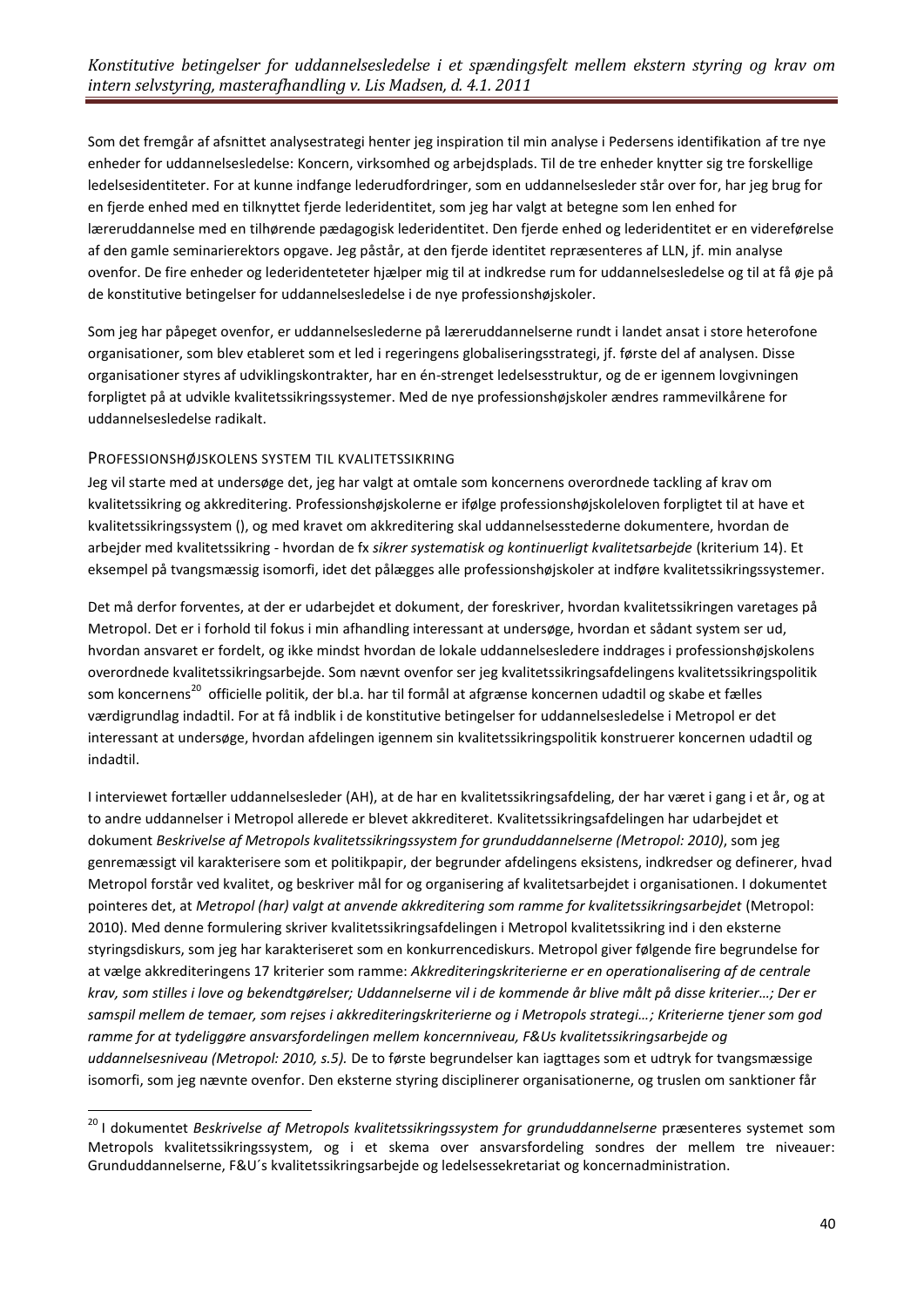organisationerne til at tage styringen til sig og implementere den i organisationen. Med de to sidste begrundelser bliver det derimod tydeligt, **hvordan** Metropol magtes af det eksterne styringskrav. Ved at påpege, at der er *et samspil* mellem akkrediteringskriterierne og organisationens egen strategi, bekender Metropol sig til den eksterne diskurs og understreger, at organisationen ikke kun tager akkrediteringens 17 kriterier til sig, fordi det er et eksternt krav. Den eksterne styring kan hermed iagttages som internaliseret, idet den fremskrives som organisationens egen kvalitetssikringsforståelse.

I forlængelse af ovenstående er det interessant at se nærmere på, hvordan professionshøjskolen forstår kvalitet. Det påpeges flere steder i dokumentet, at begrebet kvalitet ikke har en entydig definition: *En fælles og almengyldig definition af begrebet er dog vanskelig at finde* (Metropol: 2010, s. 2), og i forlængelse heraf italesættes kvalitet som noget andet end det, der ifølge Metropol ofte forbindes med kvalitetsbegrebet, nemlig: *styringssystemer som ressourceregnskaber og akkrediteringsformer. Men kvalitet er ikke indlejret i selve styringssystemet, men i fagligheden og de tiltag og aktiviteter, som kvalitetsarbejdet er med til at undersøge. På den måde ligger kvalitet indlejret i uddannelserne og ikke i systemet* (ibid. s. 2). Metropol ønsker således ikke ureflekteret at overtage den politiske kvalitetsdiskurs, men konstruerer sin egen forståelse af kvalitet og fremskriver i en tekstboks Metropols definitioner af *kvalitetsarbejde, kvalitetssikring, kvalitetsudvikling* og *kvalitetskultur*. Der sker således en oversættelse af det nationale styringskrav til koncernens egne forhold, hvilket kan iagttages som en tilpasning til organisationens egne rationaliserede myter. Det ser umiddelbart ud til, at Metropol taler med to tunger i dokumentet. På den ene side italesættes de eksterne kriterier som forenelige med organisationens egne, idet det påpeges, at der er *samspil* mellem dem; på den anden taler Metropol om kvalitet som noget, der ligger i fagligheden og uddannelserne. Men talen kan også iagttages som Metropols forsøg på at tackle modsatrettede pres, hvilket pointeres i dokumentet. Ifølge Metropols kvalitetssikringssystem ligger den væsentligste udfordring i at balancere mellem modsatrettede forhold som fx *konsistens og rummelighed* og *opfyldelse af lovkrav og lokale udviklingsprocesser* (Metropol: 2010, s. 3)*.*

Metropols oversættelse og tilpasning af styringskonceptet til egen organisation kan igennem et governmentalityperspektiv iagttages som styring af selvstyring. Metropol tager styringsudfordringen på sig, som nævnt ovenfor. Det sprog, der anvendes i dokumentet, er magtens sprog. Der tales fx om *at kvalitetsarbejdet spiller en central rolle,* der skal *sikre løbende udvikling og kvalitetsløft på grunduddannelserne*; at *kvalitetsarbejdet skal være løbende og systematisk* og om *udviklingen af redskaber – forstået som metoder – til systematisk at undersøge kvaliteten.* Organisationen italesætter, at den vil søge at balancere mellem de ydre lovkrav og organisationens egen forståelse af kvalitetssikring. Metropol magtes af lovgivningen, idet Metropol producerer sit eget kvalitetssikringssystem, som fremskrives som et system, der på engang tilgodeser lovkrav og mimer de 17 akkrediteringskriterier og giver mening i organisationen. På den måde bliver magten produktiv, den får en organisation til at handle på en bestemt måde, men den sikrer samtidigt tilslutning til beslutningerne, ved at det er organisationen selv, der formulerer et kvalitetssikringssystem. Dermed kommer kvalitetssikring ikke til at fremstå som tvang, men som Metropols egen kvalitetssikringspolitik. Men samtidigt træder den eksterne styring tydeligt frem i dokumentets sprogbrug, som jeg har givet eksempler på ovenfor.

Metropols kvalitetssikringssystem er detaljeret og omfattende, og det vil være meget ressourcekrævende, hvis det på alle områder skal føres ud i praksis. Jeg mener, at etablering af politikproducerende enheder, som fx kvalitetssikringsafdelinger, der udarbejder detaljerede politikker og procedurer for organisationen, kan iagttages som en form for dekobling, idet deres arbejde med at udforme en central politik flytter fokus fra de enkelte uddannelser, der så til en vis grad kan fortsætte deres egen praksis. Kvalitetssikringssystemet funktion er at sikre legitimitet i omgivelserne, det skal tegne koncernen udadtil, og det skal ikke mindst indfri de politiske krav. Ved at anvende magtens eget sprog om kvalitetssikring sikres legitimitet i omgivelserne. AH nævner i interviewet, at hun har meddelt kvalitetssikringsafdelingen, af hun vil vedlægge dokumentet til akkrediteringsansøgningen, hvilket netop kan ses som et eksempel på dokumentets funktion.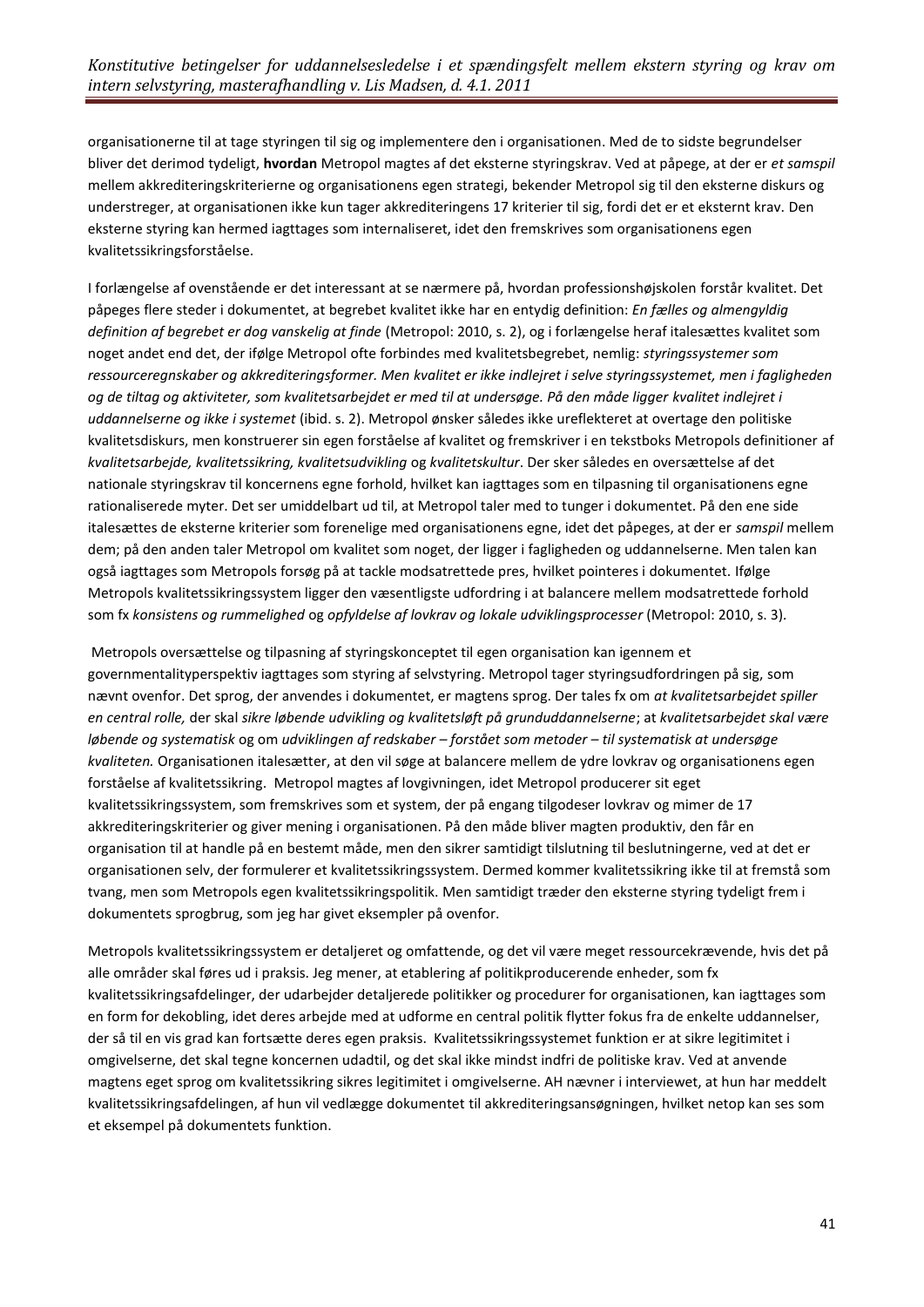I Metropols kvalitetssikringsdokument placeres det overordnede ansvar for kvalitetssikring og akkreditering i Forsknings- og Udviklingsafdelingen, og i et skema tydeliggøres ansvarsfordelingen. Grunduddannelserne tildeles her ansvar for at: *Sætte mål, Udføre konkret kvalitetsarbejde (involverende for kolleger og studerende), Beskrive og dokumentere, Følge op(herunder implementere opfølgningen)* (Metropol 2010, s. 6). Der er således ikke tvivl om uddannelsesledelsens opgaver, men ledelsesrummet fremstår uklart: Man forventes både at sætte mål og følge op, hvad jeg anser som klare ledelsesopgaver, men som det fremgår ovenfor, er der formuleret en kvalitetssikringspolitik, som gælder hele organisationen, så mål og opfølgning skal ske inden for de udstukne rammer. Udføre, beskrive og dokumentere er mere administrative opgaver end ledelsesopgaver, men ledelsen har ansvaret for, at opgaverne udføres, og at det sker i overensstemmelse med de rammer, kvalitetssikringsafdelingen har udstukket.

Metropol definerer i dokumentet organisationens mål og introducerer kvalitetshjulet, som EVA også anvender i *Vejledning til akkreditering af eksisterende uddannelsesudbud*. Grunduddannelserne skal ifølge dokumentet udarbejde en årsplan (årshjul) for arbejdet på egen uddannelse, og det angives, hvad planen skal indeholde. De 17 akkrediteringskriterier er i Metropols kvalitetssikringssystem kondenseret til 9 temaer. Metode og opfølgning overlades for enkelte temaer til den lokale uddannelsesledelse, men for de fleste temaer er metode og opfølgning centralt fastlagt. Kvalitetssikringsafdelingen begrunder dette på følgende måde: *fordi det er omkostningseffektivt eller fordi det giver mulighed for benchmarking – mens det på andre temaer giver mindre mening at udvikle fælles redskaber, fordi forskellighed i uddannelsernes læringstraditioner ikke gør det meningsfuldt(*Metropol: 2010, s. 5). Der italesættes i denne argumentation to forskellige rationalitetsmyter, som kan genkendes som henholdsvis den eksterne styringsdiskurs, der interesserer sig for at sammenligne uddannelser (som det fx fremgår af min analyse af processen med udformning af mål for læringsudbytte), og uddannelsernes egne rationaliserede myter om læring og kvalitetssikring, der, som jeg har vist ovenfor, bygger på respekt og tillid til underviserne. Ikke overraskende er det punktet *Undervisningsevaluering* under tema 4 *Læringsudbytte og indhold og tilrettelæggelse*, hvor valg af metode og opfølgning overlades til den lokale ledelse.

Det fremgår af interviewet og af dokumentet *Beskrivelse af Metropols kvalitetssikringssystem for grunduddannelserne* (ibid.), at der er etableret et internt netværk, der består af repræsentanter fra samtlige grunduddannelser i Metropol*. Netværksgruppen skal give sparring til F&U i forhold til input, spørgsmål og kvalitetssikringsarbejde med dokumenter vedrørende fælles kvalitetskultur –redskaber og materialer* (ibid.). AH præsenterer netværksgruppens arbejde således: … *vi har påvirket både udarbejdelse af nye spørgeskemaer, men også sådan selve papirdokumentet generelt… Så kan man altid diskutere, er man så tilfreds med det papir, men jeg synes faktisk, det er et godt dokument* (interview med AH d. 25.11. 2010). Som det fremgår, inddrages netværksgruppen i arbejdet med at udforme et kvalitetssikringssystem, der skal gælde hele området. På den måde sikrer professionshøjskolen, at kvalitetssikringssystemet er forankret i grunduddannelserne, men længere henne i interviewet kommer det frem, at uddannelseslederne ikke automatisk sidder i netværket; hvis de vil inddrages, må de selv være opsøgende: *Så jeg har faktisk selv placeret mig ind i det her kvalitetssikringsarbejde for ligesom at have kendskab, viden, for at jeg ligesom får den basisviden… Jeg mener faktisk, at det er vigtigt som leder, at man har lidt dybere viden om kvalitetssikring, for ellers er det svært at reagere i* (ibid.). Uddannelseslederen peger her på en central udfordring for uddannelsesledelse i professionshøjskolerne. Med etablering af fælles afdelinger som fx kvalitetssikringsafdelingen i Metropol samles det overordnede ansvar på et sted i professionshøjskolen. Kvalitetssikringsafdelingens primære funktion er at udarbejde overordnede politikker og skabeloner for arbejdet (fx spørgeskemaer), men ikke at implementere politikken lokalt. Det er stadig den lokale ledelse, der skal føre de vedtagne politikker ud i livet, og derfor har uddannelseslederen behov for at have indblik i – og være med til at udarbejde – de overordnede politikker, men hun må altså selv invitere sig inden for i det arbejde.

I interviewet giver AH et andet eksempel på et skæringspunkt mellem centraliseret ansvar og lokal ledelse. Kriterium 11 i akkrediteringen handler om de fysiske faciliteter og de materielle ressourcer. På Metropol er bygningsdriften blevet centraliseret, men det er den lokale ledelse, studierektor, der har ansvar for, at studiefaciliteterne er i orden: *Vi*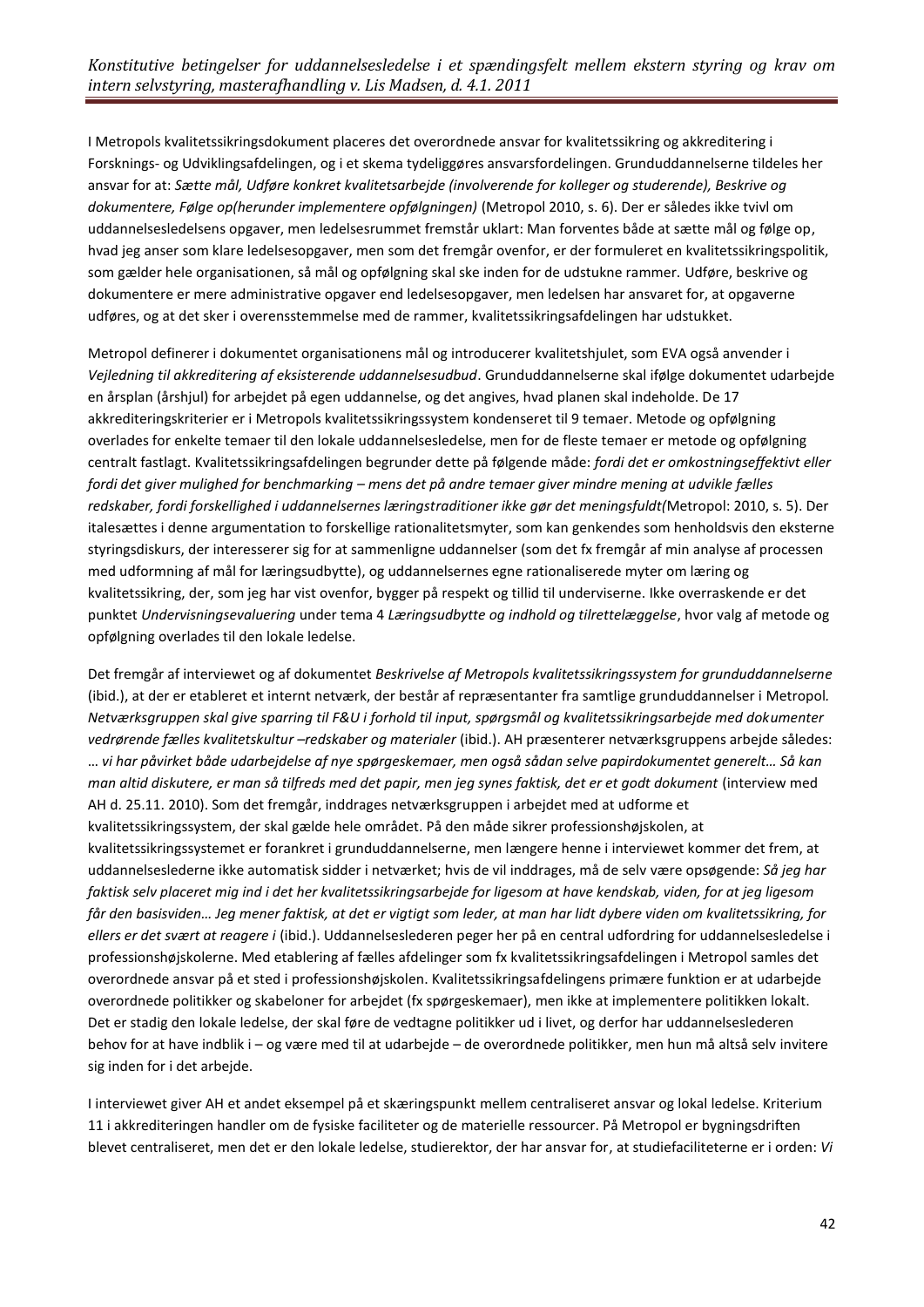*har en chef centralt i Metropol for bygninger og drift og it. Så det er der, vi har den største diskussion lige nu: Hvordan kan man give en studierektor ansvaret for et område, hvor vedkommende slet ikke har budgetter eller overordnet ansvar?* (interview med AH d. 25.11.2010). Ledelsesrummet er således udfordret af organisationsstrukturen, der på en gang samler funktioner i centrale afdelinger, samtidigt med at den lokale uddannelsesledelse stadig anråbes som ansvarlig for områder, der hører under de centraliserede afdelinger.

Metropol kan iagttages som en stat i staten i den forstand, at professionshøjskolen som en selvstændig organisation forventes at udarbejde politikker og procedurer på en række områder, fx i forhold til kvalitetssikring, og i den forstand suppleres den eksterne politiske ledelse med en professionel koncernledelse. *Beskrivelse af Metropols kvalitetssikringssystem for grunduddannelser* kan iagttages som en intern styringsteknologi, som grunduddannelsernes uddannelsesledere forventes at styre efter. Ledelsesrummet sættes således ikke kun af de eksterne krav om akkreditering, men i lige så høj grad af de interne krav fra kvalitetssikringsafdelingen, der tildeles magt af direktionen. Igennem det interne styringsredskab konstrueres den lokale uddannelsesledelse i en subjektposition, hvor den forventes at påtage sig det ansvar, som styringsredskabet tildeler den.

#### <span id="page-42-0"></span>LÆRERUDDANNELSEN METROPOLS ARBEJDE MED AKKREDITERING

1

Jeg vil i forlængelse af ovenstående se nærmere på, hvordan uddannelsesledelsen på Læreruddannelsen Metropol indtager denne subjektposition, og hvordan ledelsen (primært uddannelseslederen, da studierektor har uddelegeret ansvaret til hende) agerer i spændingsfeltet mellem de ledelsesidentiteter og ledelseshierarkier, som konstrueres med de nye professionshøjskoler: Koncernledelse, virksomhedsledelse og personaleledelse. Koncernledelsen udstikker overordnede politikker, som konstruerer ledelsesrummet for de lokale uddannelsesledere, virksomhedsgørelsen af uddannelsessektoren konstruerer uddannelsesledere som driftsledere, der skal agere på et marked. Endelig bliver personaleledelse et centralt anliggende for offentlige ledere.

Uddannelseslederen er underlagt koncernledelsen og den overordnede virksomhedsledelse, mens personaleansvaret for det lokale personale ligger hos uddannelseslederen. De tre identiteter konstruerer forskellige interne og eksterne instanser, som uddannelseslederen må forholde sig til: Koncernens politik på området, konkretiseret i professionshøjskolens kvalitetsafdelings kvalitetssikringsstrategi; Virksomhedsudfordringen i form af hensynet til de institutionelle omgivelser forstået som aftagere, samarbejdspartnere, konkurrenter og potentielle studerende mv. og personaleudfordringen i forhold til at tackle medarbejderne på læreruddannelsen og skabe rum for udvikling og motivation. For at indfange ledelsesrum og ledelsesidentiteter har jeg brug for at tilføje en lederidentitet til de tre, jeg har præsenteret ovenfor, nemlig den pædagogiske leder. Med pædagogisk ledelse forstår jeg ledelse af pædagogiske arbejdsprocesser, såsom at rammesætte læringsprocesser, at formulere uddannelsens pædagogiske ståsted og at sikre pædagogisk udvikling. Den pædagogiske leder peger tilbage til tiden før virksomhedsgørelsen af uddannelsessektoren, men jeg vil argumentere for, at uddannelsesledelse i dag også handler om pædagogisk ledelse, og at både uddannelsesleder og de ansatte på grunduddannelserne kæmper en kamp om at fastholde et rum for pædagogisk ledelse, hvilket jeg vender tilbage til nedenfor.

Som foreskrevet i *Beskrivelse af Metropols kvalitetssikringssystem for grunduddannelserne* er AH i gang med at udarbejde en årsplan. I den udgave, jeg har fået udleveret, genrebestemmes det som et notat og bærer titlen *Første udkast til opdateret evaluerings- og udviklingsdokument* (Metropol læreruddannelserne: 30. nov. 2010). Som det fremgår af overskriften, er der tale om et dokument under udarbejdelse, hvilket gør dokumentet særlig interessant i min sammenhæng. Den udgave, jeg anvender i min analyse, er blevet justeret efter en behandling i råd og udvalg, og jeg har gennem interviewet med AH og efterfølgende mailkorrespondance, et referat af et møde for fagkoordinatorer<sup>21</sup> d. 24. 11. 2010 og et referat af et møde i samarbeidsudvalget på læreruddannelsen, d. 29.11. 2010 fået indblik i, hvordan AH har arbejdet med dokumentet, og hvordan medarbejderne på Metropol har taget imod det.

<sup>&</sup>lt;sup>21</sup> Alle fag i læreruddannelsen har en fagkoordinator, der dels fungerer som talerør for faggruppen, dels som mødeleder ved faggruppemøder, og dels som koordinator i forhold til fagfordeling, indkøb til faget mv.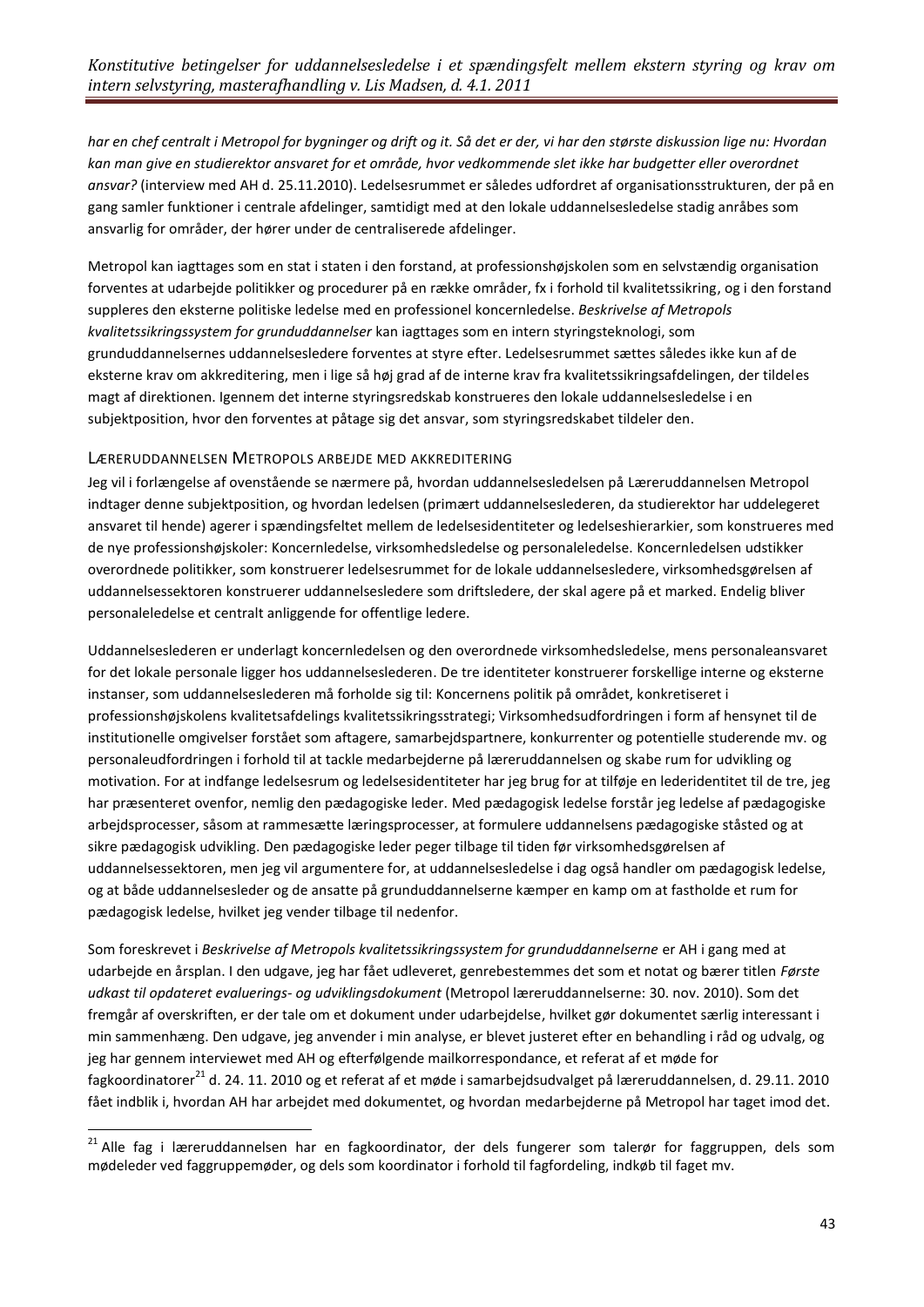For at komme tættere på de konstitutive betingelser for uddannelsesledelse vil jeg undersøge, hvordan AH dels i dokumentet, dels i mit interview med hende konkret arbejder med at tilpasse Metropols kvalitetssikringssystem til læreruddannelsen og dermed skaber sig et rum for lokal uddannelsesledelse.

Kvalitetssikringsafdelingen foreskriver i sit dokument, at *hver grunduddannelse udarbejder en årsplan (et årshjul) for arbejdet med kvalitetssikring i egen uddannelse* (Metropol 2010). Det er bemærkelsesværdigt, at det lokale dokument for læreruddannelsen ikke nævner kvalitetssikring i overskriften. Med overskriften *Første udkast til opdateret evaluerings- og udviklingsdokument* italesættes kvalitetssikring som evaluering og udvikling, og først længere nede i teksten under formål nævnes kvalitetssikring. Her omtales dokumentet som et *evaluerings- og kvalitetssikringsdokument,* og det pointeres, at formålet er at *sikre en samlet fælles evalueringskultur for ansatte og studerende med henblik på at skabe den højest mulige kvalitet i læreruddannelsen og at give de studerende redskaber til kommende professionsvirke* (Metropol Læreruddannelserne: 2010). Evaluering er et genstandsfelt i læreruddannelsen og således en bekendtgørelsesdefineret del af undervisningens indhold. Det er interessant, at Metropols læreruddannelse med formålsformuleringen: *at give de studerende redskaber til kommende professionsvirke* anvender et undervisningselement som begrundelse for udvikling af en evalueringskultur. Ved at italesætte kvalitetssikring som udvikling af en evalueringskultur, og ved samtidigt at knytte denne kultur til det, der undervises i – i stedet for læreruddannelsens egen undervisning – fremskrives kvalitetssikring som uddannelsesudvikling. Begrebet *kvalitetssikring* nævnes kun fire gange i dokumentet, mens evaluering nævnes hele 14 gange.

I forlængelse af formålet peges der i dokumentet på, hvordan Læreruddannelserne Metropol kan bruge evalueringerne internt og eksternt. Internt tales der bl.a. om *stadig udvikling mod højere kvalitet, at sikre de studerendes tilfredshed, at fastholde krav over for de studerende* og *at sikre optimale administrative procedurer.* Tre af de syv pinde har fokus på krav til de studerende, tre har fokus på læreruddannelsen omtalt som *institutionen* og en på det administrative område. Der tales et sted om *institutionens undervisning*, men det er påfaldende, at underviserne ikke nævnes i forbindelse med evaluering. Man fornemmer en berøringsangst over for at tale om evaluering af lærernes performance, hvilket underbygges af mit interview med AH og af mødereferaterne. I forhold til de interne forhold er det den pædagogiske leder og personalelederen, der træder tydeligst frem.

I forhold til brugen af evalueringer eksternt tales der i dokumentet om konkurrence med andre uddannelsessteder, øget synlighed, de studerendes værdi på markedet og positiv politisk påvirkning. Her genkendes den eksterne politiske uddannelsesdiskurs, der har fokus på output og konkurrence. Her er det virksomhedslederen, der træder frem.

Læreruddannelsesdokumentet indeholder, som det er foreskrevet i Metropols kvalitetssikringsdokument, en årsplan. Det er tydeligt, at årsplanen/skemaet er inspireret af det skema, der blev præsenteret af to uddannelsesledere fra Ålborg på oktoberkonferencen i LLN. Skemaet lægger sig både i opsætning, sprogbrug og valg af aktiviteter tæt op ad skemaet fra Ålborg – som påpeget ovenfor kan Metropols imitation af skemaet fra Ålborg iagttages som isomorfi. På Metropol er ansvaret for evaluering af undervisning også placeret hos underviserne, og ansvaret for opfølgning placeret hos faggruppen. Den eneste adgang, ledelsen har til undervisningsevalueringerne, er de såkaldte GRUSsamtaler, som er samtaler mellem faggruppen og ledelsen, som faggrupperne ifølge AH selv er ansvarlige for at tage initiativ til. Om ledelsens adgang til evaluering af undervisningen siger AH: *jeg (kan) ikke forestiller mig, at jeg kan agere på undervisningsevalueringer ude på holdene, for det er den enkelte lærer, der skal agere på de evalueringer, der bliver lavet der. Det er ikke noget, jeg kan agere på centralt (*interview med AH d. 25.11. 2010).

Som jeg har været inde på tidligere, er det tilsyneladende kendetegnende for kulturen på læreruddannelsen, at ledelsen ikke skal blande sig i lærernes undervisning. Der er ikke tradition for, at lærerne diskuterer deres evalueringer med ledelsen, eller at der anvendes centralt fastsatte metoder til undervisningsevaluering, og de lokale uddannelsesledere synes at være en del af den kultur, jf. AH´s udtalelser og skemaet fra Ålborg. Et blik på koncernens politik bekræfter dette billede. Som det fremgik af min analyse ovenfor, er det eneste område, hvor Metropol lægger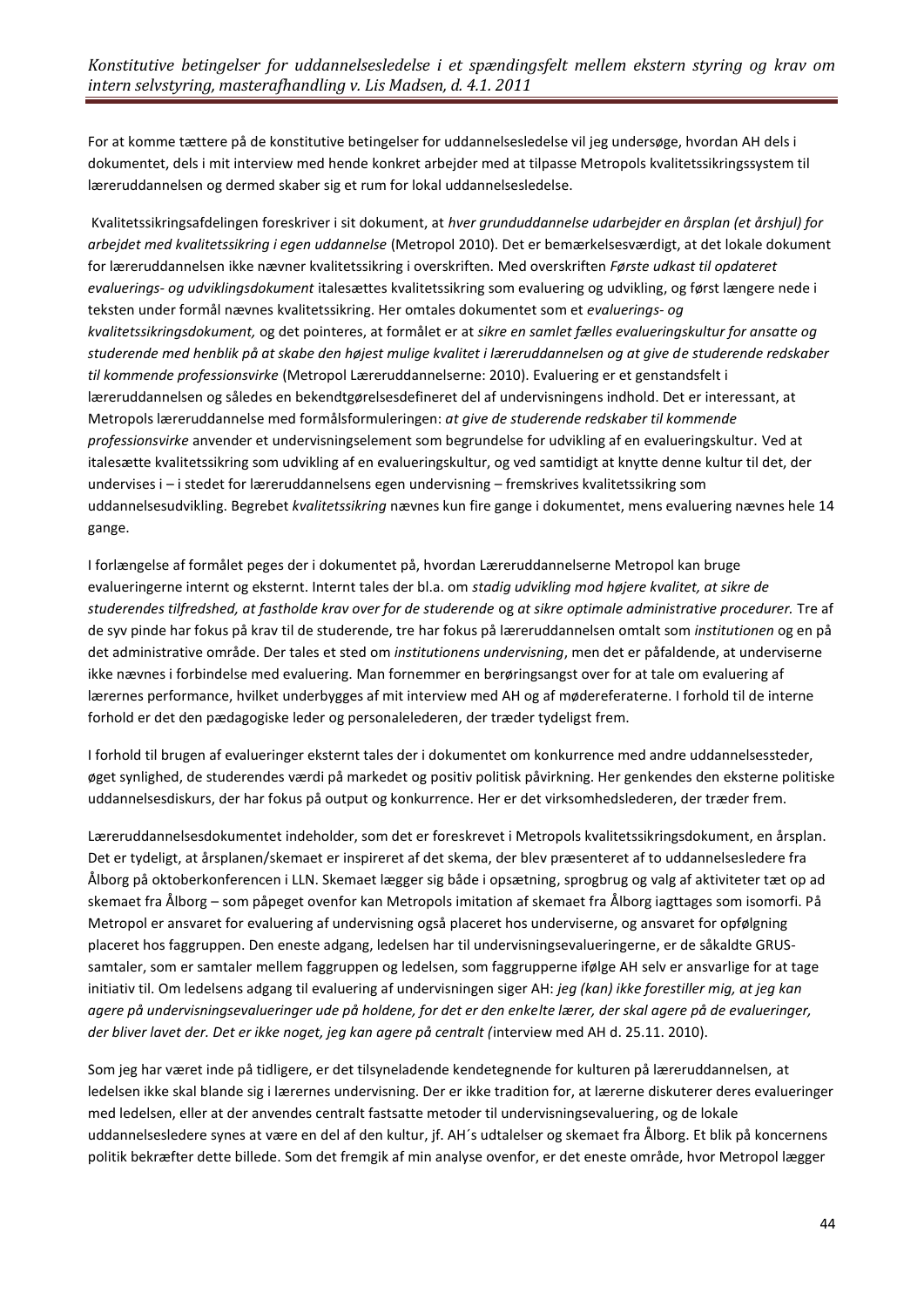det fulde ansvar for at formulere mål og opfølgning ud til den lokale uddannelsesledelse *Tema 4a: Undervisningsevaluering* (Metropol: 2010). Metropol argumenterer med, at *forskellighed i uddannelsernes læringstraditioner ikke gør det meningsfuldt* (ibid.), hvilket understreger den magt læreruddannelseskulturen besidder på dette område.

Der tales meget lidt om akkreditering i det lokale læreruddannelsesdokument. Faktisk nævnes akkreditering kun en gang i forbindelse med, hvad evalueringerne kan bruges til eksternt. AH giver i interviewet udtryk for, at hun ikke ønsker særlig opmærksomhed omkring akkreditering: *alle de her områder, der bliver fokuseret på, er jo områder, vi løbende skal arbejde med, og det skal jo ikke nødvendigvis være noget, nu skal vi gøre noget nyt og andet, fordi vi skal akkrediteres* (interview med AH, d. 25.11. 2010). Det manglende fokus på akkreditering kan iagttages som et led i strategien med at nedtone den eksterne kvalitetsstyring – både koncernstyringen og den eksterne politiske styring med det formål at sikre opbakning til det opdaterede evaluerings- og udviklingsdokument. Med dokumentet italesættes kvalitetssikring i en evalueringsdiskurs, der behændigt balancerer uden om undervisningsevaluering og i stedet italesætter evaluering som et middel til uddannelsesudvikling generelt og som redskaber, som de studerende skal erhverve indsigt i under deres uddannelse.

Det er imidlertid ikke sådan, at der ikke arbejdes med akkreditering på Læreruddannelserne Metropol. I interviewet gør AH opmærksom på, at hun har nedsat en lille arbejdsgruppe, bestående af en mellemleder og en lærer udover hende selv, der arbejder med at forberede akkrediteringen, og i et efterfølgende telefoninterviewet og en opfølgende mail gør AH opmærksom på, at hun netop har nedsat en følgegruppe med lærer- og studenterrepræsentanter, der følger arbejdet med at forberede akkreditering. Men dette arbejde foregår parallelt med diskussionen af det lokale evaluerings- og udviklingsdokument, der som omtalt kun nævner akkreditering én gang. Ved at holde de to processer adskilt, undgår AH at lade den centrale styring fylde for meget. De eksterne krav og koncernens krav kræver handling, men det klares ved at nedsætte en arbejdsgruppe og en følgegruppe. Den største udfordring ved akkrediteringen ser AH i kravet om skriftlig dokumentation: *Det, der er i det, er, at vi er nødt til at sætte ressourcer af til dokumentation. Det påvirker en institution meget – vi har været en meget mundtlig kultur. Vi ser det sådan, at vi har gjort det tidligere, men ikke dokumenteret det. Vi er ikke så bevidste om, hvad der fungerer og ikke fungerer. Vi er talende. Kvalitetssikringsdiskursen tvinger os til at blive mere skriftlige* (interview med AH d. 25.11. 2010).

Sammenfattende kan man sige, at Læreruddannelserne Metropols dokument er en lokal fortolkning af de eksterne krav om kvalitetssikring. Dokumentet forholder sig først og fremmest til Metropols interne styring – Metropols fortolkning af de eksterne politiske krav og akkrediteringsinstitutionens kriterier - og tilpasser gennem en kraftig fortolkning og redigering professionshøjskolens krav til læreruddannelsens egne rationalitetsmyter. Uddannelseslederen navigerer behændigt mellem de forskellige identiteter og de ledelsesforståelser, der knytter sig til dem. På den ene side indgår hun i netværket omkring udarbejdelse af Metropols kvalitetssikringsstrategi og bifalder med en lille tøven det dokument, der foreligger som koncernens centrale værdier omkring kvalitetssikring: *så kan man altid diskutere, er man så tilfreds med det papir, men jeg synes faktisk, det er et godt dokument* (interview med AH, d. 25.11.2010), og hun nedsætter en arbejdsgruppe, der skal forberede akkrediteringen, på den anden side vælger hun at udforme et lokalt dokument, der anvender en helt anden sprogbrug, hvor kvalitetssikring skrives frem som evaluering, hvor evaluering italesættes som uddannelsesudvikling, og hvor akkreditering kun nævnes én gang. Med udformningen af det lokale dokument konstruerer AH et rum for lokal uddannelsesledelse, og i det rum vil jeg argumentere for, at hun først og fremmest optræder som pædagogisk leder og personaleleder, men at bevidstheden om rollen som virksomhedsleder også er til stede, jf. analysen af, hvordan evalueringer kan bruges eksternt. Med dokumentet konstruerer AH et rum for uddannelsesledelse, hvor hun kan forblive i "den gamle" rolle som pædagogisk leder, hvilket understreges af, at hun i udformning af "årsplan" vælger at efterligne modellen og sprogbrugen fra ledernetværket i stedet for at overtage koncernens sprog og tematisering.

I interviewet omtaler AH sin egen praksis som en rituel dans: *det er jo et eller andet sted en rituel dans, vi også er i gang med, ikke… det er også en del af hele det her evalueringspraksis, der bliver en rituel dans mere end en*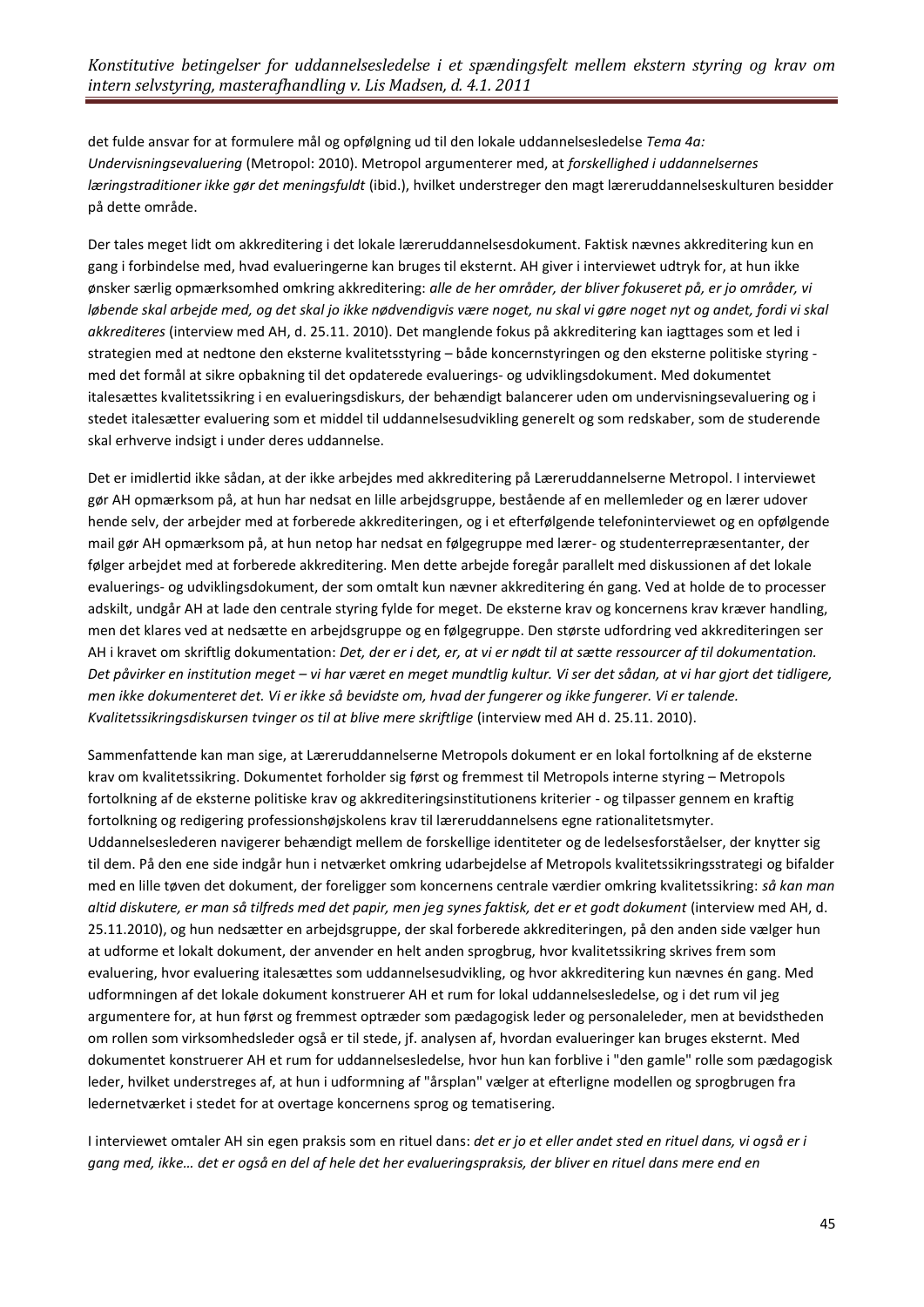*kvalitetsudvikling* (interview med AH, d. 25.11. 2010)*.* Med denne udtalelse understreger AH, hvordan hun som leder ser kravet om akkreditering, og hvordan hun navigerer mellem de forskellige hensyn. Udtalelsen bekræfter desuden med udtrykket *rituel dans* den sociologiske institutionelle teoris centrale pointe om, at organisationers handlinger kan iagttages som *teatralske opvisninger af de rationalitetsmyter, som gennemtrænger moderne samfund* (Meyer og Rowan: 1977, s. 346, her citeret efter Mik-Meye og Villadsen: 2007, s. 121).

# <span id="page-45-0"></span>KONKLUSION PÅ ANALYSE AF RUM FOR UDDANNELSESLEDELSE PÅ PROFESSIONSHØJSKOLEN **METROPOL**

I min analyse af professionshøjskolen Metropols kvalitetssikringsafdelings politiske dokument *Beskrivelse af Metropols kvalitetssikringssystem for grunduddannelserne* viser jeg, hvordan Metropol ved at anvende akkrediteringen som ramme for sit kvalitetssikringsarbejde skriver sig ind i den eksterne styringsdiskurs, som jeg har karakteriseret som en konkurrencediskurs. Den eksterne styring disciplinerer herved organisationen, så den tager styringen til sig og gør den til selvstyring. Ved at italesætte *et samspil* mellem akkrediteringskriterierne og organisationens egen strategi, bekender Metropol sig til den eksterne diskurs. Den eksterne styring kan hermed iagttages som internaliseret, idet den fremskrives som organisationens egen kvalitetssikringsforståelse. Min analyse viser, at styringsdiskursen træder tydeligt frem i dokumentets sprogbrug. Ved at anvende magtens eget sprog om kvalitetssikring sikres legitimitet i omgivelserne. Kvalitetssikringssystemet kan således iagttages som et system, der skal sikre organisationen legitimitet i omgivelserne, det skal tegne koncernen udadtil, og det skal ikke mindst indfri de politiske krav.

Min analyse viser, at Metropol ikke ureflekteret overtager den politiske kvalitetsdiskurs, men konstruerer sin egen forståelse af kvalitet. Der sker således en oversættelse af det nationale styringskrav til koncernens egne forhold. Det ser umiddelbart ud til, at Metropol taler med to tunger i dokumentet. På den ene side italesættes de eksterne kriterier som forenelige med organisationens egne, idet det påpeges, at der er *samspil* mellem dem; på den anden taler Metropol om kvalitet som noget, der ligger i fagligheden og uddannelserne. Den tvetungede tale kan iagttages som Metropols forsøg på at imødekomme forskellige rationaliserede myter i en heterogen organisation.

I Metropols kvalitetssikringsdokument placeres det overordnede ansvar for kvalitetssikring og akkreditering i Forsknings- og Udviklingsafdelingen, og i et skema tydeliggøres ansvarsfordelingen. Min analyse viser, at der ikke hersker tvivl om uddannelsesledelsens opgaver, men at ledelsesrummet fremstår uklart: Man forventes både at sætte mål og følge op, men det skal ske inden for rammerne af Metropols centrale kvalitetssikringspolitik, som gælder for hele organisationen. Jeg ser *Beskrivelse af Metropols kvalitetssikringssystem for grunduddannelser* som en intern styringsteknologi, som grunduddannelsernes uddannelsesledere forventes at styre efter.

Ledelsesrummet kan således ses som udfordret af organisationsstrukturen, der på en gang samler funktioner i centrale afdelinger, samtidigt med at den lokale uddannelsesledelse stadig anråbes som ansvarlig for områder, der hører under de centraliserede afdelinger.

Gennem min analyse træder Metropol frem som en stat i staten i den forstand, at professionshøjskolen som en selvstændig organisation forventes at udarbejde politikker og procedurer på en række områder, fx i forhold til kvalitetssikring, og i den forstand suppleres den eksterne politiske ledelse med en professionel koncernledelse. Ledelsesrummet sættes således ikke kun af de eksterne krav om akkreditering, men i lige så høj grad af de interne krav fra kvalitetssikringsafdelingen, der tildeles magt af direktionen. Igennem det interne styringsredskab konstrueres den lokale uddannelsesledelse i en subjektposition, hvor den forventes at påtage sig det ansvar, som styringsredskabet tildeler den.

Min analyse af, hvordan der skabes rum for uddannelsesledelse tager dels afsæt i, hvordan uddannelsesledelsen i et lokalt læreruddannelsesdokument, som er et svar på Metropols krav om en årsplan, oversætter og tilpasser organisationens styringsdokument til en læreruddannelseskontekst, dels i et interview med AH, hvor hun fortæller om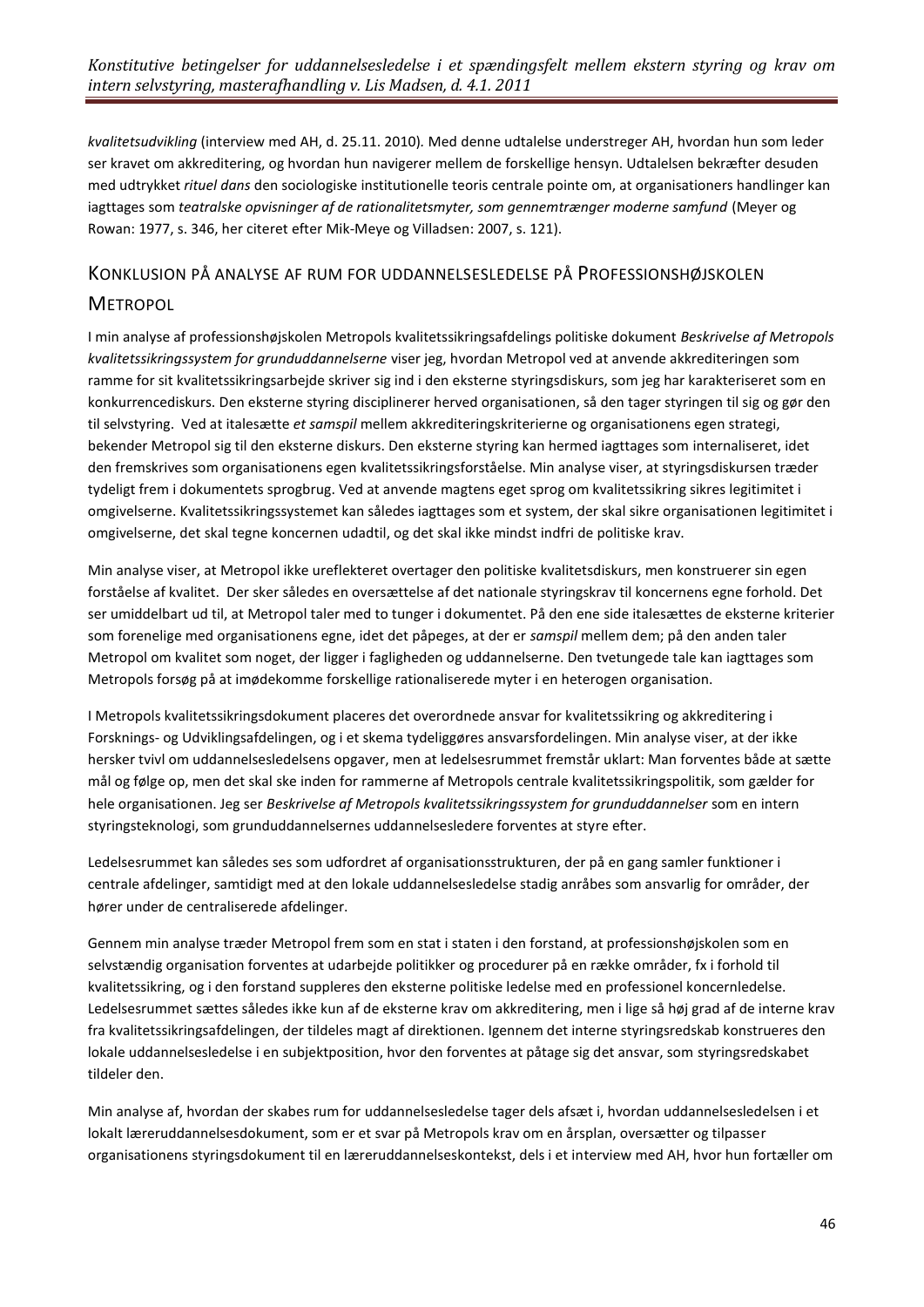det lokale arbejde med kvalitetssikring. Min analyse af *Første udkast til opdateret evaluerings- og udviklingsdokument* viser, at det lokale dokument italesætter kvalitetssikring i en evalueringsdiskurs, der behændigt balancerer uden om undervisningsevaluering og i stedet italesætter evaluering som et middel til uddannelsesudvikling generelt og som redskaber, som de studerende skal erhverve indsigt i under deres uddannelse.

Der tales meget lidt om akkreditering i det lokale læreruddannelsesdokument. Faktisk nævnes akkreditering kun en gang i forbindelse med, hvad evalueringerne kan bruges til eksternt. AH giver i interviewet udtryk for, at hun ikke ønsker særlig opmærksomhed omkring akkreditering. Det manglende fokus på akkreditering kan iagttages som et led i strategien med at nedtone den eksterne kvalitetsstyring – både koncernstyringen og den eksterne politiske styring med det formål at sikre opbakning til det opdaterede evaluerings- og udviklingsdokument. I mit interview med AH kom det frem, at hun har valgt at lade akkrediteringsarbejdet foregå i en lille arbejdsgruppe bestående af 2 ledere og en medarbejder. Ved at holde de to processer adskilt, undgår AH at lade den centrale styring fylde for meget. De eksterne krav og koncernens krav kræver handling, men det klares ved at nedsætte en arbejdsgruppe og en følgegruppe.

Læreruddannelsesdokumentet indeholder, som det er foreskrevet i Metropols kvalitetssikringsdokument, en årsplan. Min analyse påpeger en tydelig inspiration fra de skemaer, der blev præsenteret af to uddannelsesledere fra Ålborg på oktoberkonferencen i LLN. Læreruddannelserne Metropols årsplan er et skema, der både i opsætning, sprogbrug og valg af aktiviteter ligger tæt op ad skemaet fra Ålborg – som påpeget ovenfor kan Metropols imitation af skemaet fra Ålborg iagttages som isomorfi.

Sammenfattende viser min analyse, at Læreruddannelserne Metropols dokument kan ses som en lokal fortolkning af de eksterne krav om **kvalitetssikring**. Dokumentet forholder sig først og fremmest til Metropols interne styring – Metropols fortolkning af de eksterne politiske krav og akkrediteringsinstitutionens kriterier - og tilpasser gennem en kraftig fortolkning og redigering professionshøjskolens krav til læreruddannelsens egne rationalitetsmyter.

Jeg forsøger at indkredse forskellige ledelsesrummet ved hjælp af fire forskellige ledelsesidentiteter, som jeg mener at kunne genkende som ledelsesidentiteter i professionshøjskolen Metropol. Det drejer sig om en identitet som koncernleder, virksomhedsleder, personaleleder og pædagogisk leder. Min analyse vise en uddannelsesleder, der navigerer behændigt mellem de forskellige identiteter og de ledelsesforståelser, der knytter sig til dem. Med udformningen af det lokale dokument konstruerer AH et rum for lokal uddannelsesledelse, og i det rum argumenterer jeg for, at hun først og fremmest optræder som pædagogisk leder og personaleleder, men at bevidstheden om rollen som virksomhedsleder også er til stede. Min hovedpointe er, at med det lokale dokument konstruerer AH et rum for uddannelsesledelse, hvor hun kan forblive i "den gamle" rolle som pædagogisk leder, hvilket understreges af, at hun i udformning af "årsplan" vælger at efterligne modellen og sprogbrugen fra ledernetværket i stedet for at overtage koncernens sprog og tematisering. AH italesætter sit arbejde med akkreditering og kvalitetssikring som en rituel dans og understreger dermed, at organisationers handlinger kan iagttages som *teatralske opvisninger af de rationalitetsmyter, som gennemtrænger moderne samfund.*

# <span id="page-46-0"></span>KONKLUSION: DE KONSTITUTIVE BETINGELSER FOR UDDANNELSESLEDELSE SET I LYSET AF EKSTERN STYRING OG DECENTRALT ANSVAR

Min problemformulering spørger til de konstitutive betingelser for uddannelsesledelse og til, hvordan der skabes rum for uddannelsesledelse i et spændingsfelt mellem central politisk styring med krav om kvalitetssikring og akkreditering og en decentral struktur, hvor ledelsesrummet ikke er defineret og afgrænset på forhånd. I det følgende sammenfatter jeg de centrale pointer i mine analyser af den eksterne styring og de interne forhold i sektoren, som jeg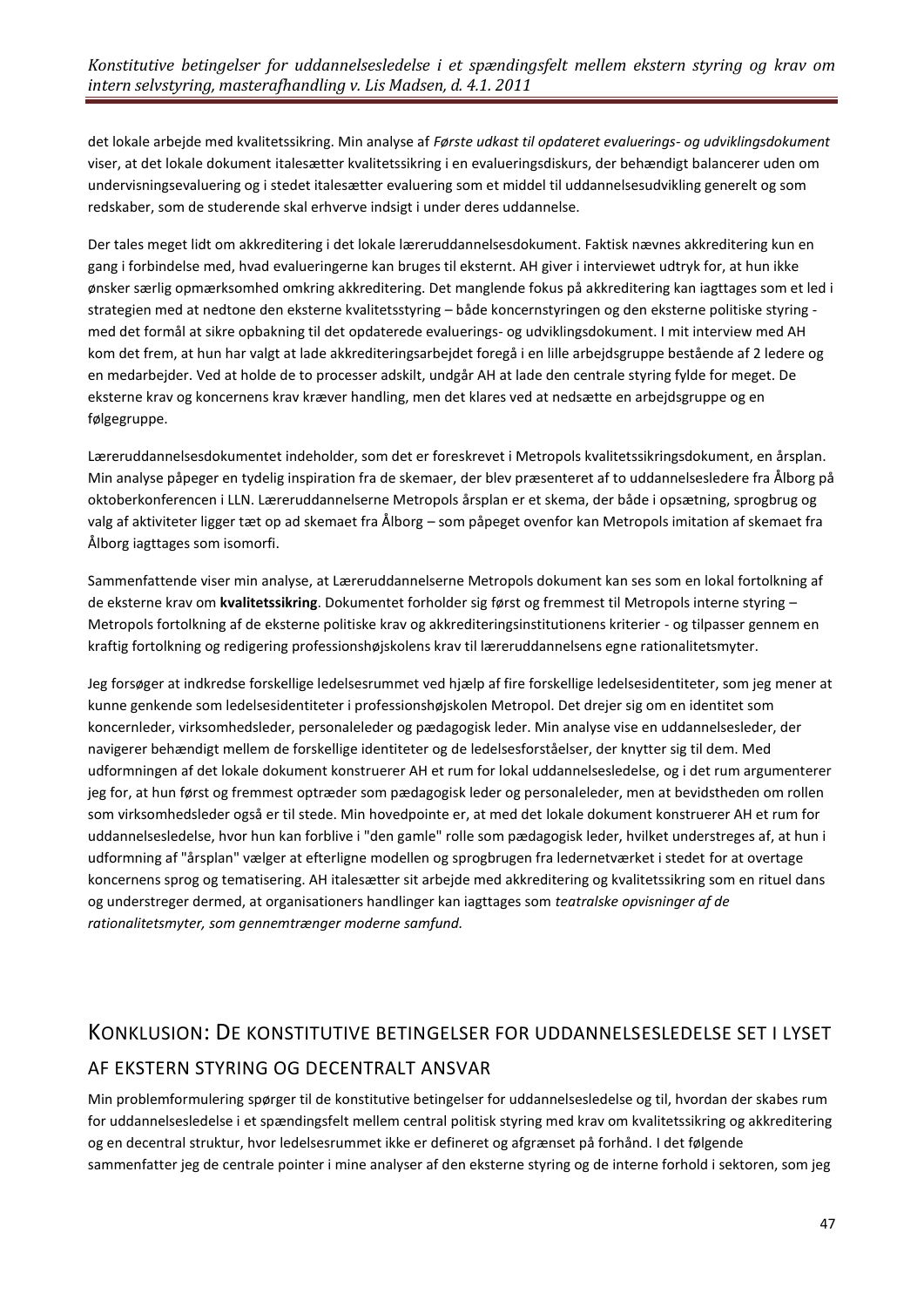har fremanalyseret i Analyse 1 og 2 og diskuterer, hvilke konstitutive betingelser for uddannelsesledelse der skabes med etablering af selvstændige professionshøjskoler.

Uddannelsesledelsen på en grunduddannelse agerer i et spændingsfelt med flere aktører med forskellige rationaliserede myter. Jeg har i mine analyser identificeret den kontekstuelle styrings diskurs om uddannelse og identificeret de forestillinger om kvalitetssikring og akkreditering, der knytter sig til den. Som jeg har vist, kan man sondre mellem den politiske kvalitetssikringsdiskurs, som er fremskrevet i politiske programmer og styredokumenter, og som har et klart politisk mål, der bl.a. indbefatter kontrol, og som jeg vil karakteriserer som en neoliberal konkurrencediskurs; og den nuancering af de politiske rationalitetsmyter, som akkrediteringsinstitutionen med EVA som operatør og ekspert på feltet skriver frem i vejledninger og notater. I EVA´s præsentation af akkreditering suppleres kontrol med udvikling.

Som det fremgår af Analyse 1, indtager EVA en særlig position, idet EVA på en gang fungerer som statens forlængede arm og som en selvstændig institution. I forhold til uddannelsesledelse er det ikke uvæsentligt. Der kan dels iagttages et politisk krav om kvalitetssikring, og som det er fremgået af min analyse af de politiske handleplaner, kan der iagttages en særlig diskurs - et særligt politisk rationale - omkring kvalitetssikring og akkreditering. EVA er som institution forpligtet på og underlagt den politiske dagsorden. Men med EVA´s position som selvstændig institution og med uddelegeringen af akkrediteringsopgaven til akkrediteringsinstitutionen, hvor EVA varetager opgaven med at akkreditere på MVU-området, tildeles EVA en særlig position som ekspert med magt til at definere indholdet i akkrediteringen. Godt nok er det Undervisningsministeren, der formelt har magten, idet det af bekendtgørelsen fremgår, at det er ministeren, der beslutter kriterierne; men det er EVA, der har fået uddelegeret opgaven med at formulere kriterier, og det er EVA, der fx igennem *Vejledning til akkreditering af eksisterende uddannelsesudbud* (EVA: 2009) guider uddannelserne til at udforme deres ansøgning. Som det fremgår af min analyse, italesættes kvalitetssikring og akkreditering på en lidt anden måde af EVA. Man kan derfor tale om to varianter af den eksterne styring: en politisk formuleret dagsorden om kvalitet og kvalitetssikring og en akkrediteringsinstitutions ekspertudlægning eller fortolkning af den politiske dagsorden.

Men som jeg ligeledes påpeger i min analyse, er det den politiske diskurs rationaler, der træder frem i de 17 akkrediteringsspørgsmål igennem den måde, der spørges på. I ansøgningen om akkreditering skal uddannelsesstederne udfylde et skema, der I imperativ guider dem igennem en række spørgsmål, hvor de med deres svar dokumenterer, at udbudsstedet lever op til de foreskrevne kriterier, som de blandt andet fremskrives i den nationale kvalifikationsramme. Akkreditering får gennem spørgsmålene og skemaformen fokus på output, uanset at EVA på sin hjemmeside forsøger at opbløde kontroldiskursen. Med akkrediteringsskemaet installeres den eksterne diskurs i uddannelserne, de tilrettelægger deres praksis efter den, som jeg viser i min analyse af LLN´s arbejde med akkreditering , oguddannelserne overtager derved den eksterne styring og bliver selvstyrende. Den neoliberale styring er en styring på afstand, der installerer styringen i organisationen og derved lukker af for kritik, som Willis påpeger.

På et samfundsmæssigt plan tales der meget om kvalitet og kvalitetssikring. Det er ikke kun uddannelserne, der skal akkrediteres – hele den offentlige sektor er i disse år udsat for et massivt krav om evaluering, akkreditering og dokumentation. Den politiske diskurs er i gang med at installere sig i en samfundsmæssig diskurs, der så at sige har taget den politiske diskurs til sig. Medierne fokuserer på kvalitet og kvalitetssvigt, og det er en hovedbegivenhed, når der fx kommer et nyt PISA-resultat. Det italesættes i dag som en selvfølge, at kvalitet kan og skal måles. For at fremstå som legitime i offentligheden, må uddannelserne derfor forholde sig til den herskende diskurs og spille spillet. Som Uddannelseslederen på Metropol udtrykker det, kan det opfattes som *en rituel dans*.

Det er selvfølgelig også vigtigt at nævne, at der ved siden af det, man kan kalde "medspillende" fortolkninger, også eksisterer en moddiskurs. Det har desværre ikke været muligt inden for denne afhandlings rammer at identificere og diskutere moddiskursen, men som Willis påpeger, er der ikke meget plads til kritik i en neoliberal styringstænkning.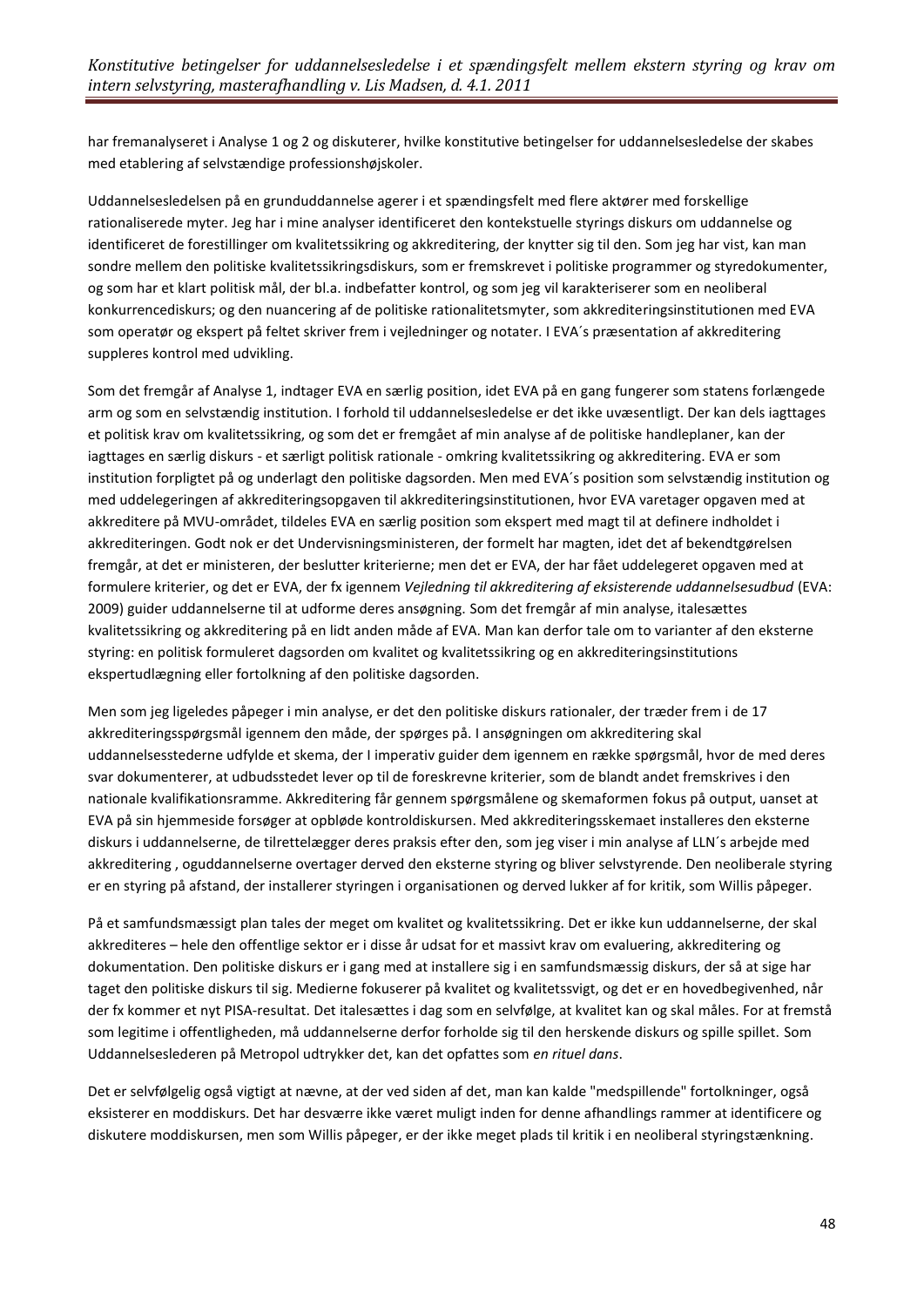Man kan sondre mellem fortolkninger, der har en styringsmæssig forpligtende karakter, og fortolkninger, der kan give inspiration, men som ikke i samme grad har forpligtende karakter. Det politiske krav og EVA´s fortolkning sætter nogle rammer for akkreditering, som uddannelseslederen er forpligtet på at forholde sig til. Professionshøjskolens interne kvalitetssikringssystem er det også svært at komme uden om. Men man kan diskutere, hvilken betydning ledernetværkets fortolkning har. På den ene side har netværket ingen formel magt, som jeg har påpeget i Analyse 2, og uddannelserne er ikke forpligtet på at deltage, på den anden side rammesætter netværket diskussioner med såvel Undervisningsministeriet som EVA, og Undervisningsministeriets henvendelse til netværket med en opgave med at udarbejde forslag til *Mål for læringsudbytte* kan iagttages som en anerkendelse af netværket og en tildeling af magt til netværket. Som jeg pointerer i analysen, tildeles netværket en subjektposition og dermed en taleret. Dialogen med Undervisningsministeriet og EVA er med til at give netværket legitimitet, og det er derfor oplagt, at en lokal uddannelsesleder vil læne sig op ad LLN´s fortolkninger. Samtidigt viser jeg i min analyse, at LLN kan opfattes som et talerør for en "en gammel "læreruddannelseskultur, som repræsenterer tiden før professionshøjskolerne. Slægtskabet med andre lærerudddannelsesledere kan tænkes at gøre LLN til et pusterum fra den kompleksitet og de kampe, der må kæmpes om ledelsesrum og ledelsesidentitet hjemme på de heterofone professionshøjskoler. Uddannelseslederen fra Metropol refererer i interviewet flere gange til diskussioner ført i LLN, og hun nævner eksplicit Ålborg-modellen som en inspiration for hendes lokale arbejde, der er således empirisk belæg for at formode, at LLN spiller en central rolle, selv om netværket ikke spiller en formel rolle.

Min analyse af empirien fra Metropol får flere forhold til at træde tydeligt frem. Det kommer i interviewet med AH frem, at hun agerer i et rum, hvor mange aktører er med til at sætte dagsordenen, og hvor hun i arbejdet med at udforme en lokal strategi for akkreditering henter inspiration mange steder fra. Uddannelseslederen må forholde sig til en række mere eller mindre forskellige fortolkninger af det politiske krav om kvalitetssikring og akkreditering i sit arbejde med at udvikle en lokal strategi for akkreditering. Min analyse viser, at hun navigerer mellem eksterne krav om akkreditering, Metropols interne kvalitetssikringssystem, LLN´s tilbud om meningsgivende modeller, der er tilpasset en læreruddannelseskultur og medarbejdernes værdier, som de kommer til udtryk i arbejdet med den lokale dokument om kvalitetssikring. Endelig må hun også være opmærksom på de institutionelle omgivelser. Hun nævner, at en af udfordringerne er diskrepansen mellem det udefrakommende krav om skriftlighed og dokumentation og sektorens mundtlige kultur.

I gennem mine analyser får jeg øje på, at de nye professionshøjskoler skaber rum for konstitutive kampe om ledelsesrum og ledelsesidentiteter. Uddannelsesledelsens position står og falder med, at vedkommende kan skabe sig et ledelsesrum, hvorfra der kan træffes kollektivt bindende beslutninger for uddannelsen, og at der knyttes an til ledelsesbeslutningerne.

AH knytter an til de overordnede koncernbeslutninger, men omfortolker og træffer egne beslutninger for læreruddannelsen. Hun efterkommer de politiske beslutningers krav om akkreditering – en forsømmelse vil også føre til sanktioner - akkreditering er med sin trussel om sanktion et stærkt styringsredskab, men AH gør samtidig meget ud af at forsøge at skabe mening omkring kvalitetssikringsarbejdet. Ved at vælge at adskille arbejdet med akkreditering fra arbejdet med kvalitetssikring skaber AH et rum for uddannelsesledelse. Hun må som leder afkode de forskellige normer og værdier både inden for og uden for organisationen, og afveje og koordinere de forskellige hensyn. Ved at adskille arbejdet med akkreditering fra kvalitetssikring formår hun at leve op til både de udefra og oppefra kommende krav, samtidigt med at hun holder fast i læreruddannelsens egen kultur.

Man må have politisk tæft, kunne tage kontekstuelle hensyn og have strategisk udsyn for at træde i karakter som uddannelsesleder. Moderne ledelse må forhandle sig til sit eget ledelsesgrundlag. Uddannelsesledelsen er ikke længere tildelt en formel autoritet, men må selv skabe den, den må selv skabe en position, hvorfra den kan tale- og handle.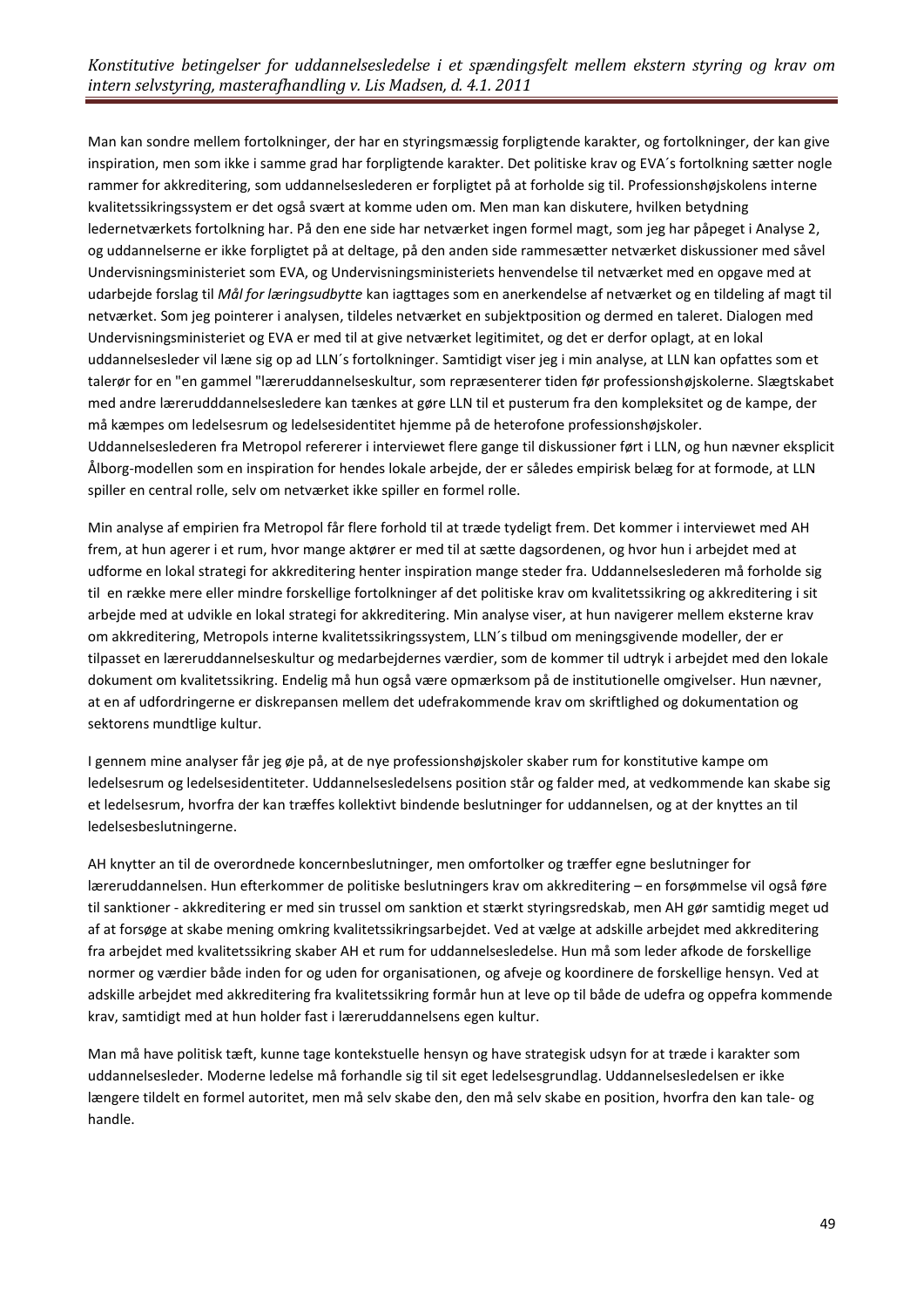Det rum for uddannelsesledelse, der kan identificeres på baggrund af mine analyser, er et selvskabt ledelsesrum. De konstitutive betingelser for uddannelsesledelse kan iagttages som en konsekvens af moderniseringen af uddannelsessektoren. Med virksomhedsgørelsen af professionshøjskolerne konstrueres et nyt rum for professionel ledelse, og med afsæt i Dorthe Pedersens tre enheder *koncern, virksomhed og arbejdsplads* kan der til de tre enheder identificeres forskellige ledelsesidentiteter: topledelse, driftsledelse og personaleledelse. Relationen mellem enhederne er ikke givet, og ledelsespositionerne er derfor konstant til forhandling. Til de tre ledelsesidentiteter føjer jeg en fjerde, som er den identitet, der knytter sig til den gamle læreruddannelseskultur, den pædagogiske leder. De konstitutive betingelser for uddannelsesledelse kan i forlængelse heraf bestemmes som hyper komplekse.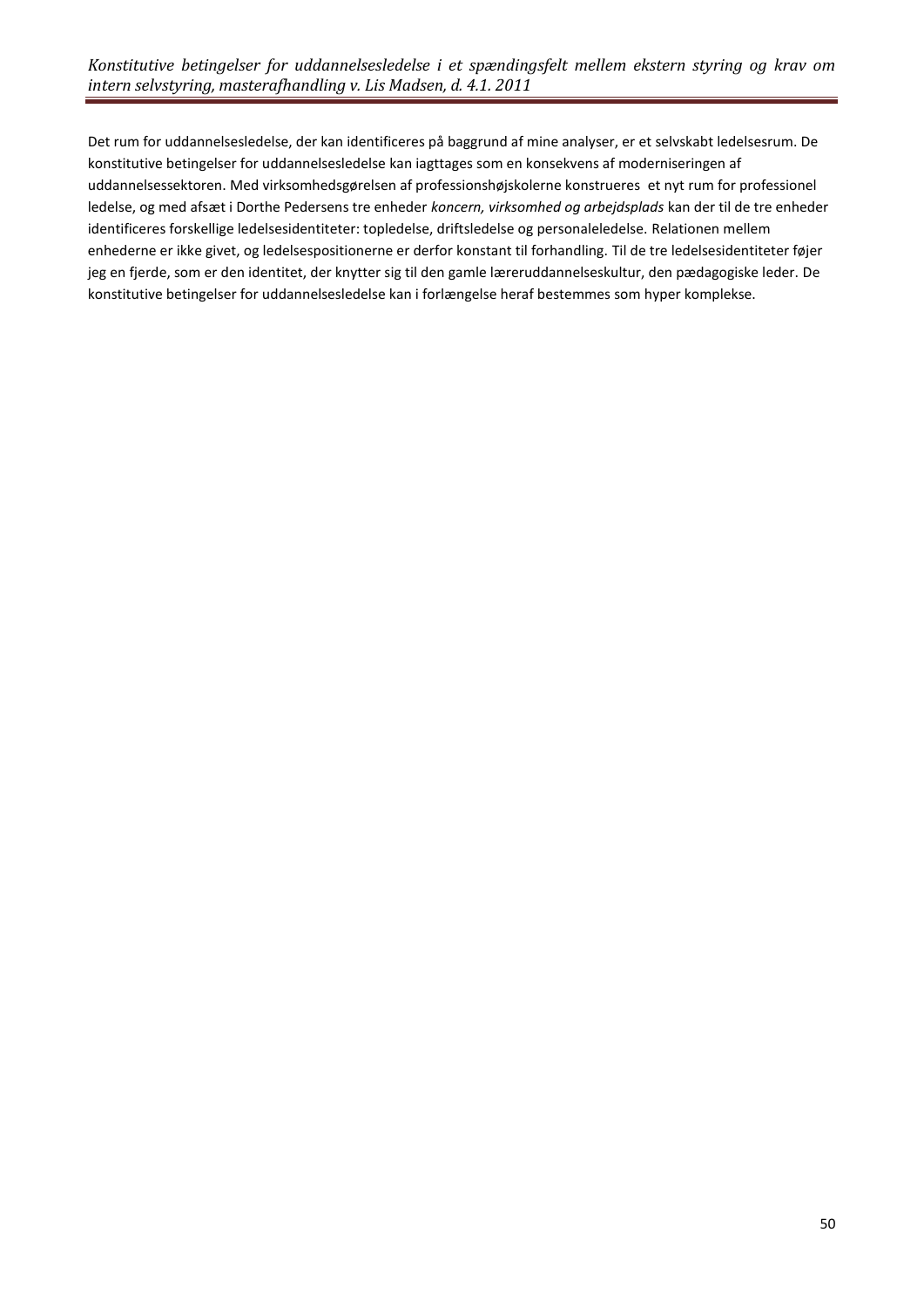## <span id="page-50-0"></span>LITTERATURLISTE:

Andersen, Niels Åkerstrøm (2008): Diagnoser og udfordringer. In: Sløk, Camilla og Villadsen, Kaspar (red.): *Velfærdsledelse i den selvstyrende velfærdsstat.* Side 9-32. København: Hans Reitzels Forlag

Andersen, Vibeke Normann (2004): En ny uddannelsespolitisk styring? In: *Nordisk Administrativt Tidsskrift 4, 85. årgang*

Andersen, Vibeke Normann og Dahl, Poul Skov (2007): Styringstænkning i perspektiv. In: *Evalueringsnyt nr. 16*

Dean, Mithell (2008): *Governmentality. Magt og styring i det moderne samfund.* København: Forlaget Sociologi

Hermann, Stefan (2007): *Magt & oplysning. Folkeskolen 1950-2006.* København: Unge Pædagoger

Kjær, Peter (2003): Et institutionelt begreb for forandring. In: *[Veje ind og ud af organisationsteorien:](http://research.cbs.dk/da/publications/veje-ind-og-ud-af-organisationsteorien(519955e0-d0e3-11dd-8e8d-000ea68e967b).html)*  Kompendium Organisation MPA hold 2003 bind 1, side 42-50

Majgaard, Klaus (2008/2009): Slip paradokserne løs! Laboratorier for ny offentlig styring. In: *Økonomistyring & Informatik, 24. årgang, nr. 3.* Side 261-302

Mik-Meyer, Nana og Villadsen, Kaspar (2007): *Magtens former. Sociologiske perspektiver på statens møde med borgeren.* København: Hans Reitzels Forlag

Pedersen, Dorthe; Greve, Carsten og Højlund, Holger (2008): Indledning. In: Pedersen, Dorthe; Greve, Carsten og Højlund, Holger (red.): *Genopfindelsen af den offentlige sektor. Ledelsesudfordringer i reformernes tegn.* Side 9-20. København: Børsens Forlag

Pedersen, Dorthe (2008a): Strukturreformernes styringspolitik – en overskridende dynamik. In: Pedersen, Dorthe; Greve, Carsten og Højlund, Holger (red.): *Genopfindelsen af den offentlige sektor. Ledelsesudfordringer i reformernes tegn.* Side 23-50. København: Børsens Forlag

Pedersen, Dorthe (2008b): Ledelsesrummet i managementstaten. In: Pedersen, Dorthe (red.): *Offentlig ledelse I managementstaten.* Side 104-136. København: Forlaget Samfundsfagslitteratur

Pedersen, Dorthe (2008): Når ledelsespositionen er til forhandling – det dynamiske ledelsesrum – myten om den suveræne leder. I Sørensen, Hounsgaard, Ryberg og Andersen (red.) Ledelse og læring i organisationer. Hans Reitzels Forlag 2008

Sand, Inger-Johanne (2008): Stat og ledelse i det polycentriske samfund. In: Pedersen, Dorthe (red.): *Offentlig ledelse I managementstaten.* Side 64-84. København: Forlaget Samfundsfagslitteratur

Suchmann, Mark C. (1995): Managing legitimacy: Strategic and institutional approaches. In: *Academy of Management Review, vol. 20. No. 3, 571-610*

Thygesen, Niels Thyge (2008): Hvordan styringsteknologi gør ledelse mulig. In: Pedersen, Dorthe (red): *Offentlig ledelse i managementstaten.* Side 104-136. København: Forlaget Samfundsfagslitteratur

Villadsen, Kaspar (2002): Michel Foucault og kritiske perspektiver på liberalismen – Governmentality eller genealogi som analysestrategi. In: *Dansk sociologi, nr. 3, 17. årgang*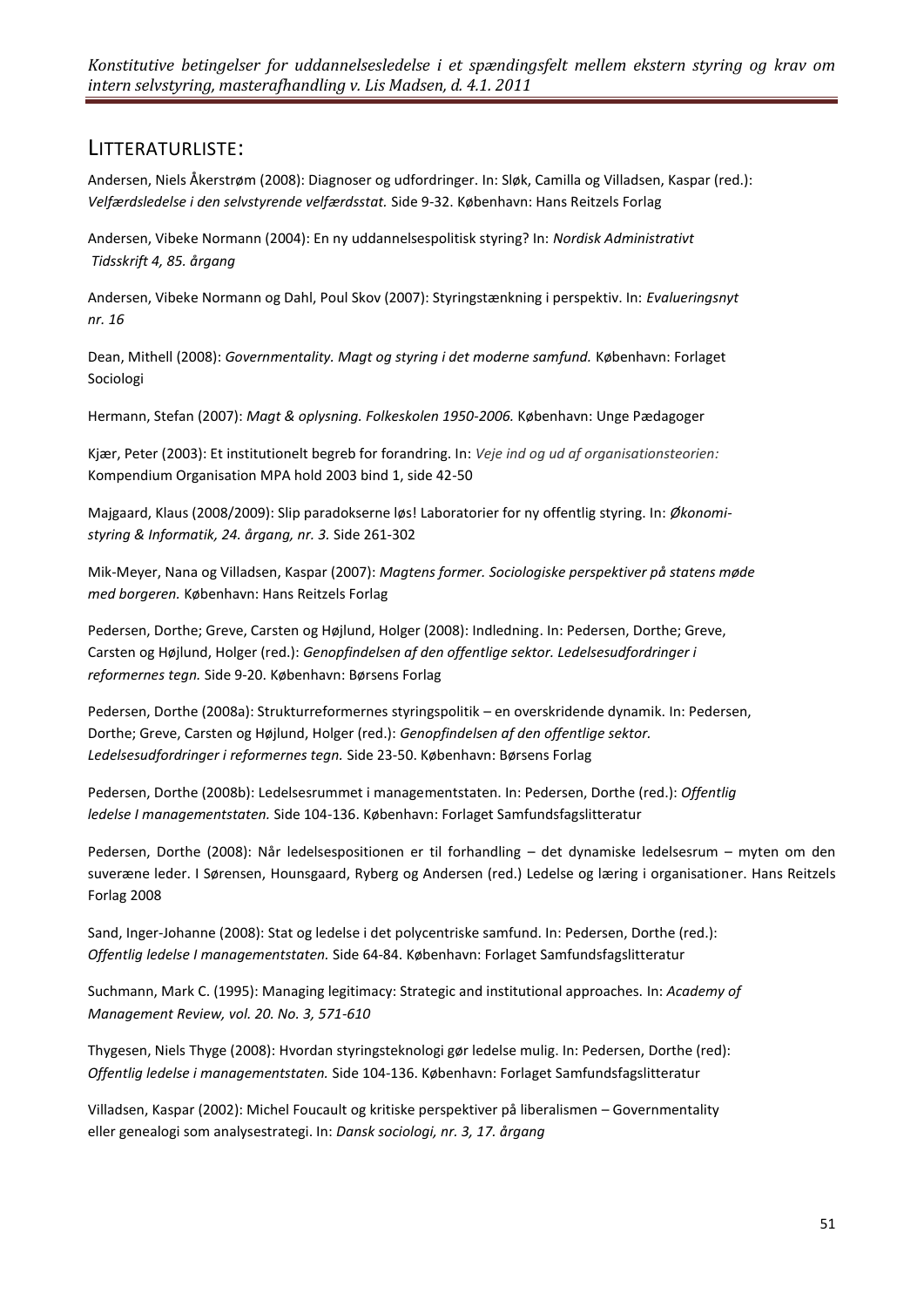Villadsen, Kaspar (2006): Genealogi som metode – fornuftens tilblivelseshistorier. In: Bjerg, Ole og Villadsen, Kaspar (red.): *Sociologiske metoder – fra teori til analyse i kvantitative og kvalitative studier.* Side 87-110. København: Forlaget Samfundsfagslitteratur

Villadsen, Kaspar (2008): Indledning: Ledelse og styring i den selvstyrende velfærdsstat. In: Sløk, Camilla og Villadsen, Kaspar (red): *Velfærdsledelse i den selvstyrende velfærdsstat.* Side 9-32. København: Hans Reitzels Forlag

Willig, Rasmus (2007): *Til forsvar for kritikken.* København: Hans Reitzels Forlag

Willig, Rasmus (2010): *Positivismen er vendt tilbage og har tilsyneladende allieret sig med neoliberalismens afmontering af kritik.* (Jeg trækker på noter taget til foredraget med denne titel, som Rasmus Willig holdt på tænketanken SOPHIA's konference "Videnskabsteori og menneskesyn i uddannelsessystemet – om alternativer til central styring og kontrol" den 8. december 2010)

#### **Empiri:**

# **Til analyse 1: Kontekstanalyse – analyse af det eksterne styringskrav**

(Ordnet kronologisk med den ældste tekst først)

Regeringen (juni 2002): *Bedre uddannelse. Handlingsplan.* Ligger på undervisningsministeriets hjemmeside på adresse[n http://pub.uvm.dk/2002/bedre1/](http://pub.uvm.dk/2002/bedre1/)

Danmarks Evalueringsinstitut (2002): Akkreditering. Et perspektiv for kvalitetssikring af de videregående uddannelser

Danmarks Evalueringsinstitut (2006): Akkreditering og kriterieformulering: Erfaringer og perspektiver til arbejdsgruppen om udvikling af akkrediteringskriterier. Notat

Regeringen (april 2006): *Fremgang, fornyelse og tryghed. Strategi for Danmark i den globale økonomi – de vigtigste initiativer.* Ligger på flere ministeriers hjemmesider, bl.a[. www.stm.dk](http://www.stm.dk/)

Referencegruppen om en ny dansk kvalifikationsramme for videregående uddannelser (maj 2007): Ny dansk kvalifikationsramme for videregående uddannelser. [http://www.uvm.dk/~/media/Files/Udd/Videre/PDF07/07\\_europaeisk\\_kvalifikationsramme.ashx](http://www.uvm.dk/~/media/Files/Udd/Videre/PDF07/07_europaeisk_kvalifikationsramme.ashx)

Danmarks Evalueringsinstitut (2008): Akkreditering af videregående uddannelse. Notat

Bekendtgørelse om akkreditering og godkendelse af erhvervsakademiuddannelser og professionsbacheloruddannelser mv., juni 2008. [http://www.retsinformation.dk/print.aspx?id=120524](https://www.retsinformation.dk/print.aspx?id=120524)

Vejledning til akkreditering af eksisterende uddannelsestilbud. For erhvervsakademiuddannelser og professionsbacherloruddannelser. 3. reviderede udgave, december 2009.

Akkreditering og godkendelse. På undervisningsministeriets hjemmeside, sidst opdateret 30. marts 2010 <http://www.uvm.dk/Uddannelse/De%20videregaaende%20uddannelser/Akkreditering%20og%20godkendelse.aspx>

Lov og bekendtgørelse om Danmarks Evalueringsinstitut, september 2010. <https://www.retsinformation.dk/Forms/R0710.aspx?id=133189>

Bag om akkreditering. På EVA's hjemmeside, downloadet 1. januar 2011. [http://www.eva.dk/tema/akkreditering/bag](http://www.eva.dk/tema/akkreditering/bag-om-akkreditering)[om-akkreditering](http://www.eva.dk/tema/akkreditering/bag-om-akkreditering)